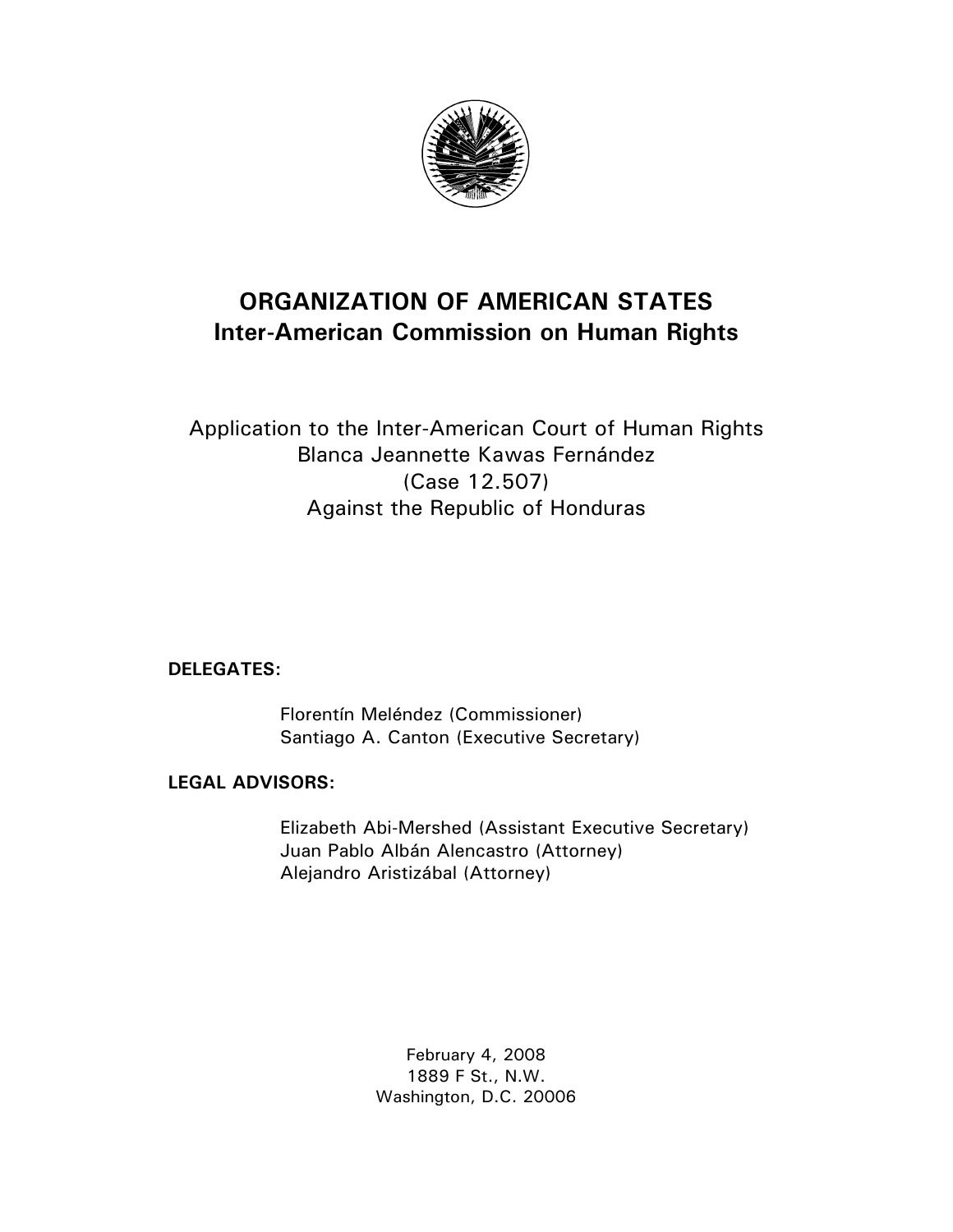# **TABLE OF CONTENTS**

# Page

| Τ.    |    |                                                                                                                                                                            |                                                                           |  |  |
|-------|----|----------------------------------------------------------------------------------------------------------------------------------------------------------------------------|---------------------------------------------------------------------------|--|--|
| Ш.    |    |                                                                                                                                                                            |                                                                           |  |  |
| Ш.    |    |                                                                                                                                                                            |                                                                           |  |  |
| IV.   |    |                                                                                                                                                                            |                                                                           |  |  |
| V.    |    |                                                                                                                                                                            |                                                                           |  |  |
| VI.   |    |                                                                                                                                                                            |                                                                           |  |  |
|       | Α. |                                                                                                                                                                            |                                                                           |  |  |
|       |    | $\mathbf{1}$ .                                                                                                                                                             | The situation of the defenders of environmental resources in Honduras 6   |  |  |
|       |    | 2.                                                                                                                                                                         | Blanca Jeannette Kawas Fernández' work as a defender of environmental     |  |  |
|       | В. |                                                                                                                                                                            |                                                                           |  |  |
|       | C. | The investigation into the murder of Blanca Jeannette Kawas Fernández  10                                                                                                  |                                                                           |  |  |
| VII.  |    |                                                                                                                                                                            |                                                                           |  |  |
|       | Α. | Violation of the right to life (article 4 of the American Convention, in relation                                                                                          |                                                                           |  |  |
|       | В. | Violation of the right to a fair trial and the right to judicial protection (articles 8<br>and 25 of the American Convention in relation to articles 1.1 and 2 thereof) 18 |                                                                           |  |  |
| VIII. |    |                                                                                                                                                                            |                                                                           |  |  |
|       | А. |                                                                                                                                                                            |                                                                           |  |  |
|       | В. |                                                                                                                                                                            |                                                                           |  |  |
|       |    | $\mathbf{1}$ .                                                                                                                                                             | Measures for cessation, rehabilitation, satisfaction and guarantees of no |  |  |
|       |    | 2.                                                                                                                                                                         |                                                                           |  |  |
|       | C. |                                                                                                                                                                            |                                                                           |  |  |
|       | D. |                                                                                                                                                                            |                                                                           |  |  |
| IX.   |    |                                                                                                                                                                            |                                                                           |  |  |
| Х.    |    |                                                                                                                                                                            |                                                                           |  |  |
| XI.   |    |                                                                                                                                                                            |                                                                           |  |  |
|       | Α. |                                                                                                                                                                            |                                                                           |  |  |
|       | Β. |                                                                                                                                                                            |                                                                           |  |  |
|       | C. |                                                                                                                                                                            |                                                                           |  |  |
| XII.  |    |                                                                                                                                                                            |                                                                           |  |  |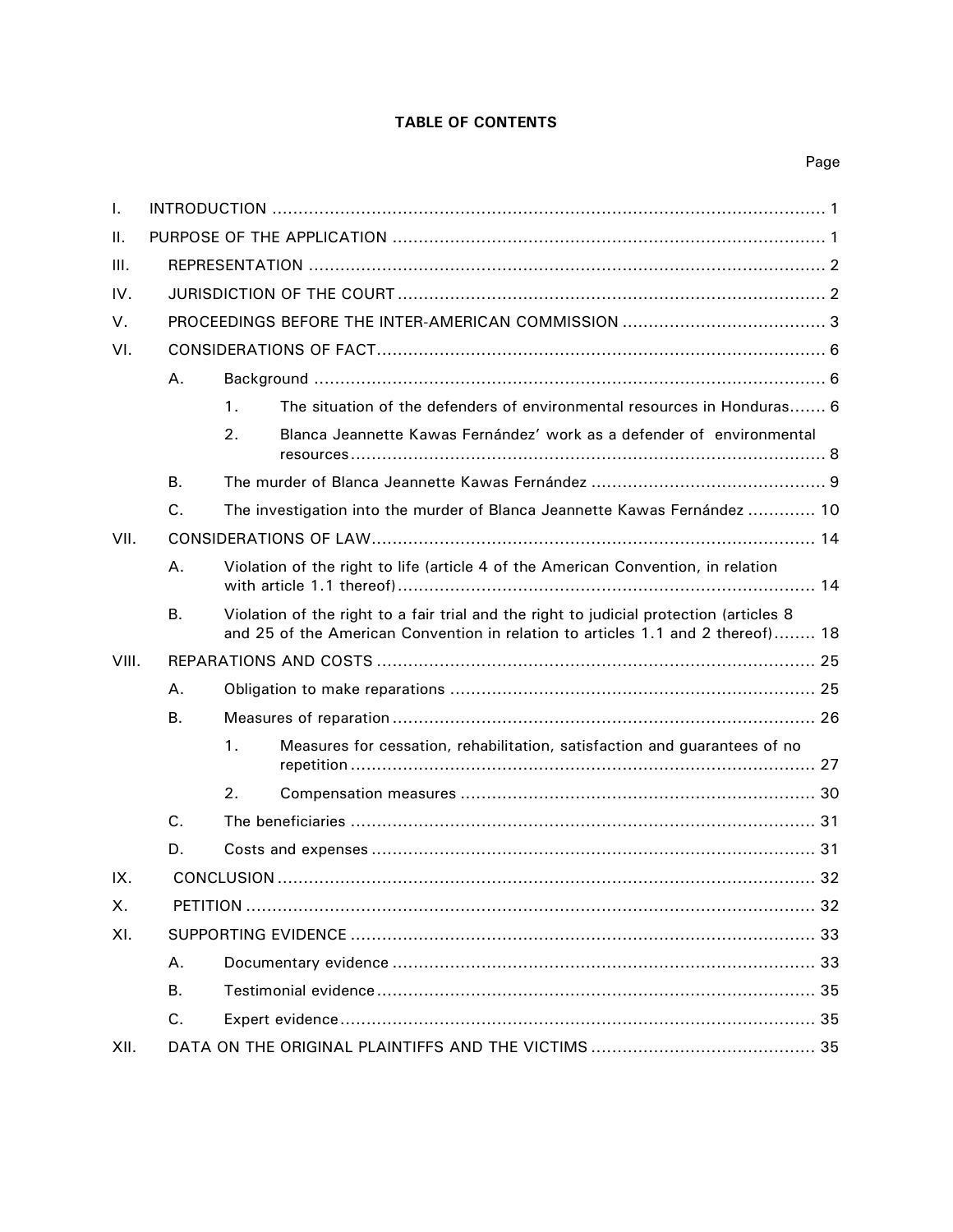# **APPLICATION OF THE INTER-AMERICAN COMMISSION ON HUMAN RIGHTS BEFORE THE INTER-AMERICAN COURT OF HUMAN RIGHTS IN THE CASE OF BLANCA JEANNETTE KAWAS FERNÁNDEZ** (**CASE 12.507) AGAINST THE REPUBLIC OF HONDURAS**

# **I. INTRODUCTION**

1. The Inter-American Commission on Human Rights (hereinafter "the Inter-American Commission" or "the Commission") submits to the Inter-American Court of Human Rights (hereinafter "the Inter-American Court" or "the Court") an application in case 12,507, *Blanca Jeannette Kawas Fernández*, against the Republic of Honduras (hereinafter "the State", "the Honduran State", or "Honduras") for its responsibility in the extrajudicial execution of the environmentalist Blanca Jeannette Kawas Fernández (hereinafter "the victim"<sup>1</sup>), which occurred in the night of February 6, 1995 in the barrio "El Centro" of the city of Tela, the subsequent failure to conduct a diligent investigation and to punish those responsible for her death and for the obstruction of justice in general, and for the failure to make adequate reparations to her next of kin.

2. The Inter-American Commission requests the Court to find the Honduran State internationally responsible for having breached its international obligations through violation of article 4 (right to life) of the American Convention on Human Rights (hereinafter "the American Convention" or "the Convention"), in relation with the general obligation to respect and guarantee human rights established in article 1.1 of that instrument, to the detriment of Blanca Jeannette Kawas Fernández. The IACHR also asks the Court to declare the State responsible for violating articles 8 (right to a fair trial) and 25 (right to judicial protection) of the American Convention, in relation with the general obligation to respect and guarantee human rights established in article 1.1 and the obligation established in article 2 of the treaty to adopt internal legal provisions, to the detriment of the victim's next of kin.

3. This case has been handled in accordance with the provisions of the American Convention, and is submitted to the Court pursuant to article 33 of its rules of procedure. A copy of Report 63/06, prepared in observance of article 50 of the Convention, is attached to this application.<sup>2</sup>

4. The Commission considers it justified to submit this case to the Court, in light of the need to obtain justice and reparations for the victim's next of kin. In addition, the Commission considers that the case reflects the situation of the defenders of the environment and natural resources in Honduras, the attacks against those persons, and the obstacles placed in the way of investigating acts of harassment and persecution.

# **II. PURPOSE OF THE APPLICATION**

 $\overline{a}$ 

5. In this application, the IACHR respectfully requests the Court to find and declare that:

a) The Honduran State is responsible for violation of the right to life, established in Article 4 of the American Convention, in relation to the general obligation established in Article 1(1)

<sup>1</sup> As detailed below, the next of kin of Mrs. Blanca Jeannette Kawas are also victims of the offense. However, the expression "victim" will be confined to her, and "victim's next of kin" will be used to refer to her immediate family.

<sup>2</sup> IACHR, Report 63/06 (Merits) case 12,507, Blanca Jeannette Kawas Fernández, Honduras, July 20, 2006, Appendix 1.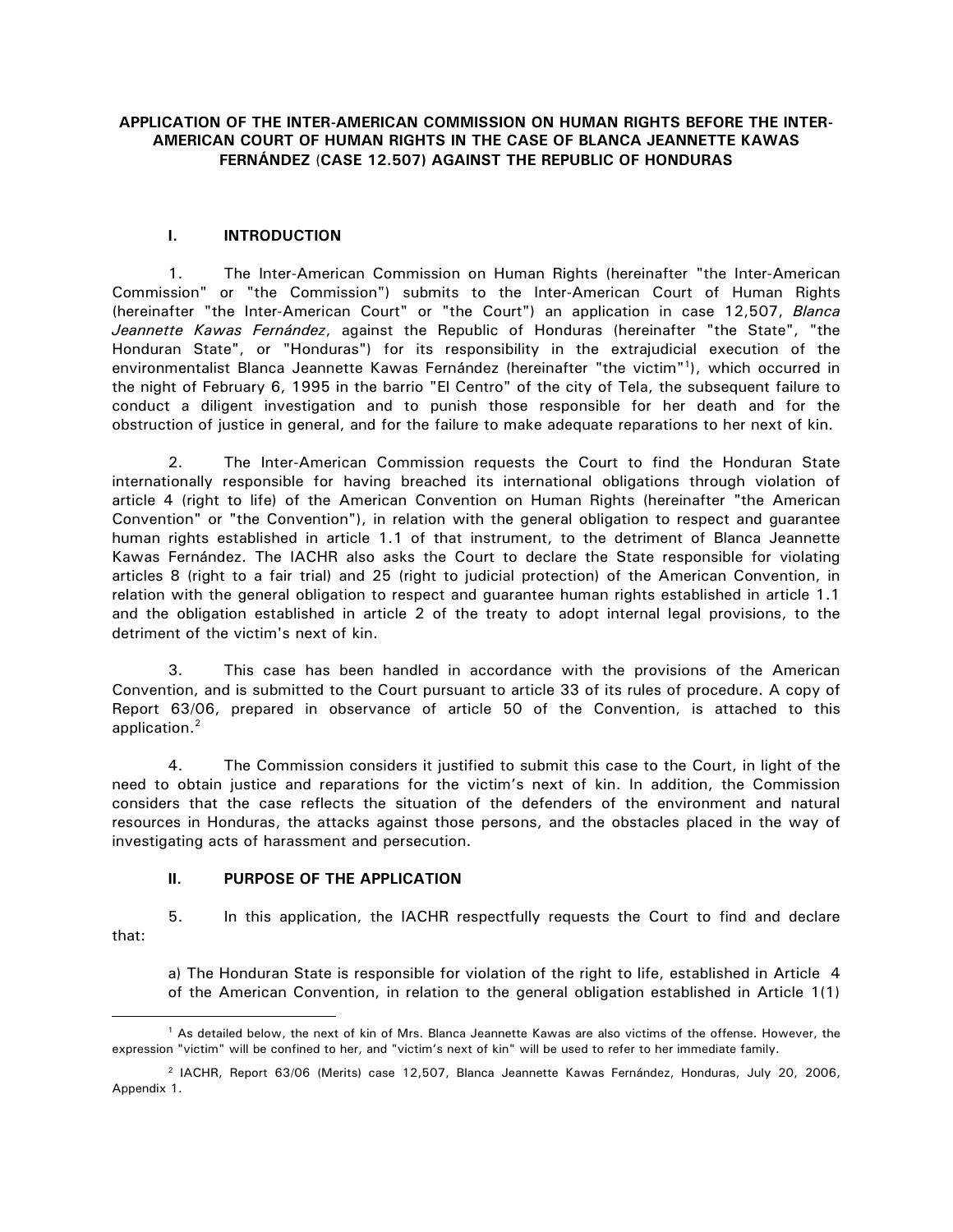thereof to respect and guarantee human rights, to the detriment of Blanca Jeannette Kawas Fernández; and

b) The Honduran State is responsible for violation of the right to a fair trial and the right to judicial protection, established in articles 8 and 25 of the Convention, in relation to the general obligation established in Article 1(1) thereof to respect and guarantee human rights, and the obligation established in article 2 of that instrument to adopt domestic legal provisions, to the detriment of the next of kin of Blanca Jeannette Kawas Fernández.

6. As a consequence of the foregoing, the Inter-American Commission requests the Court to order the State to:

- a. Conduct a complete, impartial, effective and expeditious judicial inquiry to establish the circumstances of the death of Ms. Blanca Jeannette Kawas Fernández, identify all persons who were involved in it, at the various levels of decision and execution, bring the criminal case to trial and apply the penalties required by law. In that criminal trial, the full and effective participation of the Public Prosecutor's Office and the victim's next of kin must be assured.
- b. Conduct a complete, impartial, effective and expeditious judicial inquiry to investigate the obstructions of justice in the process conducted into the murder of Ms. Blanca Jeannette Kawas Fernández.
- c. Make full reparations to the next of kin of Blanca Jeannette Kawas Fernández, to include pecuniary and non-pecuniary damages for the human rights violations committed.
- d. Take measures to prevent a recurrence of acts similar to those recounted in the present case. In particular:
	- i. Adopt, as a matter of priority, a policy of eradicating violence against defenders of natural resources, including preventive and protective measures.
	- ii. Adopt a public policy of combating impunity in cases of violations of the human rights of human rights defenders.

# **III. REPRESENTATION**

7. Pursuant to articles 22 and 33 of the Court's rules of procedure, the Commission has appointed Commissioner Florentin Melendez and its Executive Secretary, Santiago A. Canton as its delegates in this case. The Assistant Executive Secretary, Elizabeth Abi-Mershed, and the attorneys Juan Pablo Albán Alencastro and Alejandro Aristizábal, special advisers to the Commission's Executive Secretariat, have been appointed to act as legal advisers

# **IV. JURISDICTION OF THE COURT**

8. In accordance with article 62.3 of the American Convention, the Inter-American Court has jurisdiction to hear any case involving the interpretation and application of the provisions of the Convention that are submitted to it, provided the States parties in the case recognize or have recognized such jurisdiction.

9. The Court has jurisdiction to hear this case. The State subscribed to the American Convention on September 8, 1977 and deposited the instrument recognizing the contentious jurisdiction of the Court on September 9, 1981.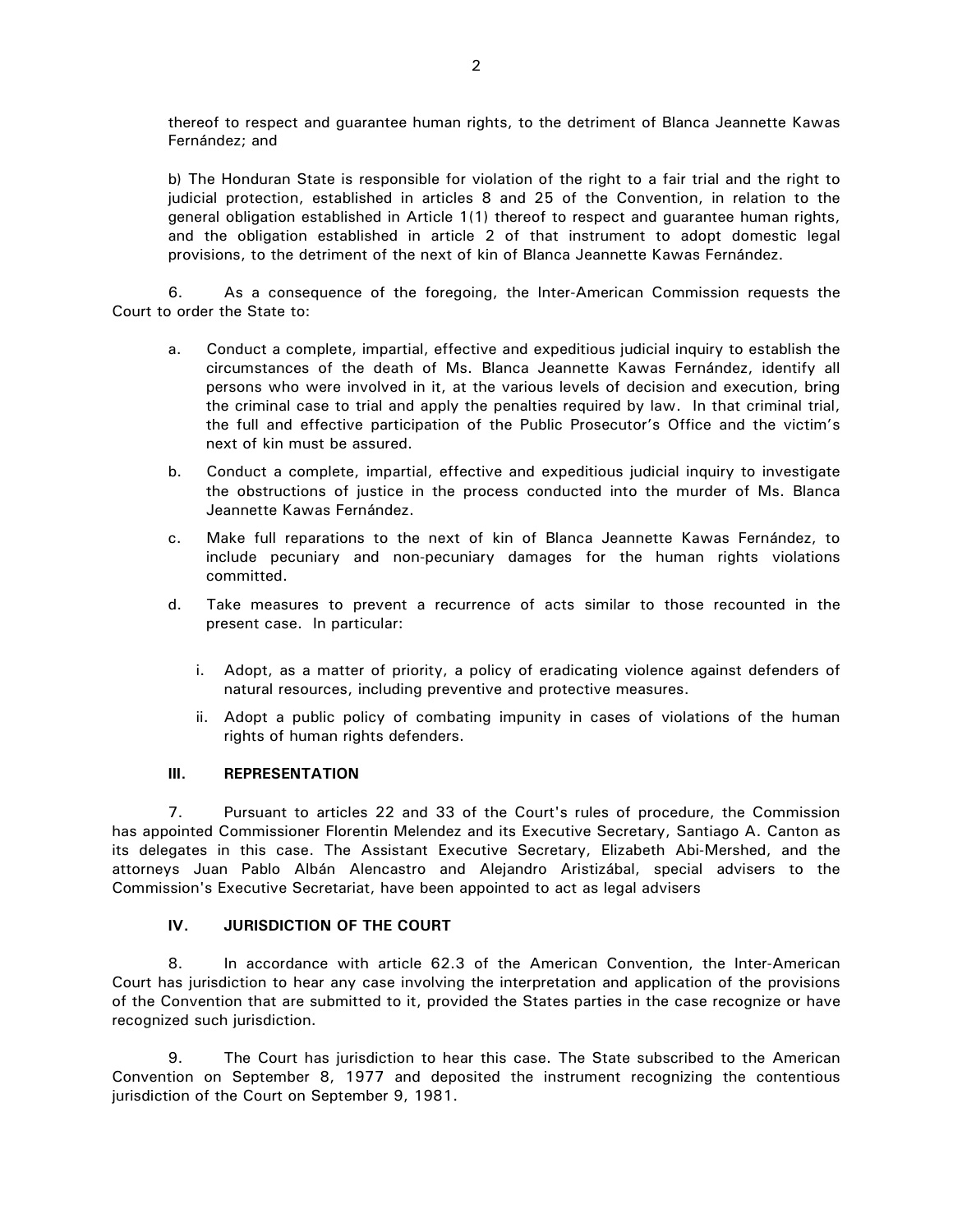#### **V. PROCEEDINGS BEFORE THE INTER-AMERICAN COMMISSION<sup>3</sup>**

10. On January 13, 2003, the Commission received a petition lodged by the Center for Justice and International Law (CEJIL) and the *Equipo de Reflexión, Investigación y Comunicación* (ERIC) of the Company of Jesus in Honduras

11. On January 16, 2003 the Commission acknowledged receipt of the petition and registered it under number P061/03.

12. On July 18, 2003, the petitioners sent additional information on the alleged events. On that same date, the information was transferred to the State.

13. On September 10 2003, the State requested an extension for presenting its observations, and this was granted on October 14, 2003.

14. The State submitted its observations on October 17, 2003, and they were forwarded to the petitioners for comment. The petitioners responded on December 4, 2003.

15. Subsequently, the State submitted additional observations on March 23, 2004, on June 4, 2004, on August 31, 2004, and on October 4, 2004. The petitioners presented additional comments or information on April 30, 2004, July 8, 2004, July 14, 2004, and September 28, 2004.

16. On October 13, 2005, the Commission adopted Report 67/05, declaring the case admissible.<sup>4</sup> On October 31, 2005, the IACHR notified the parties that the report had been adopted and gave the petitioners two months in which to present their observations on the merits of the case. It also placed itself at the disposal of the parties with a view to exploring the possibility of a friendly settlement.

17. The Commission received the petitioners' observations on the merits on January 12, 2006, which it forwarded to the State on January 30, 2006 for observations.

18. On March 23, 2006 the State requested an extension for submitting its observations on the petitioners' allegations with respect to the merits of the case. On March 29, 2006, the Commission informed the State that it had been given a one-month extension.

19. On April 28, 2006, the Commission received a communication from the State wherein the latter presented its observations on the merits of the petition.

20. During its 125th regular session, on July 20, 2006, the Commission approved Report 63/06 (Merits), prepared pursuant to article 50 of the Convention. In that report, it concluded that:

the Honduran State is responsible for violation of the right to life (Article 4 of the American Convention), in relation to the obligations established in Article 1(1) thereof, to the detriment of Blanca Jeannette Kawas Fernández; and of the right to a fair trial and the right to judicial

<sup>&</sup>lt;sup>3</sup> The documentation mentioned in this section is found in the file of proceedings before the IACHR. Appendix 3.

<sup>4</sup> See IACHR, Report 67/05 (Admissibility), Case 12,507, Blanca Jeannette Kawas Fernández, Honduras, October 13, 2005, Appendix 2.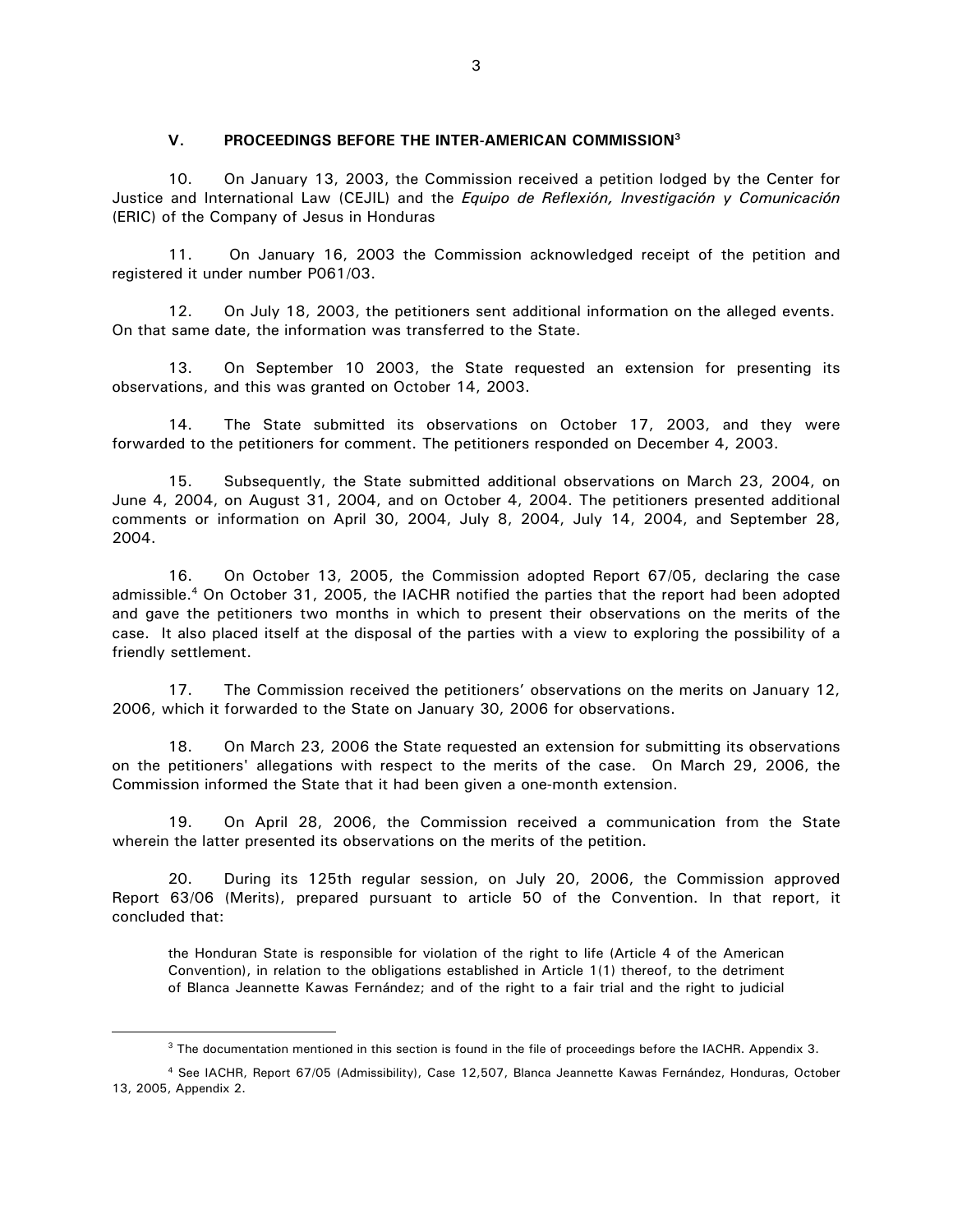protection (articles 8 and 25 of the Convention), in combination with articles 1(1) and 2 thereof, to the detriment of Ms. Kawas Fernández' next of kin.

 21. In that report on the merits of the case, the Commission made the following recommendations to the State of Honduras:

- a) Conduct a complete, impartial, effective and expeditious judicial inquiry to establish the circumstances of the death of Ms. Blanca Jeannette Kawas Fernández, identify all persons who were involved in it, at the various levels of decision and execution, bring the criminal case to trial and apply the penalties required by law. In that criminal trial, the full and effective participation of the Public Prosecutor's Office and the victim's next of kin must be assured.
- b) Conduct a complete, impartial, effective and expeditious judicial inquiry to investigate the obstructions of justice in the process conducted into the murder of Ms. Blanca Jeannette Kawas Fernández.
- c) Make full reparations to Blanca Jeannette Kawas Fernández' next of kin, to include pecuniary and non-pecuniary damages for the human rights violations herein established.
- d) Take measures to prevent a recurrence of acts similar to those recounted in the present case. In particular:
	- i. Adopt, as a matter of priority, a policy of eradicating the violence against defenders of natural resources, including preventive and protective measures.
	- ii. Adopt a public policy of combating impunity in cases of violations of the human rights of human rights defenders.

22. The merits report was notified to the State on August 4, 2006, giving it a period of two months to report on the actions taken to implement the recommendations contained therein, pursuant to article 43.2 of the Commission's rules of procedure.

23. As well, pursuant to article 43.3 of its rules of procedure, the Commission advised the petitioners that it had adopted the merits report and transmitted it to the State, and it requested them to declare, within three months, their position with respect to submitting the case to the Inter-American Court.

24. On September 5, 2006 the petitioners presented a communication in which they declared their interest in having the case submitted to the Inter-American Court of Human Rights.

25. On October 13, 2006, the State requested an extension of the time limit stipulated in article 51.1 of the Convention for carrying out the recommendations made by the Commission in the merits report. At that time, the State expressly agreed that any extension granted would suspend the effect of the time limit established in article 51.1 of the Convention for submitting the case to the Court.

26. On October 31, 2006 the Commission granted the State an extension of six months. In doing so, it advised the State that the time limit stipulated in article 51.1 of the Convention for submitting the case to the Court was to be suspended for that period.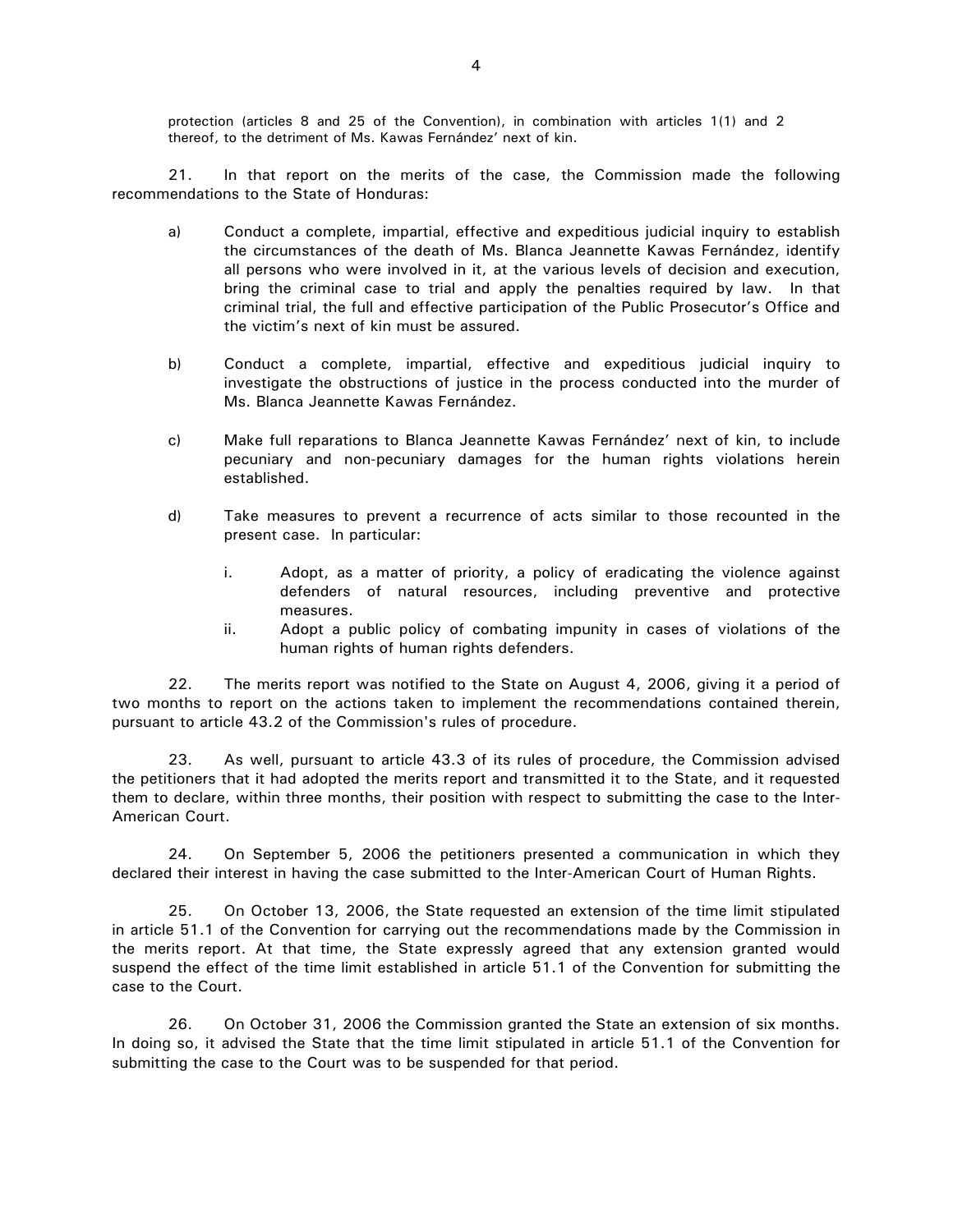27. On January 25, 2007, the State informed the Commission that it had published an executive order "giving the Prosecutor General of the Republic the power to reach a settlement of the matter out of court". It also advised that it was in contact with the petitioners to seek a proposal for a friendly settlement, and it asked the Commission to use its good offices to help resolve the case in that way, indicating the interest of the State in having a proposal for a friendly settlement submitted via the IACHR.

28. On February 27, 2007, the IACHR received a communication from the petitioners, reporting on a meeting held on February 13 with representatives of the government, in which it was agreed that a proposal to comply with the recommendations would be sent on March 30, 2007. On April 3, 2007, the petitioners presented their proposal for carrying out the recommendations.

29. On April 26, 2007, the Honduran State asked the Commission for a second extension, this time for three months. Again, the State expressly agreed that any extension granted would suspend the effect of the time limit established in article 51.1 of the Convention for submitting the case to the Court.

30. On May 2, 2007, the Commission granted the second extension, for three months. The purpose of the extension was to allow the State additional time for complying with the proposal of the petitioners for a friendly settlement.

31. On June 20, 2007, the State presented to the Commission its response to the proposed friendly settlement, and this was related to the petitioners on June 29, 2007, giving them two weeks to formulate their observations. On July 16, 2007 the Commission received the comments of the petitioners on the State's report.

32. On July 23, 2007, the State sent to the Commission a proposed schedule for attempting to fulfill the recommendations made by the IACHR, in response to the most recent observations from the petitioners. In that same communication, the State requested a further extension of six months for the purposes described, and expressly waived any preliminary objection with respect to the time limit for submitting an eventual application to the Court.

33. On July 27, 2007, the Commission approved a six-month extension, and so notified the parties on July 30, 2007. In notifying this extension, the IACHR requested the State to present a preliminary report, by November 1, 2007, on the measures taken to fulfill the recommendations in Report 63/06, on the basis of the proposal for reparations presented by the petitioners, and bearing in mind their observations. The Commission also asked the State to submit a final report on progress in this respect, by January 24, 2008.

34. On November 2, 2007, the Commission received a preliminary report from Honduras on the status of implementation of the recommendations, and on January 23, 2008, it received a final report and a new request for an extension to fulfill the recommendation made by the IACHR in its July 2006 report.

35. On that same date, the representatives sent to the Commission their comments on the status of the negotiation and implementation of the recommendations, declaring that although they had participated in various meetings and had fulfilled the commitments they have given for this purpose, the level of compliance by the Honduran State had been very limited, for which reason the representatives, in consultation with the victim's next of kin, considered that the case should be elevated to the Inter-American Court.

36. After considering the information supplied by the parties on the negotiations for reaching a friendly settlement and implementing the recommendations contained in the merits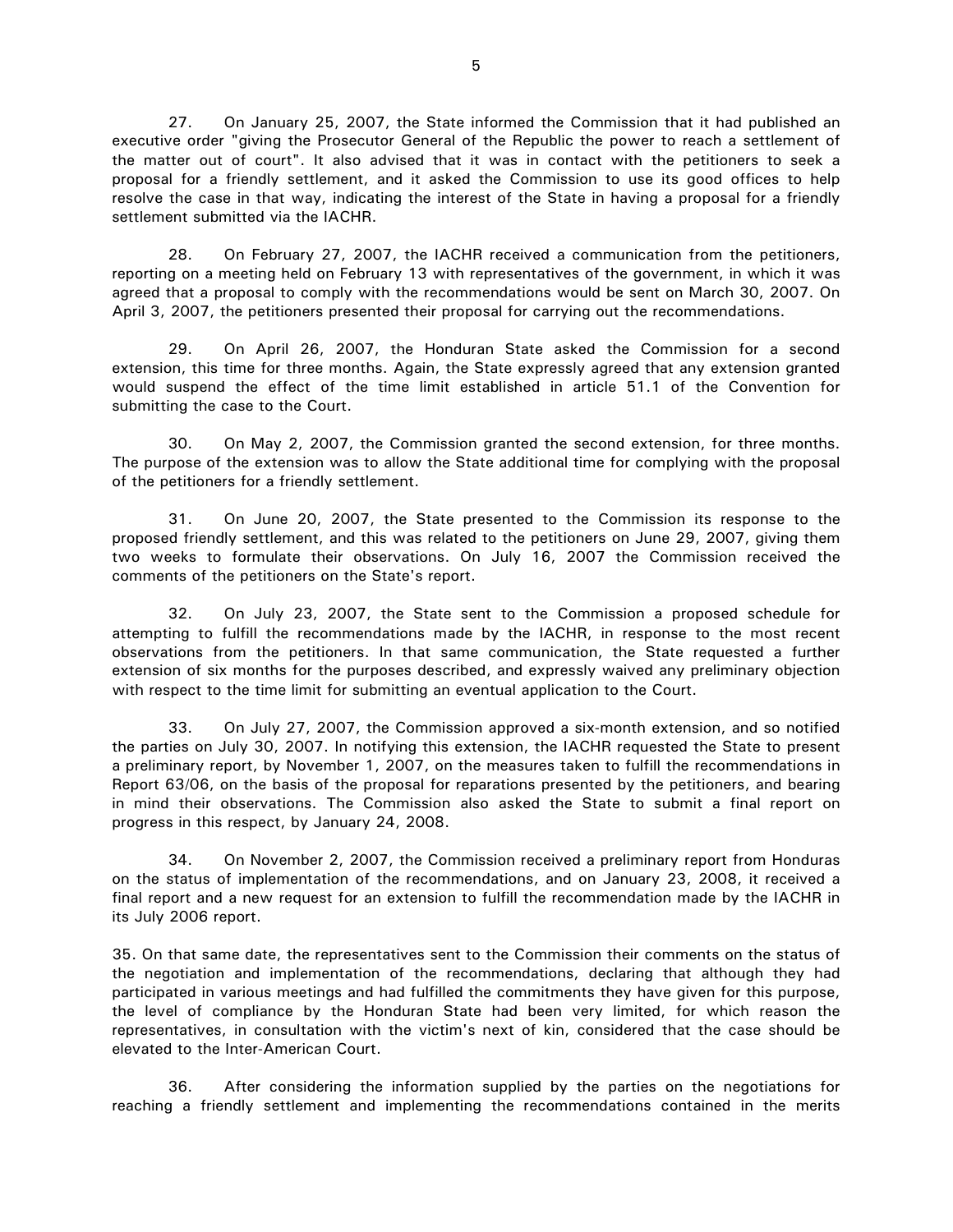report, and in light of the lack of substantive progress in effectively fulfilling those recommendations, the Commission has decided to submit this case to the Inter-American Court.

#### **VI. CONSIDERATIONS OF FACT**

#### **A. Background**

#### **1. The situation of the defenders of environmental resources in Honduras**

37. The Republic of Honduras has enormous environmental wealth and vast biological diversity. In recent years, these resources have been illegally exploited, causing grave harm to the country's ecosystems. The indiscriminate logging of forests is one of the activities that are most detrimental to the biodiversity of Honduran forests. A report by the Environmental Investigation Agency (EIA), a nongovernmental organization that has done extensive work on this subject, points out that while illegal logging and the international trade in illegal timber are a worldwide problem, "[p]erhaps nowhere in the world … is this malign industry and its devastating effects as deeply rooted as in … Honduras."<sup>5</sup> .

38. Although the State has made some headway in creating and reinforcing institutions to respond to environmental challenges, the State itself acknowledges that "there are various aspects that place limitations on the availability of forest resources, such as: i) the lack of a clearly defined forest resource management policy; ii) the issue of security of access to and tenure of forested lands; iii) the issue of sustainable harvesting; iv) absence of incentives for reforestation and afforestation; v) the fact that standard-setting, regulatory and supervisory functions relating to timber production are exercised by various authorities, including the Ministry of Agriculture and Livestock, municipalities and private owners."<sup>6</sup>

39. The acceleration in the wholesale devastation of the country's natural resources has made the Honduran public increasingly sensitive to the need to protect its environmental resources. Starting in the 1990's small groups of individuals and some leaders launched private initiatives calling on people to defend their resources and to put a halt to the indiscriminate logging of their forests and natural watersheds.<sup>7</sup>

40. Environmental defenders have suffered reprisals in the form of harassment, threats, persecution and murder at the hands of various sectors involved in the illegal exploitation of the country's natural resources.<sup>8</sup> International human rights organizations and nongovernmental  $\overline{a}$ 

<sup>5</sup> The Illegal Logging Crisis in Honduras. How U.S. and E.U. imports of illegal Honduran wood increase poverty, fuel corruption and devastate forests and communities. Report of the Environmental Investigation Agency (EIA), 2005, p. 7, Annex1.

<sup>&</sup>lt;sup>6</sup> UN, Human Rights Committee, Consideration of reports submitted by States Parties under Article 40 of the Covenant, Initial report, HONDURAS, CCPR/C/HND/2005/1, 26 April 2005, paragraph 9, Annex 2.

<sup>&</sup>lt;sup>7</sup> The Illegal Logging Crisis in Honduras. How U.S. and E.U. imports of illegal Honduran wood increase poverty, fuel corruption and devastate forests and communities. Report of the Environmental Investigation Agency (EIA), 2005, p. 7, Annex 1.

<sup>&</sup>lt;sup>8</sup> The petitioners declared in proceedings before the Commission that the violence against environmental defenders in Honduras in recent years has claimed the lives of the following leaders in addition to Ms. Kawas: Vicente Matute, murdered in September 1991; Carlos Escaleras, murdered in October 1997; Carlos Antonio Luna López, murdered in May 1998; Carlos Flores, murdered in July 2001; Carlos Arturo Reyes, murdered in June 2003; Cecilio Hernández, murdered in September 2003; Teófilo Gutiérrez, murdered in September 2003. Also reported have been death threats and attempts on the lives of Juan Antonio Mejía and Pedro Antonio Mejía, and the persecution of and threats to Father Andrés Tamayo. Commission cases 12,492, 12,472 and 12,392, alleging violations committed against Carlos Escaleras, Carlos Antonio Luna López and Pedro Antonio Mejía are currently in the merits phase. The IACHR must make clear that the reference to these cases is not indicative of any decision on their merits.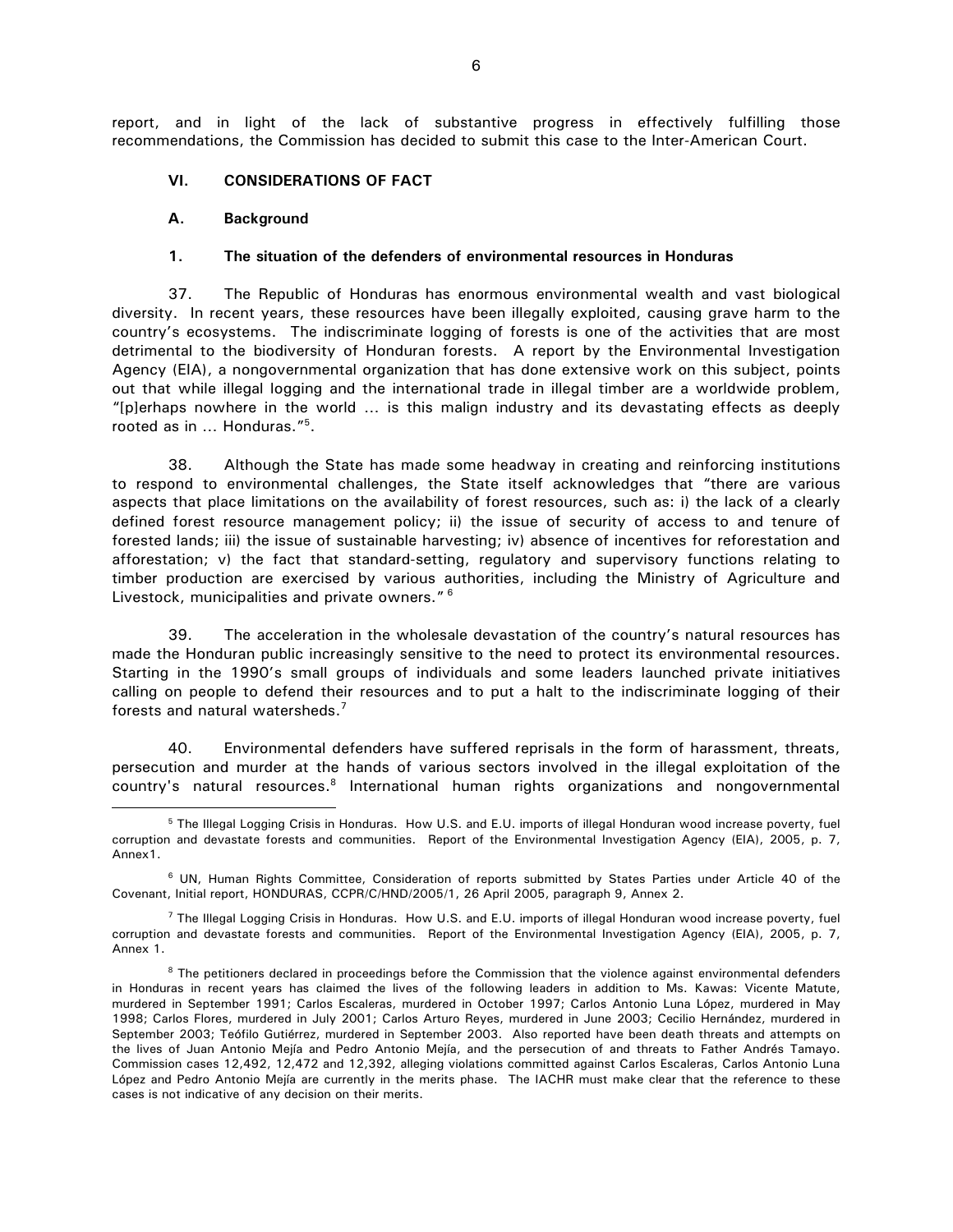organizations have denounced this situation in a variety of international forums. The Special Representative of the United Nations Secretary-General for Human Rights Defenders, Ms. Hina Jilani, addressed the violence against human rights defenders in Honduras on a number of occasions.<sup>9</sup>

41. For her part, the United Nations' Special Rapporteur on Extrajudicial, Summary or Arbitrary Executions has observed that "the situation of Honduran human rights defenders has been difficult in the last few years, with several activists having received death threats."<sup>10</sup> In her final report on her mission to Honduras, the Special Rapporteur pointed out that she had received information on cases of ecologists and indigenous activists who were murdered at the behest of powerful landowners and entrepreneurs. The information made available to the Rapporteur showed that "in most of these cases it was alleged that the perpetrators enjoyed virtual de facto immunity from prosecution because of their social status and political connections."<sup>11</sup>

42. A number of local and international NGOs have complained of the generalized impunity that prevails when the human rights of environmentalists in Honduras are violated. A 2001 report by Amnesty International stated, for example, that "[i]n confronting and challenging the intentions of extremely powerful political and economic elites [these activists] expose themselves to grave dangers. Their vulnerability is heightened by the absence of State institutions or under-funded State institutions in rural areas and weak or submissive judiciaries that frequently decided in favor of political and economic interests."<sup>12</sup>

43. The IACHR has received information to this effect through the complaints received by its Human Rights Defenders Unit and in various thematic hearings held at headquarters.<sup>13</sup> Thus, a report presented by a number of organizations at a hearing held during the Commission's  $116<sup>th</sup>$ regular session made the point that:

Environmental rights defenders now find themselves in a situation of desperation and fear due to the threats they have suffered, the indifference of the authorities to their problems and the lack of action on the impunity given in cases of the assassination of leaders. There is also a special worry that key points of the **Act of Commitment** have not been put into practice. This act was signed in September 2000 by the government and indigenous communities and was related to the murders of environmentalists **Janeth Kawas** in 1995, **Carlos Escaleras** in 1997 and **Carlos Luna** in 1998. (emphasis in the original)<sup>14</sup>

 $11$  Idem., para. 63.

<sup>9</sup> UN, Commission on Human Rights, Report of the Special Representative of the Secretary-General on Human Rights Defenders, Hina Jilani, Annual Report 2004, Document E/CN.4/2005/101, paragraph 49, and UN, Commission on Human Rights, Report of the Special Representative of the Secretary-General on Human Rights Defenders, Hina Jilani, Annual Report 2003, Document E/CN.4/2004/94, paragraph 76, Annex 4.

<sup>&</sup>lt;sup>10</sup> UN, Commission on Human Rights, Report of the Special Rapporteur on Extrajudicial, Summary or Arbitrary Executions, Ms. Asma Jahangir, Addendum, Mission to Honduras, Document E/CN.4/2003/3/Add.2, 14 June 2002, paragraph 67, Annex 5.

<sup>&</sup>lt;sup>12</sup> Amnesty International. Honduras: Much Remains to Be Done in Terms of Human Rights, August 7, 2001, p. 26. See also: Amnesty International, Essential Actors of Our Times: Human Rights Defenders in the Americas, November 2003, AI, AMR 01/009/2003/s, p. 24, Annex 6.

<sup>13</sup> The Commission has received information on this matter through, *inter alia,* hearings on the following: Effects of environmental degradation on human rights in the hemisphere (116<sup>th</sup> regular session), October 2003; General situation of human rights in Honduras (119<sup>th</sup> regular session), March 2004; Situation of human rights defenders in Central America (123<sup>rd</sup> regular session), October 2005.

<sup>14</sup> Center for Human Rights and Environment (CEDHA) and the Center of International Environmental Law (CIEL). The Human Cost of Defending the Planet: *Human Rights Violations against Environmental Defenders in the Americas.*  Report, 2002 – 2003, pp. 35-36, Annex 7.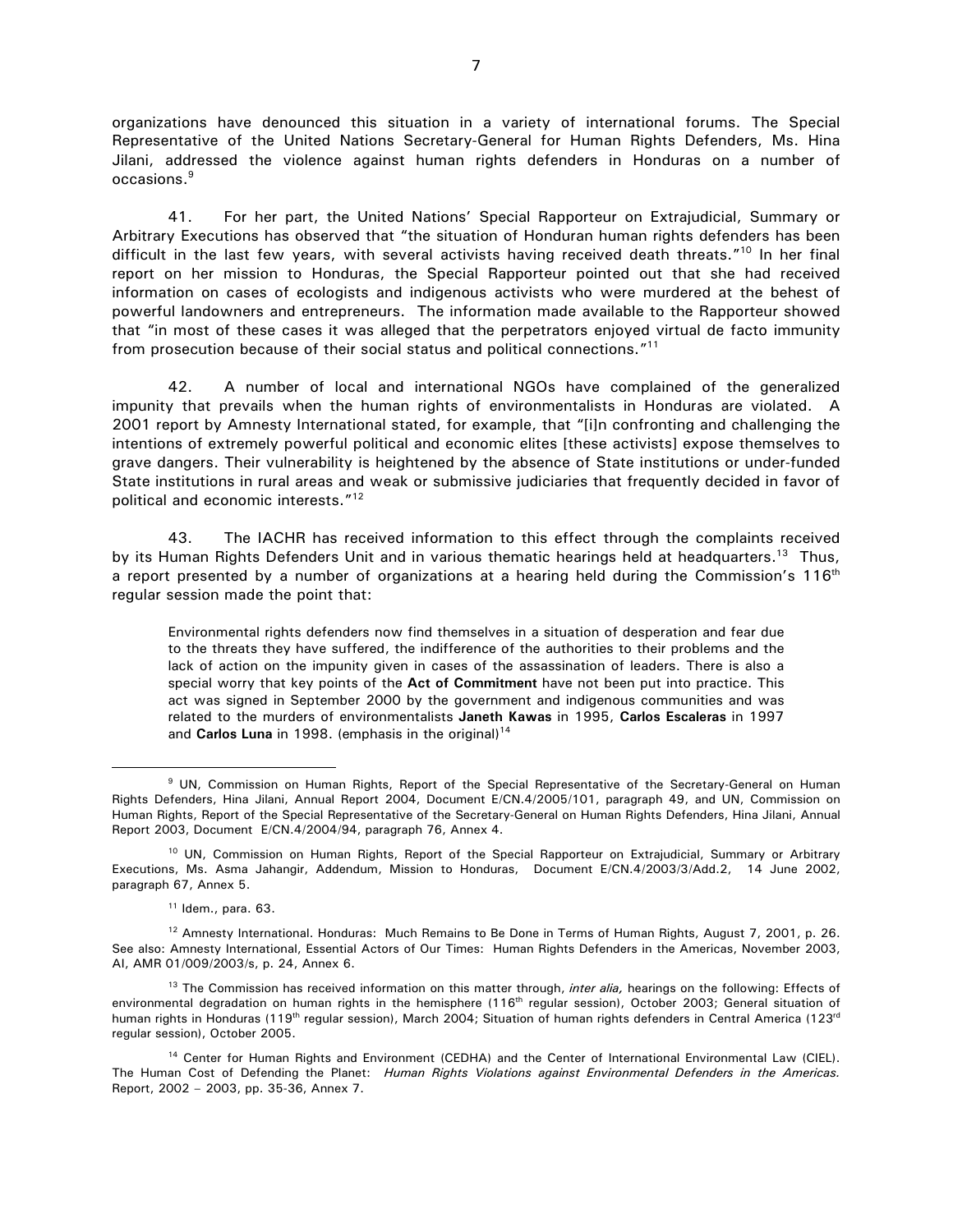44. The State has acknowledged this problem to international bodies. In the first report it filed with the United Nations Human Rights Committee on the application of the International Covenant on Civil and Political Rights, the State wrote that:

It is a simple fact of life in Honduras that Governments have paid very little attention to the indigenous population, which lives by subsistence activities, especially in remote areas of the country. Governmental policies relating to the provision of basic social necessities (health care, schools, food) for these people have been harmful and inconsistent, tending as they have to promote human settlements in areas with abundant natural resources without providing either infrastructures (roads, electricity, basic sanitation) or oversight. Nor have the inhabitants of these settlements had the education and knowledge they would have required in order to make rational, sustainable use of the available natural resources (e.g. the Patuca area), with the result that those resources have been harnessed primarily to serve the interests of a small group of individuals (politicians and entrepreneurs). These persons have promoted the overexploitation of natural resources, both renewable and non-renewable, and their actions have not only degraded and contaminated the environment, they have also adversely affected the interests of the people as a whole. Their undue, unlawful and arbitrary appropriation of large tracts of land, which is a natural source of wealth, has prevented the residents of local communities from having access to the available resources to obtain the income and food that they need in order to sustain their families. In some instances, indeed, people (e.g. Janeth Kawas) who have attempted to defend the local natural resources and the environment, have lost their lives while opposing the destruction or undue appropriation of sites that were regarded as the heritage of all because of their scenic beauty and their utility as a source of employment (e.g. the Bahía de Tela), providing families with an opportunity of earning income and obtaining food. Carlos Luna was another martyr who lost his life while defending the forest resources of Olancho. Other local people who have attempted to exercise their right to dispose freely of the country's natural wealth and resources (such as estuaries, natural lagoons or mangrove swamps), have also been known to lose their lives when they have got in the way of powerful economic interests (e.g. 12 fishermen in the southern part of Honduras were murdered between 1990 and 2001), and those murders have gone unpunished.<sup>15</sup> (Emphasis added by the Commission)

# **2. Blanca Jeannette Kawas Fernández' work as a defender of environmental resources**

45. Blanca Jeannette Kawas Fernández embarked on her work to protect the natural resources in her region back in 1989, when she returned to the country after having lived abroad for a number of years. In the city of Tela, Atlántida Department, Ms. Kawas Fernández and other locals formed the *Asociación Hondureña de Ecología*, regarded as one of the first ecological associations in the region. At Kawas' initiative, the *Fundación para la Protección de Lancetilla, Punta Sal y Texiguat* (PROLANSATE) was established in 1990, its mission being to improve the quality of life of the people living in the watersheds of the Bahía de Tela by preserving natural resources, agroforestry resources, community development, ecotourism, creating an awareness of the environment and changing policies for sustainable management of protected areas. At the time of her death, Ms. Kawas was president of PROLANSATE.

46. Through this organization, Ms. Kawas spearheaded a campaign to put together a Punta Sal Park Management Plan. Thanks to a lobbying effort to make the national authorities more aware of the park's importance, Decree No. 154-94 was approved in 1994, making Punta Sal a

<sup>15</sup> UN, Human Rights Committee, Consideration of reports submitted by States Parties under Article 40 of the Covenant, Initial report, HONDURAS, CCPR/C/HND/2005/1, 26 April 2005, paragraph 15, Annex 2.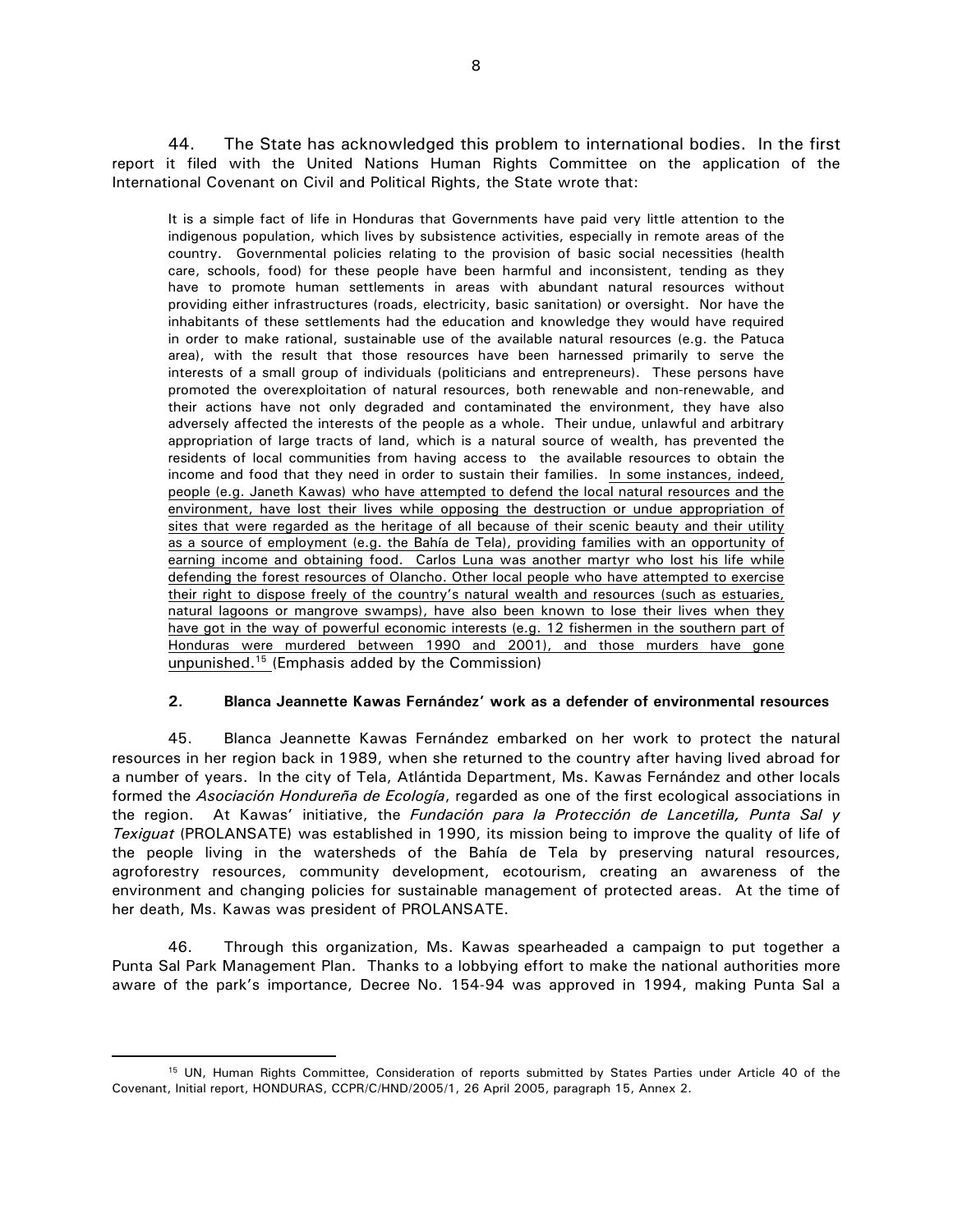National Park.<sup>16</sup> Subsequent to Ms. Kawas' death, another decree was passed that renamed the park in her memory.<sup>17</sup>

47. Another important accomplishment that Ms. Kawas' work in defense of the environment achieved was the Ministry of Public Education's approval of a degree program in ecology and environment, which was offered at the Instituto Triunfo de la Cruz, en Tela.<sup>18</sup>

48. Ms. Kawas was a regular guest on the radio program "*Vida y Naturaleza*" ["Life and Nature"], broadcast by the local station *Radio América*, with the sponsorship of the *Asociación Hondureña de Periodistas Ambientalistas y Agro Forestales*. Blanca Jeannette Kawas Fernández used this program and other means to denounce, *inter alia,* the attempts by private individuals and companies to illegally take control of the Punta Sal Peninsula, the contamination of the lagoons, and the devastation of the forests in the region. Because of her complaints, Ms. Kawas was at odds with certain members of the *Unión Nacional Campesina* (UNC), an organization seeking to settle thousands of poor rural families inside the Punta Sal National Reserve. She had also taken on the agribusinessmen from the HONDUPALMA Company, a producer of African palm oil. Two days before her death, Blanca Jeannette Kawas had led a demonstration to protest the State's plan to deed property within the Punta Sal Reserves to certain *campesinos* and agribusinessmen.<sup>19</sup> During the demonstration, the leader reported that there were groups interested in obtaining the land for subsequent sale it to foreign investors who wanted to exploit the area.<sup>20</sup>

#### **B. The murder of Blanca Jeannette Kawas Fernández**

49. On February 6, 1995, at around 7:30 p.m., while at her home in the company of her personal assistant, Marcial Bueno, Blanca Jeannette Kawas Fernández was killed by a single bullet. According to the statements that witnesses gave in the presence of the Tela Criminal Magistrate's Court, two men traveling in a white pick-up truck burst onto the premises of the home, and one of the two men fired two shots.<sup>21</sup>

50. Witness Marcial Bueno testified to having seen the alleged victim fall to the floor as a result of a shot in her left cheek, fired from the rear of her house.<sup>22</sup> The judicial inspection report confirms this testimony, and states that "Ms. Blanca Jeannette Kawas died instantly as the result of a bullet fired from a 9 mm weapon, which struck her in the back of the neck and exited through her left cheek. The identity of the person or persons who committed the crime is unknown."<sup>23</sup> According to

<sup>20</sup> See *Revista del Sur*, "Ecologista asesinada" April 1995, Annex 12.

 $\overline{a}$ 

<sup>21</sup> General Bureau of Criminal Investigation, Investigative Report, signed by Daniel Barahona, Nonommissioned investigative police officer III, October 30, 2003, Annex 13.

<sup>22</sup> Criminal Magistrate's Court, Declaration of Mr. Trinidad Marcial Bueno Romero, February 9, 1995, sheet 12 of the judicial record., Annex 17.

<sup>23</sup> Report on the Examination of the Body, February 7, 1995, sheet 1 of the court record, Annex 14.

<sup>16</sup> Decree No. 154-94 "Making Punta Sal a National Park," *Gaceta* no. 27,538, December 28, 1994, Annex 8.

<sup>17</sup> Decree No. 43-95 "Renaming Punta Sal Park to be called the Janeth Kawas Fernández National Park," *Gaceta* No. 27,636 of April 25, 1995, p.1, Annex 9.

<sup>18</sup> Cf. "*A Mecate Corto,*" a monthly periodical published by the Jesuits in Honduras, "*Así es Jeannette Kawas*", Year 10, number 99, February 2004, Annex 10.

<sup>&</sup>lt;sup>19</sup> Both the UNC and Hondupalma were set to receive 15,000 hectares of land from the government, located in Punta de Sal. The deal was allegedly cancelled alter the death of the environmentalist. Cf. Press clippings from Honduran newspapers, with headlines reading: "Contract Murder… Janeth Kawas, the first martyr in the environmental struggle"; "Jeannette Kawas: a determination that refuses to die"; "She took on the government, the UNC and HONDUPALMA"; "Ecologist the victim of murder for hire"; "The police say ecologist's death was a planned, contract killing." Annex 11.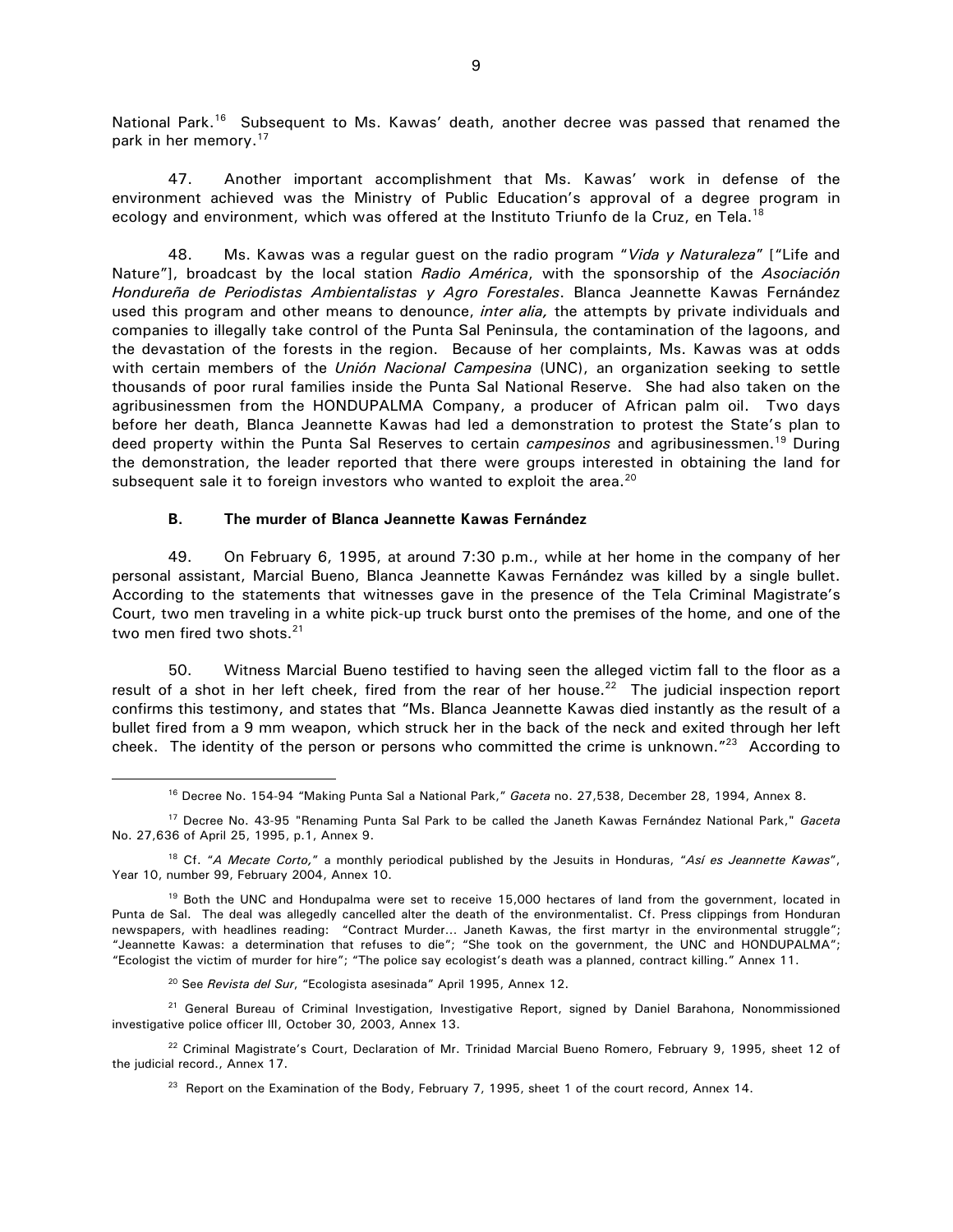the statement of the medical expert, which is appended to the judicial record, "the 'likely' cause of death was the severing of the spinal cord when the skull base fractured, and hypovolemia caused by loss of blood."<sup>24</sup>

# **C. The investigation into the murder of Blanca Jeannette Kawas Fernández**

51. On February 7, 1995, the Tela Criminal Magistrate's Court opened inquiries into the alleged crime of "consummated murder," the victim being Ms. Blanca Jeannette Kawas Fernández. Accordingly, the court ordered that testimony was to be taken from several persons and that the crime scene was to be investigated. It also appointed a medical expert. $25$ 

52. On February 9, 1995, a representative from the Public Prosecutor's Office filed papers indicating that he would be representing the State in the case. That same day, the court accepted the brief and the representative from the Public Prosecutor's Office as "appearing" for the State.<sup>26</sup>

53. On March 6, 1995, the Tela Criminal Magistrate's Court ordered the arrest of Juan Mejía Ramírez and Sabas Mejía Ramírez as presumed suspects in the homicide.<sup>27</sup> On March 8, 1995, the Court advised the Section Precinct of the Public Security Force (FSP) that "the arrest warrant issued on March 6, 1995, is hereby rescinded." No explanation was given for the decision.

54. On April 17, 1996, a new representative from the Public Prosecutor's Office filed papers to "appear" in the case.<sup>28</sup> On June 8, 2001, another representative from the Public Prosecutor's Office filed to "appear" in the case.<sup>29</sup>

55. On July 30, 2003, the Supreme Court asked for the case file in order to respond to the request from the Inter-American Commission on Human Rights.<sup>30</sup> On August 4, 2003, the court sent the Supreme Court the 61 pages comprising the case file on the murder of Ms. Kawas Fernández.

56. On August 14, 2003, another representative from the Public Prosecutor's Office filed to "appear" in the case. $31$  On August 26, 2003, the representative from the Public Prosecutor's Office requested amplification of some of the testimony already given.<sup>32</sup>

 $\overline{a}$ 

<sup>27</sup> Warrant for the arrest of Juan Mejía Ramírez and Sabas Mejía Ramírez Tela Criminal Magistrate's Court, memorandum sent to Police Lieutenant Ramón Banegas Cárdenas, Internal file, sheets 56 and 57, Annex 19.

<sup>28</sup> Second application of the Public Prosecutor's Office to appear, and its acceptance, Tela Criminal Magistrate's Court, Internal file, sheet 52, Annex 18.

<sup>29</sup> Third application of the Public Prosecutor's Office to appear, and its acceptance, Tela Criminal Magistrate's Court, Internal file, sheet 58, Annex 20.

<sup>30</sup> Requisition for the file by the Supreme Court of Justice, Tela Criminal Magistrate's Court, memorandum sent by Lucila Cruz Méndez, Secretary General of the Supreme Court of Justice, Internal file, sheet 60, Annex 21.

<sup>31</sup> Fourth application of the Public Prosecutor's Office to appear, and its acceptance, Tela Criminal Magistrate's Court, Internal file, sheet 62, Annex 22.

<sup>32</sup> Request of the Public Prosecutor to amplify certain testimony, Tela Criminal Magistrate's Court, Internal file, sheet 64, Annex 23.

<sup>&</sup>lt;sup>24</sup> Statement of expert Alfredo Girón Montoya, MD, before the Tela Criminal Magistrate's Court, February 9, 1995, Annex 16.

<sup>&</sup>lt;sup>25</sup> Tela Criminal Magistrate's Court, Internal file, sheet 1 (front and back), Annex 14.

<sup>&</sup>lt;sup>26</sup> Application of the Public Prosecutor's Office to appear, and its acceptance, Tela Criminal Magistrate's Court, Internal file, sheet 11 (front and back), Annex 15.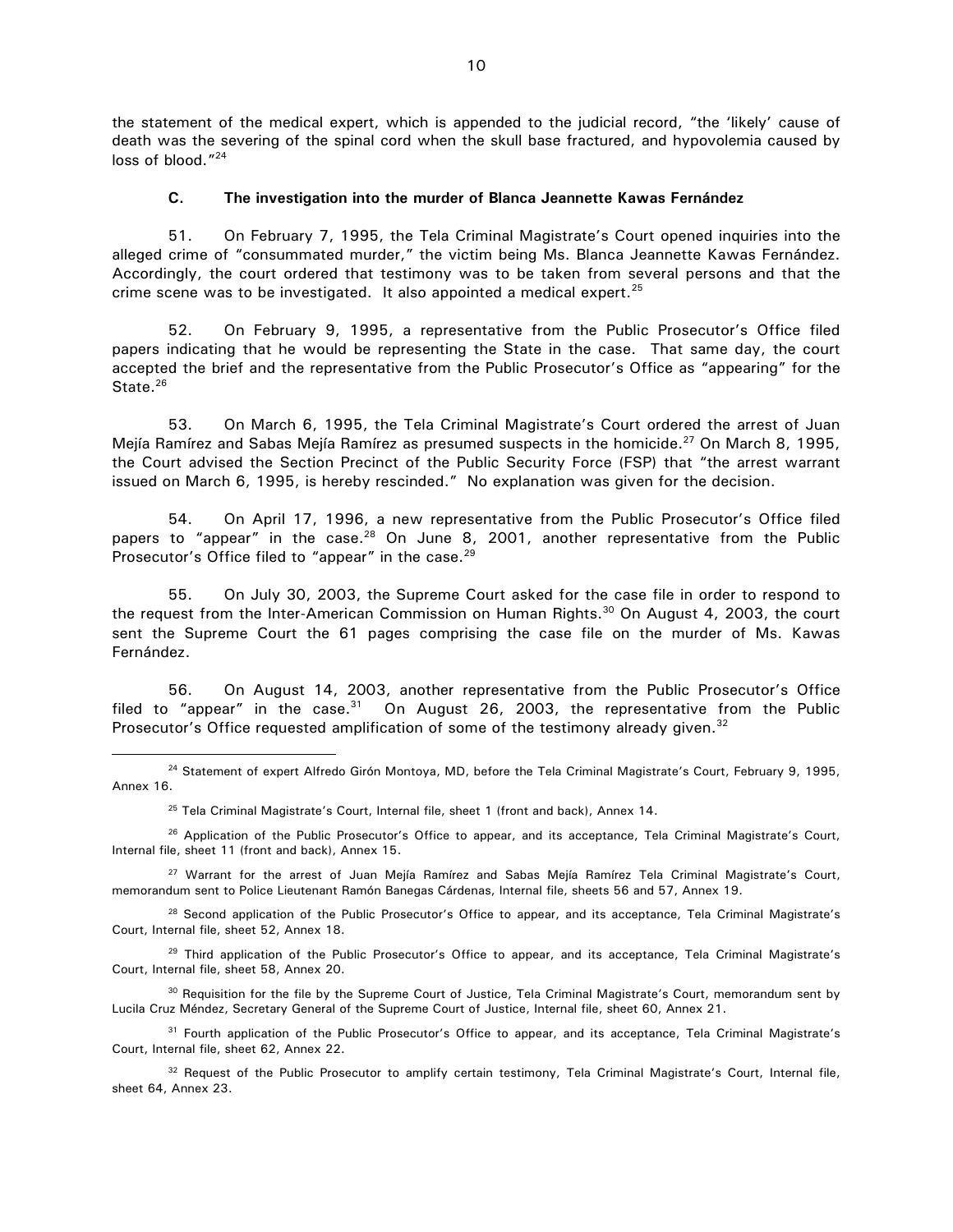57. On September 19, 2003, another representative from the Public Prosecutor's Office filed to appear in the case. That same day, the Public Prosecutor's Office asked the Tela Criminal Magistrate to send the case file to the District Court of First Instance. On September 23, 2003, the Tela Criminal Magistrate sent the case file to the District Judge of First Instance.<sup>33</sup>

58. On September 24, 2003, the Supreme Court sent a copy of the case file to the Tela Criminal Magistrate's Court, which referred it to the District Court of First Instance.

59. On October 30, 2003, the General Bureau of Criminal Investigation issued a report on the case in which it highlighted clues as to the presumed involvement of public officials in the facts in this case. Citing from that report:

Based on the statements, plus the statement given by the most recent witness DENCEL, Sergeant ISMAEL PERDOMO is the principal suspect in this matter, as he was always trying to conceal the identity of those who murdered Ms. KAWAS [;] witness DENSEL (sic) mentions that when the LOMBARDIA suspects were apprehended, SERGEANT ISMAEL PERDOMO was traveling in Colonel AMAYA's vehicle; he saw them together several times thereafter in the white Toyota dual cab pickup.<sup>34</sup>

 60. On November 18, 2003, the Training and Advisory Services Department of the Public Prosecutor's Office issued a "Technical Legal Report" on the case in which it pointed out that an Army officer in active service was allegedly involved in planning the murder. In reference to Army Colonel Mario Amaya, the report contends that

this person is the chief suspect in ordering the killing of Ms. Kawas. His name has come up in the investigations conducted by the Bureau of Criminal Investigation, as the person who, some days prior to Ms. Kawas' murder, was seen meeting with Sergeant Ismael Perdomo, Mr. Mario Pineda (know as El Chapín), in the offices of the Tela Police.<sup>35</sup>

The investigation team established that between February 3 and 4, 1995, in other words three days prior to the murder, a person by the name of MARIO PINEDA, nicknamed "El Chapín" (said to be a former member of a so-called death squad known as "Mano Blanco" and supposed protégé of Colonel Amaya) and Colonel Amaya himself met with Sergeant Ismael Perdomo in the offices of the Tela Police.<sup>36</sup>

 61. That report also stated that a police sergeant suspected of having a hand in planning the murder was alleged to have taken measures to cover up the facts and obstruct the investigation. In the words of the Public Prosecutor's Office,

the investigations found that right from the very day of the murder, Sergeant Ismael Perdomo played a very active role in leading the investigations astray. The following information stands out:

1) Sergeant Perdomo arrives on the crime scene immediately, claiming that "the police patrol was covering a false report of an attempt on one of the banks in the city of Tela."

<sup>&</sup>lt;sup>33</sup> Order remitting the file to the District Court of First Instance, Internal file, sheet 70, Annex 24.

<sup>&</sup>lt;sup>34</sup> General Bureau of Criminal Investigation, Investigative report, signed by Daniel Barahona, Noncommissioned investigative police officer III, October 30, 2003, Annex 13.

<sup>&</sup>lt;sup>35</sup> Technical Legal Opinion No. DCAT-SATJ- AFS 022/20003 "Determining which investigative procedures are required in a criminal case instituted under the former Code of Criminal Procedure," Public Prosecutor's Office, Department of Technical Legal Training, November 18, 2003, p. 9, Annex 25.

<sup>36</sup> Idem, p. 13.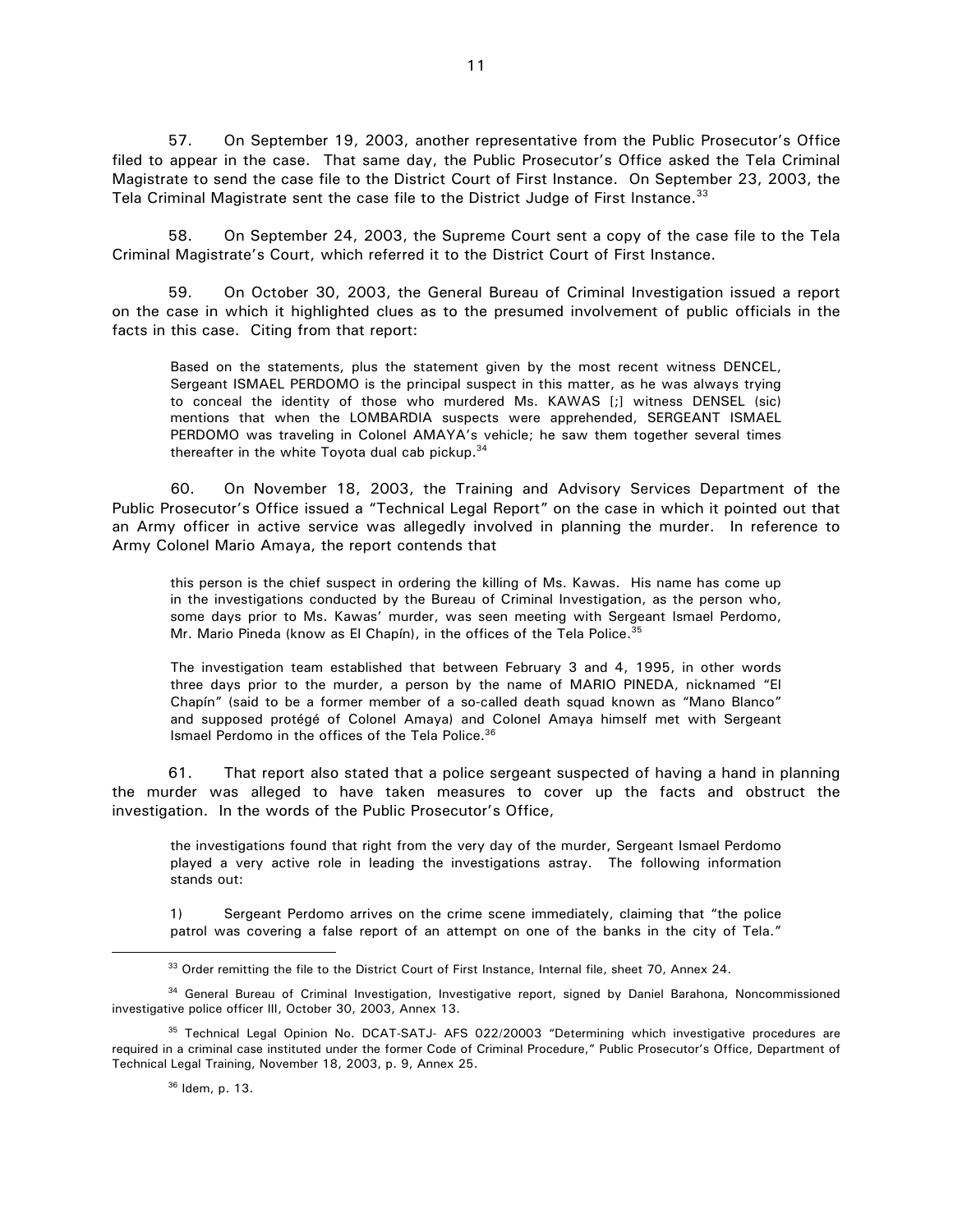This story was repudiated by the representatives of the Tela banks, who told the investigating officers that on the day the events in this case occurred, no robbery attempt had been made on any bank branch office in the city.

2) Witnesses Alex Dencel Andino and Marco Antonio Urraca State that Sergeant Perdomo pressured them not to testify; witness Juan Francisco Mejía said that Sergeant Perdomo had pressured him to implicate two people who had nothing to do with the case, in exchange for his release from the police jail where he was being held at the time for the theft of a bicycle;

3) This Sergeant Perdomo called the investigating officers handling the case in the city of Tegucigalpa and told them that he had someone in custody (Juan Francisco Mejía) who knew who murdered Ms Kawas. In the end, the officers found inconsistencies in Juan Francisco Mejía's statement. The latter confessed to them that he had been coerced by Sergeant Perdomo to implicate two people (his cousins) who had nothing to do with the crime.<sup>37</sup>

Summarizing, the investigation report establishes that the Public Security Force (F.S.P.), headed at the time by Sergeant Perdomo, TOOK NO ACTION to arrest the possible material authors of the murder and did not conduct a police sweep. Its attitude vis-à-vis the situation was one of indifference and a casual lack of concern; on a number of occasions, it set out to sidetrack or stall the investigation.<sup>38</sup>

For all the foregoing reasons, our conclusion is that this Sergeant Perdomo was involved because he was obstructing justice; it is his association with Mario Amaya, then an Army colonel in active service, that lends added credence to the theory that Mario Amaya may also have been involved in the crime.<sup>39</sup>

62. On December 9, 2003, the District Attorney's Office petitioned the court seeking amplification of various pieces of testimony, since "several of these individuals [witnesses] were threatened and coerced to get them not to testify."<sup>40</sup>

63. That very day, December 9, 2003, the Public Prosecutor's Office petitioned the Court to declare the case file confidential. The Court acceded to that request on December 11, 2003.<sup>41</sup>

64. On January 20, 2004, the Court of First Instance summoned one of the prosecutors who directed the initial phase of the investigation. In his statement, the prosecutor maintained that the police authorities may have been involved in the events. In reference to a statement made by one witness, the prosecutor said the following:

We were struck by what he told us about the Tela Police Chief, that the latter had exerted pressure on him to get him to [incriminate himself and] confess that he was one of the killers; he even threatened to kill him. Our suspicion was that the Police knew who the real killers were and were covering up their identity; about a week later the Tela Court released this juvenile because there was no case against him.

 $37$  idem, pp. 14 and 15.

<sup>38</sup> Idem, p. 14.

<sup>39</sup> Idem, p. 14.

<sup>&</sup>lt;sup>40</sup> Request of the Public Prosecutor to amplify certain testimony, District Court of First Instance, Internal file, sheets 151 and 152, Annex 27.

<sup>41</sup> Request of the Public Prosecutor to declare the case file confidential, District Court of First Instance, Internal file, sheet 150, Annex 26.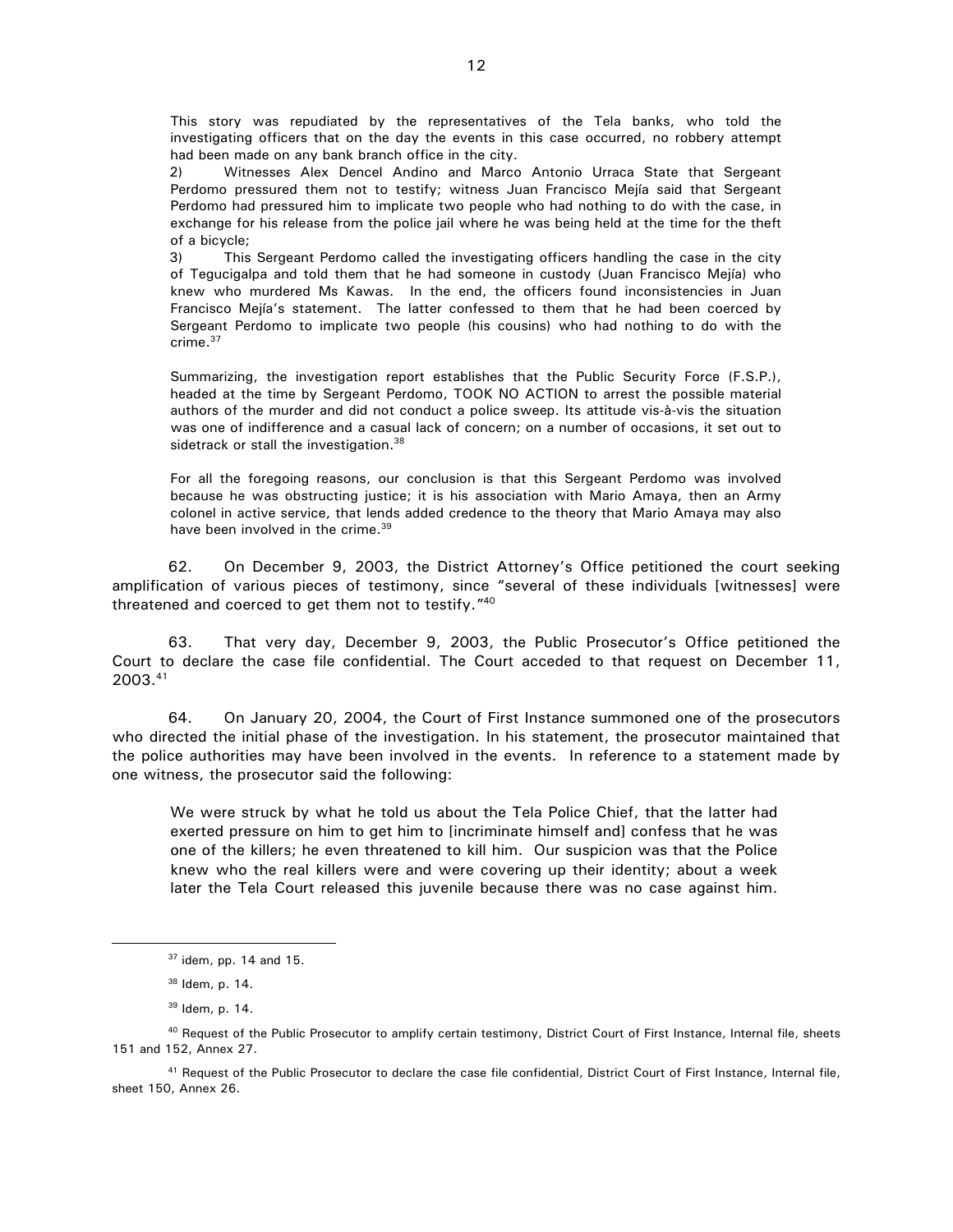The statement was useful to us in the sense that we began to look at the possible involvement of the police in the crime. $42$ 

65. On February 11, 2004, Mr. Jacobo Kawas Fernández appeared as a private plaintiff in the case and granted an attorney the power to represent his interests. $43$ 

66. On March 2, 2004, the Public Prosecutor's Office presented evidence that was added to the case file. That evidence consisted of a preliminary report from the General Bureau of Criminal Investigation, an opinion from the Training and Technical Advisory Services Department of the Public Prosecutor's Office, and a report on the personality of Ms. Kawas Fernández.<sup>44</sup>

67. On March 2, 2004, the district attorney's office requested that an arrest warrant be issued for Ismael Perdomo Velásquez. On March 3, 2004, the District Court of First Instance issued a warrant for the arrest of Ismael Perdomo Velásquez on suspicion of the crime of coercion.<sup>45</sup>

68. On March 10, 2004, Ismael Perdomo Velásquez petitioned the District Court of First Instance to order a preventive measure other than preventive detention. On March 10, 2004, the District Court of First Instance ordered substitute preventive measures in the case of Ismael Perdomo.

69. On March 15, 2004, the District Court of First Instance issued an order for imprisonment of Ismael Perdomo Velásquez. $46$  On March 15, 2004, Perdomo's defense attorney filed a motion seeking dismissal of the case on the grounds that the statute of limitations for criminal proceedings had expired. The Court denied the defense counsel's motion that same day.

70. On March 18, 2004, Perdomo Velásquez's defense counsel filed for reconsideration of the denial of the statute of limitations motion. On March 23, 2004, the Court dismissed the motion for reconsideration and allowed the appeal to go forward and therefore ordered the case file sent up to the Ceiba Atlántida Appellate Court.<sup>47</sup> The arrest warrant was never executed.

71. On March 23, 2004, the representative of the Public Prosecutor's Office petitioned the District Court of First Instance to institute full trial proceedings against Ismael Perdomo Velásquez charged with the crime of coercion. On March 25, 2004, the Court denied the petition, arguing that the "order of imprisonment issued against ISMAEL PERDOMO VELASQUEZ was appealed by his defense counsel."<sup>48</sup> As of the date of approval of IACHR report 63/06 on the merits of the case, the Ceiba Atlántida Appellate Court had not yet issued its finding.  $\overline{a}$ 

<sup>42</sup> Statement of Saúl Benjamín Zapata Mejía, former prosecutor in the case, given on January 20, 2004, before the First District Court of Comayagua, sheet 166, Annex 28.

<sup>43</sup> Appearance of Mr. Jacobo Kawas as private plaintiff, District Court of First Instance, Internal file, Annex 29.

<sup>44</sup> Evidence submitted by Public Prosecutor, District Court of First Instance, Internal file, sheets 176 and 177, Annex 30.

<sup>45</sup> District Court of First Instance, memorandum addressed to the Chief of the National Law Enforcement Police, Internal file, sheet not numbered, Annex 31. Article 206 of the Honduran Penal Code provides as follows with respect to the crime of coercion: "Anyone who, without legal authority and whether justly or unjustly, forcibly prevents another person from doing what the law allows or compels another person to do something that the latter does not want to do shall face imprisonment for a period of three months to two years."

<sup>46</sup> Warrant for the arrest of Ismael Perdomo Velásquez, District Court of First Instance, Internal file, sheet 234 (front and back), Annex 32.

<sup>47</sup> Decision on the appeal of March 18, 2004, District Court of First Instance, Internal file, sheet 238, Annex 33.

<sup>48</sup> Request to institute proceedings against Ismael Perdomo Velásquez, District Court of First Instance, Internal file, sheet 241, Annex 34.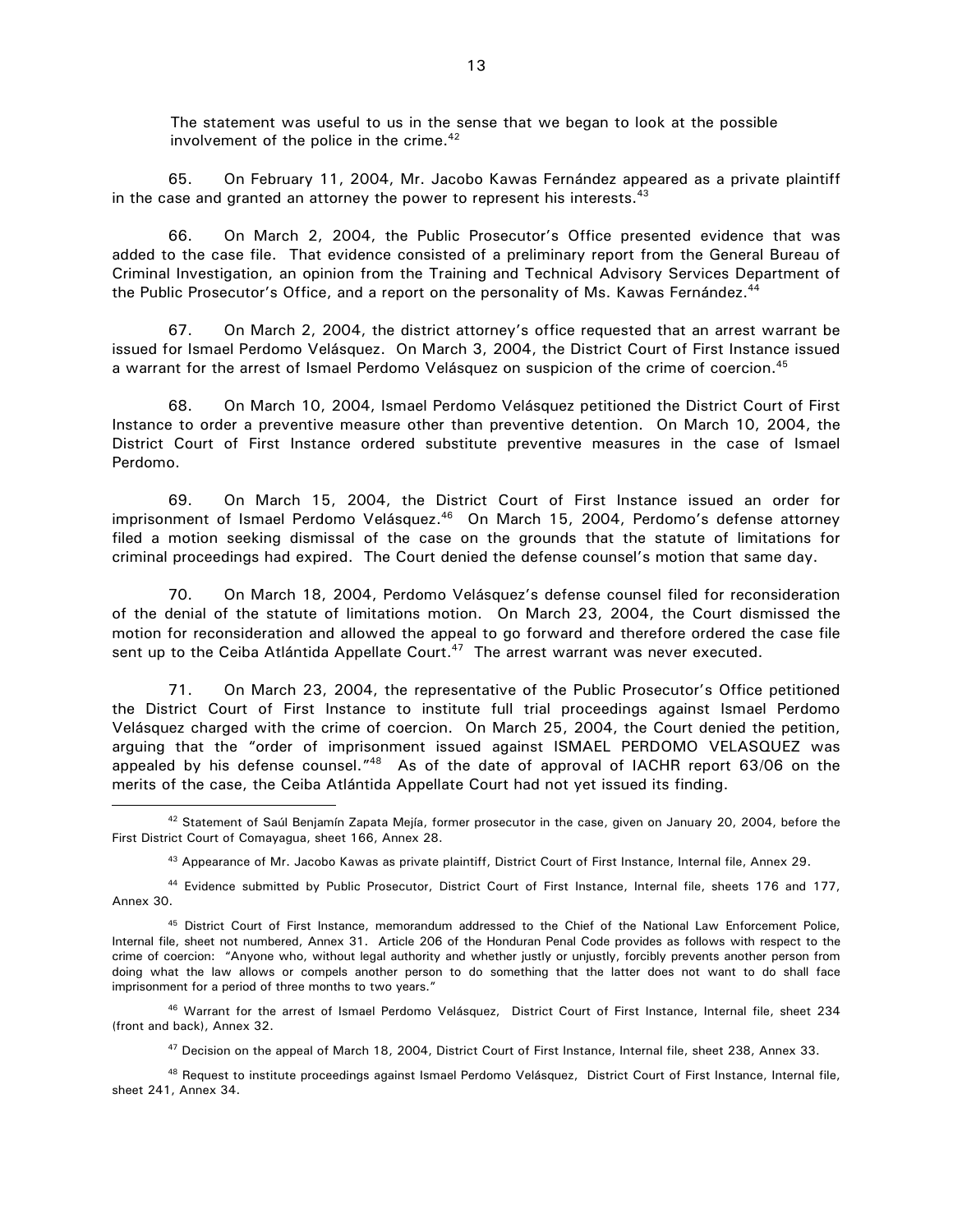#### **VII. CONSIDERATIONS OF LAW**

 $\overline{a}$ 

#### **A. Violation of the right to life (article 4 of the American Convention, in relation with article 1.1 thereof)**

72. Article 4.1 of the Convention declares that "every person has the right to have his life respected. [...] No one shall be arbitrarily deprived of his life."

73. The Inter-American Court has established that:

[...] the right to life plays a key role in the American Convention as it is the essential corollary for realization of the other rights.<sup>49</sup> When the right to life is not respected, all other rights lack meaning. The States have the obligation to ensure creation of the conditions required to avoid violations of this inalienable right and, specifically, the duty of avoiding violations of this right by its agents.<sup>50</sup> Compliance with Article 4, in combination with Article 1(1) of the American Convention, not only requires that no person be deprived of his life arbitrarily (negative obligation), but also that the States take all appropriate measures to protect and preserve the right to life (positive obligation), as part of their duty to ensure full and free exercise of the rights by all persons under their jurisdiction.<sup>51</sup>

74. To comply with this obligation, the Court has held that "States must adopt all necessary measures at the legislative, administrative and judicial levels by enacting criminal laws and establishing a system of justice not just to prevent, suppress and punish the arbitrary deprivation of life caused by criminal acts but also to prevent crime and protect individuals from criminal acts committed by others and to investigate such acts effectively."<sup>52</sup>

75. Consistent with the jurisprudence of the inter-American system, it is not necessary to determine the perpetrators' culpability or intent in order to establish that the rights enshrined in the Convention have been violated, nor is it essential to identify individually the agents to whom the acts of violation are attributed. In the *Paniagua Morales* case, the Court expressly held that in order to establish the international responsibility of the State it is enough to demonstrate that the State authorities supported or tolerated infringement of the rights recognized in the Convention, or that it failed to take the necessary steps under its domestic law to identify and, where appropriate, punish the authors of such violations. $53$ 

<sup>49</sup> I-A Court. *Penal Miguel Castro Castro*. Judgment of 25 November 2006. Series C No. 160, para. 237; I-A Court, *Masacre de Pueblo Bello*. Judgment of 31 January 2006. Series C No. 140, para. 120; I-A Court, *Huilca Tecse*. Judgment of 3 March 2005. Series C No. 121, para. 65

<sup>50</sup> I-A Court, *Zambrano Vélez et al..* Judgment of 4 July 2007. Series C No. 166, para. 79; I-A Court, *Montero Aranguren et al. (Detention Center of Catia)*. Judgment of 5 July 2006. Series C No. 150, para. 64; I-A Court, *Ximenes Lopes*. Judgment of 4 July 2006. Series C No. 149, para. 125; I-A Court, *Baldeón García*. Judgment of 6 April 2006. Series C No. 147, para. 83; See also, *United Nations Committee on Human Rights*, General Commentary 6/1982, para. 3 in Compilation of General Recommendations Adopted by Human Rights Treaty Bodies, U.N.Doc.HRI/GEN/1/Rev 1 in 6 (1994); *United Nations Committee on Human Rights*, General Commentary 14/1984, para. 1 in Compilation of General Recommendations Adopted by Human Rights Treaty Bodies, U.N.Doc.HRI/GEN/1/Rev 1 in 18 (1994).

<sup>51</sup> I-A Court. *Vargas Areco*. Judgment of 26 September 2006. Series C No. 155, para. 75; I-A Court, *Ituango Massacres,* Judgment of 1 July 2006. Series C No. 148, para. 130; I-A Court, *Sawhoyamaxa Indigenous Community*. Judgment of 29 March 2006. Series C No. 146, para. 152.

<sup>52</sup> I-A Court, *Pueblo Bello Massacre*. Judgment of 31 January 2006. Series C No. 140, para. 120. See also I-A Court. *Penal Miguel Castro Castro*. Judgment of 25 November 2006. Series C No. 160, para. 237; I-A Court, *"Mapiripán Massacre"*. Judgment of 15 September 2005. Series C No. 134, para. 231; I-A Court, *Huilca Tecse*. Judgment of 3 March 2005. Series C No. 121, para. 66.

<sup>53</sup> I-A Court, *"Panel Blanca" (Paniagua Morales et al.)*. Judgment of 8 March 1998. Series C No. 37, para. 91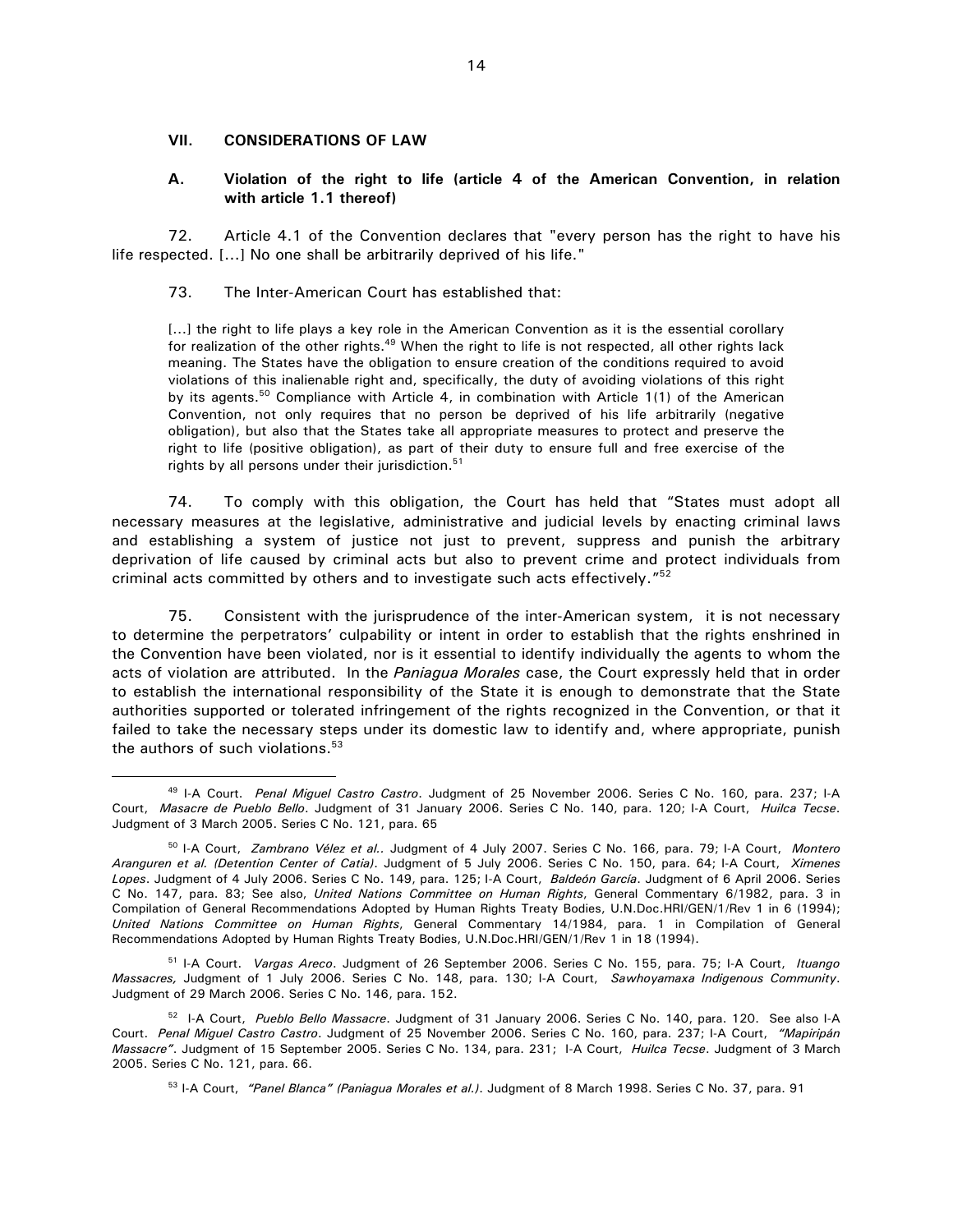76. The Court has also ruled that states have the obligation to ensure creation of the conditions required to avoid violations of this inalienable right and, specifically, the duty of avoiding violations of this right by its agents.<sup>54</sup>The Court has held as well that "compliance with Article 4, in combination with Article 1(1) of the American Convention, not only requires that no person be deprived of his life arbitrarily (negative obligation), but also that the States take all appropriate measures to protect and preserve the right to life (positive obligation). The State's active protection of the right to life not only involves its lawmakers, but every State institution, and those whose duty it is to protect safety and security, whether they are police or armed forces." $55$ 

77. The Inter-American Court has also established that States can, by attribution, incur international responsibility for human rights violations committed by third parties or individuals, in terms of the State's obligations to ensure respect for these rights among individuals. On this point the Court has held that:

International responsibility may also be engaged for acts of private individuals that are, in principle, not attributable to the State. The effects [of the obligations *erga omnes* to respect and enforce respect for standards of protection, which is the responsibility of the States Parties to the Convention,] extend well beyond the relationship between the agents of a State and the persons subject to its jurisdiction; those effects are also manifest in the positive obligation that the State has to adopt the necessary measures to ensure effective protection of human rights in inter-personal relationships. The State can be held responsible for the acts of private parties when, by either the action or omission of its agents serving as guarantors, it fails to honor those obligations *erga omnes* undertaken with articles 1(1) and 2 of the Convention.<sup>56</sup>

that:

78. Elaborating upon that standard for attribution of responsibility, the Court has held

A State cannot be held responsible for any and every human rights violation committed between private parties within its jurisdiction. The *erga omnes* nature of a State's Convention-based obligation to ensure respect for Convention-protected rights does not mean that a State bears unlimited responsibility for any act or deed of private parties; in effect, a State has a duty to take measures to prevent crime and protect private parties in their relations with one another when it is cognizant of a real and immediate risk to an individual or certain group of individuals and when the prevention or avoidance of that risk falls within the realm of what the State can reasonably do. In other words, although the juridical consequence of a private individual's action, omission or deed may be a violation of the human rights of another private individual, that violation is not automatically attributable to the State; attribution will depend on the circumstances of the case and whether the obligation to ensure is being fulfilled.<sup>57</sup>

 79. In the *Pueblo Bello Massacre Case,<sup>58</sup>* the Court held that the obligation to conduct an effective official investigation into extrajudicial, illegal, arbitrary or summary executions follows from the general obligation to ensure to all persons subject to its jurisdiction the free and full exercise of the human rights recognized in the Convention, undertaken in Article 1(1) thereof, in combination with the right to life recognized in its Article 4. The Court also held that in these cases, once they  $\overline{a}$ 

<sup>54</sup> I-A Court, *19 Merchants*. Judgment of 5 July 2004. Series C No. 109, para. 153.

<sup>55</sup> I-A Court, *Mapiripán Massacre Case*. Judgment of September 15, 2005. Series C No. 134, paragraph 232.

<sup>56</sup> I-A Court, *Mapiripán Massacre Case*. Judgment of September 15, 2005. Series C No. 134, paragraph 111.

<sup>57</sup> I-A Court, *Pueblo Bello Massacre Case.* Judgment of January 31, 2006, paragraph 123.

<sup>58</sup> I-A Court, *Pueblo Bello Massacre Case.* Judgment of January 31, 2006, paragraph 142.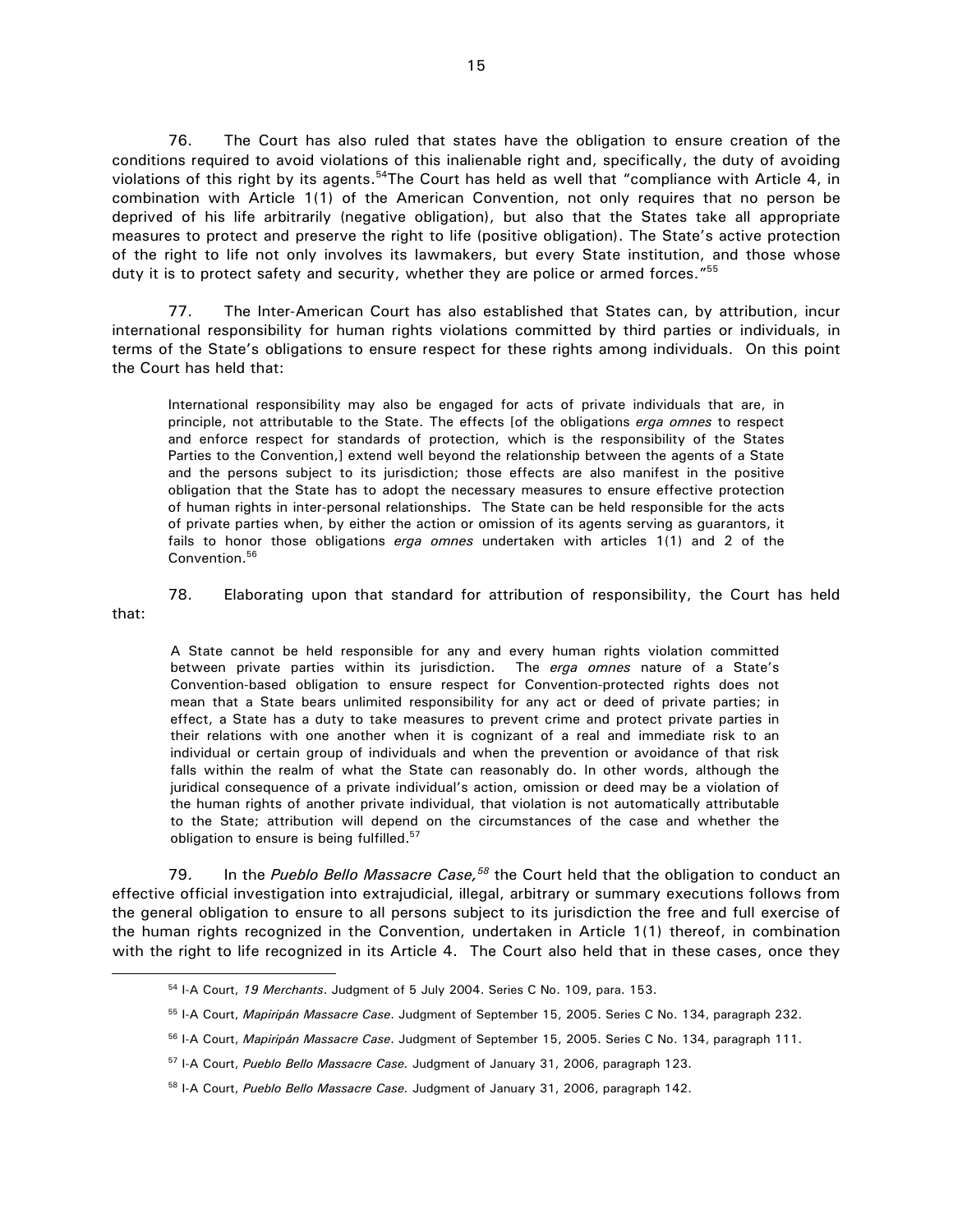learn of an incident, the authorities of a State must undertake, *ex officio* and without delay, a serious, impartial and effective investigation.<sup>59</sup>

80. In the first place, it is important to examine the strong indications that estate agents participated or collaborated in the killing of Blanca Jeannette Kawas Fernández. In its report 63/06, the Commission noted that the killing and the subsequent course of the investigation were not isolated incidents, but part of a general situation of violence and impunity whose victims were principally those engaged in protecting and defending natural resources in Honduras.<sup>60</sup> In light of previous findings and those indicated in this application, as well as the material contained in the file, there are strong indications for concluding that there is direct State responsibility in the death of the presumed victim. As well, the internal file from the criminal proceeding provides many indications to suggest a cover up of the responsibility of officials in the murder of Blanca Jeannette Kawas Fernández, which were not seriously investigated by the Honduran justice authorities.

81. As early as 1995, the authorities in charge of the investigation had clues suggesting the involvement of members of the State security forces in the immediate crime and in the subsequent cover-up and sidetracking of the investigation. Nevertheless, no investigative measures were taken at the time to either corroborate or disprove those clues. Some years later, one of the first district attorneys that the Public Prosecutor's Office assigned to the investigation was summoned as a witness in the case and mentioned the fact that one of the first witnesses questioned in the investigation had given information to that effect, but those leads were never investigated (*Supra* § 64).

82. Despite these leads, the suspicious activity of the Police authorities and their possible connection to civilians in charge of preparing the operation were never properly looked into from the start of the investigation. On October 30, 2003, almost nine years after the investigation began, a report from the General Bureau of Criminal Investigation again highlighted these leads and asked the court to issue an order for the arrest of the sergeant who at the time of the events was Tela's Police Chief. It also asked that protective measures be ordered for one of the witnesses who had implicated him. According to that report, a police sergeant could be involved in the events (*Supra* § 59).

83. Then, in November 2003, a technical legal report on the case, prepared by the Training and Advisory Services Department of the Public Prosecutor's Office, found that the evidence in the internal file also suggested that an Army officer in active service may have been involved in planning the murder. In addition to highlighting other clues yet again, this document also reports on an Army colonel's alleged involvement in the murder (*Supra* § 60).

84. As of the submission of this application, the criminal case was still in the preliminary phase, thanks to a deliberate attempt on the part of public officials to thwart the investigation and allow the crimes to go unpunished. The Commission's review of the criminal case file uncovered a series of incidents that occurred during that process, the sole purpose of which was to obstruct the investigation and ensure that the guilty parties were never punished. The Commission finds that these acts constitute additional evidence of the State's international responsibility.<sup>61</sup>

<sup>59</sup> I-A Court, *Pueblo Bello Massacre.* Judgment of January 31, 2006, paragraph 143; and *Moiwana Community.*  Judgment of June 15, 2005. Series C No. 124, paragraph 145.

<sup>60</sup> IACHR, Report No. 63/06 (Merits), Case 12.507, *Blanca Jeannette Kawas Fernández*, Honduras, 20 July 2006, para. 33.

 $61$  The Inter-American Court has held, for example, that "Any oversight or defect in the investigation that makes it less effective in establishing the cause of death or identifying the material or intellectual authors thereof, will imply that the Continued…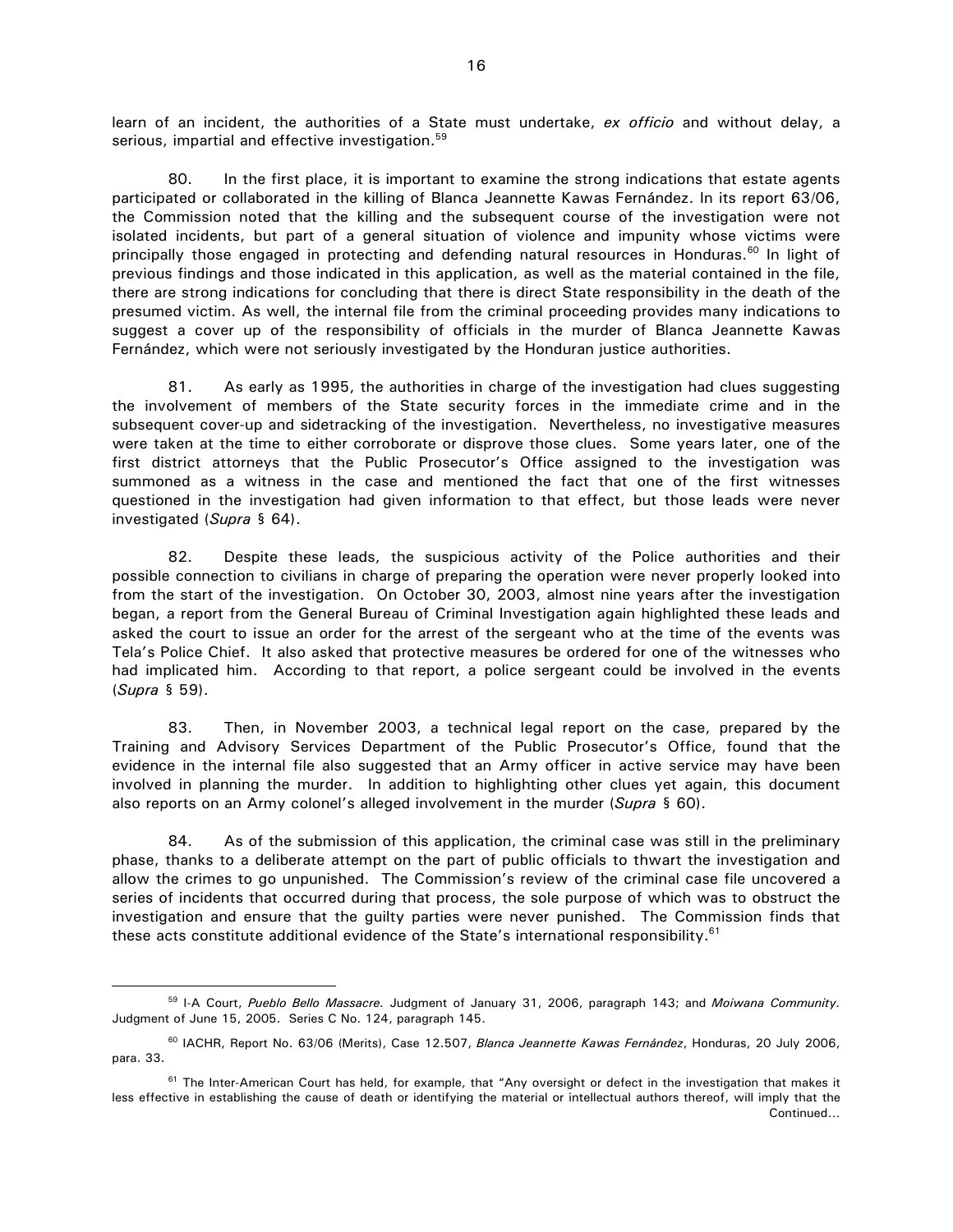85. At the domestic level, the technical report previously cited (*Supra* §60) and other evidence point to a series of activities by a police sergeant named as a suspect in the plotting of the murder, intended to cover up the facts and obstruct the investigation, as recounted in the section of this report that deals with the facts of the case (*Supra* §61).

86. Although these findings are in the case file on the murder of Ms. Kawas, thus far these individuals have not been formally indicted for the crime of murder. This, despite the fact that the District Attorney's Office has stated that

[f]rom everything examined in this case, this unit of the Technical Advisory Services Department is of the view that the possible involvement of Colonel Mario Amaya in the murder of Ms. Kawas should be investigated. The evidence thus far compiled indicates to us that there is a link between Colonel Mario Amaya and members of the Tela police force, at the time in the person of Sergeant Ismael Perdomo, now attached to the Santa Bárbara Departmental Headquarters.<sup>62</sup>

87. The obstruction of justice made it impossible to conduct a thorough inquiry that might have looked into the role of members of the security forces in the murder, and of those who planned it (*Supra*, §61). The apparent complicity between the investigators and the persons being investigated precluded any possibility of an impartial investigation that would have allowed an inquiry into the involvement of State officials and those who planned the crime. The conclusion drawn from all this is that the State's response to the murder of Blanca Jeannette Kawas Fernández reveals a bias in favor of impunity rather than a transparent investigation calculated to identify all those involved in these events.<sup>63</sup> It is precisely because the State failed in its duty to investigate that the many clues pointing to the involvement of members of State security forces in the murder of Kawas Fernández have never been proven or disproven.

88. While it is true that an investigation was launched against Sergeant Ismael Perdomo in March 2004, and his provisional detention was requested, the application for arrest was based on his presumed involvement in the crime of "cover-up detrimental to the administration of justice," but not as a suspect in the murder. More than two years after being indicted for that crime, no final decision has been handed down on his case.

 89. The Inter-American Court has held that in cases of extrajudicial executions the State must conduct a serious, impartial and effective investigation of what transpired. The Court has written that:

[b]ased on the United Nations Manual on the Effective Prevention and Investigation of Extralegal, Arbitrary and Summary Executions, this Court has indicated the principles that must be followed when it is believed that a death may have been the work of an extrajudicial execution. The State authorities who conduct an investigation must, *inter alia,* a) identify the victim; b) recover and preserve evidentiary material related to the death, to aid in any potential prosecution of those responsible; c) identify possible witnesses and obtain

-

<sup>…</sup>continuation

obligation to protect the right to life is not being fulfilled.". I-A Court, *Baldeón García v. Peru*. Judgment of April 6, 2006, paragraph 97.

 $62$  Technical-legal Opinion No. DCAT-SATJ- AFS 022/20003 "Determining which investigative procedures are required in a criminal case instituted under the former Code of Criminal Procedure," Public Prosecutor's Office, Department of Technical Legal Training, November 18, 2003, pp. 15 and 16, Annex 25.

 $63$  The Inter-American Court has held that "if no serious investigation is conducted into human rights violations, the public authorities will, in some way, be aiding and abetting those violations, and thus compromising the State's international responsibility." I-A Court, *Baldeón García v. Peru*. Judgment of April 6, 2006, paragraph 91.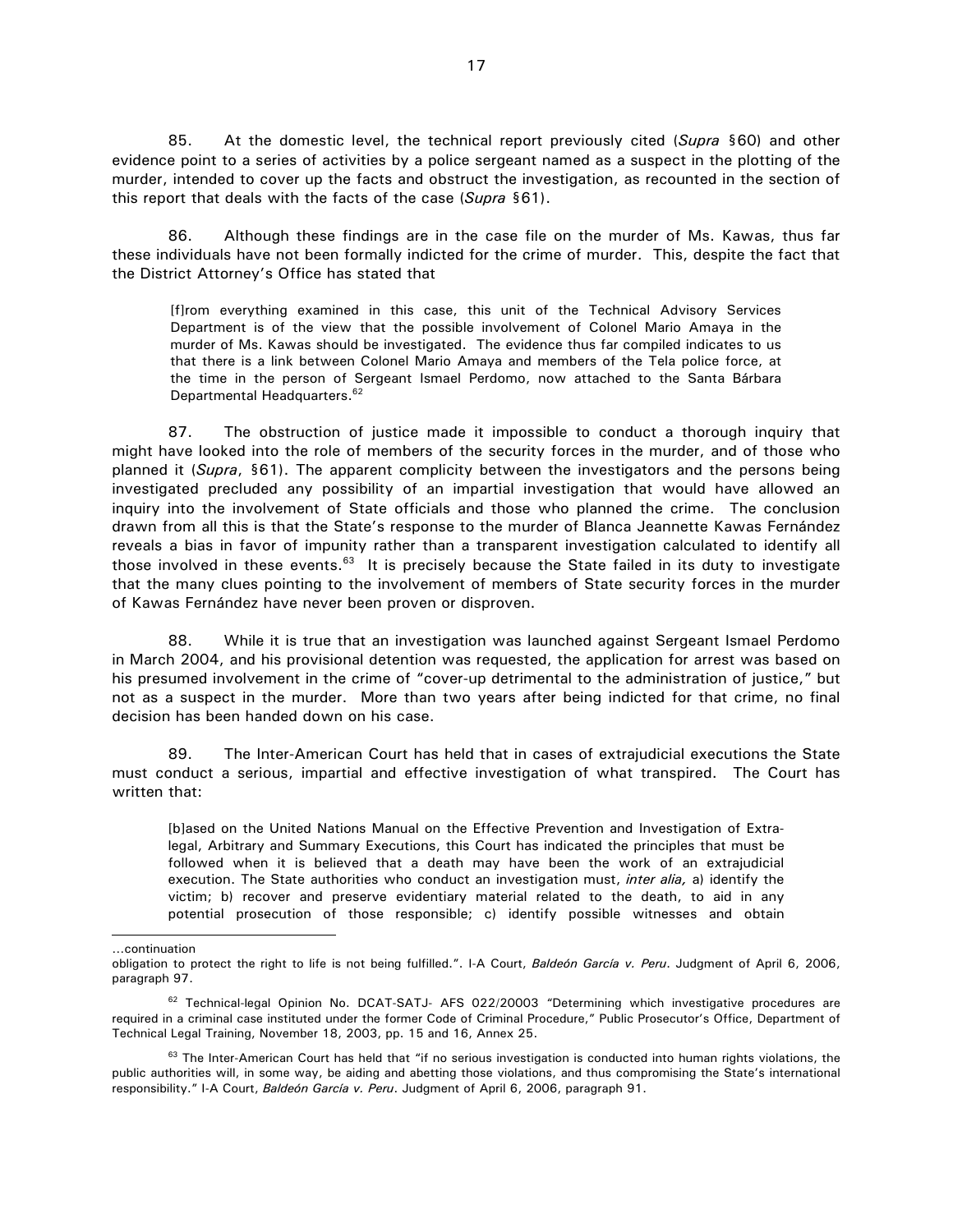statements from them concerning the death; d) determine the cause, manner, location and time of death, as well as any pattern or practice that may have brought about the death, and e) distinguish between natural death, accidental death, suicide and homicide. The crime scene must be thoroughly investigated as well; autopsies must be conducted and human remains rigorously examined by competent professionals using the most suitable procedures.<sup>64</sup>

90. In the case at hand, Honduras failed to fulfill its obligation properly to investigate the whereabouts of the material and intellectual authors of the murder of Ms. Blanca Jeannette Kawas Fernández, to try and punish them, and to compensate the victim's next of kin. The State has failed either to corroborate or to disprove the evidence suggesting that members of the security forces were involved in the crime. The Commission concludes that Article 4 of the American Convention must be interpreted by reference to the object and purpose of the Convention "as an instrument for the protection of individual human beings," requiring "that its provisions be interpreted and applied so as to make its safeguards practical and effective."<sup>65</sup> The State's obligation to protect the right to life, analyzed in combination with the obligation under Article 1(1) to respect and ensure the rights recognized in the American Convention, necessitates an "investigation [that] must be conducted by all legal means available and whose purpose must be to find the truth and the investigation, prosecution, capture, trial and punishment of all intellectual and material authors, especially when State agents are or may be involved."<sup>66</sup> The Honduran State has failed to conduct a serious and exhaustive investigation, to punish those responsible and to make full reparations to the victim's next of kin, all of which engages its international responsibility.

91. For the foregoing reasons, the Commission asks the Court to find and declare that the Honduran State failed in its obligation to guarantee the right to life, to the detriment of Ms. Blanca Jeannette Kawas Fernández, in connection with her murder on February 6, 1995, inasmuch as Honduras has not conducted adequate investigations to identify the material and intellectual authors of that murder, and as a result has failed to try and punish them. It has also been shown that its own authorities actively obstructed justice in the case. Consequently, the Court must declare that Honduras has violated Article 4 of the American Convention, in relation to Article 1(1) thereof.<sup>67</sup>

#### **B. Violation of the right to a fair trial and the right to judicial protection (articles 8 and 25 of the American Convention in relation to articles 1.1 and 2 thereof)**

92. The case law of the Inter-American Court holds that any person whose human rights have been violated is entitled to obtain from the competent organs of the State a clarification of the events that violated those rights and a determination of the corresponding responsibilities, through the investigation and prosecution provided for in articles 8 and 25 of the Convention.<sup>68</sup>

93. Article 25 of the Convention provides that:

<sup>64</sup> I-A Court, *Baldeón García v. Perú*. Judgment of April 6, 2006, paragraph 96; *Pueblo Bello Massacre Case."* Judgment of January 31, 2006, paragraph 177; *Moiwana Community Case.* Judgment of June 15, 2005. Series C No. 124, paragraph 145.

<sup>65</sup> ECtHR, *McCann et al. v. the United Kingdom* (1995), Series A No. 324, paragraph 146.

<sup>66</sup> I-A Court, *Baldeón García v. Peru*. Judgment of April 6, 2006, paragraph 94; *Pueblo Bello Massacre Case."* Judgment of January 31, 2006, paragraph 1143.

<sup>67</sup> I-A Court, *Myrna Mack Chang*. Judgment of November 25, 2003. Series C No. 101, paragraph 273; I-A Court, *Gómez Paquiyauri Brothers*. Judgment of July 8, 2004. Series C No. 110, paragraph 132.

<sup>68</sup> I-A Court, *Barrios Altos*, Judgment of March 14, 2001, paragraph 48.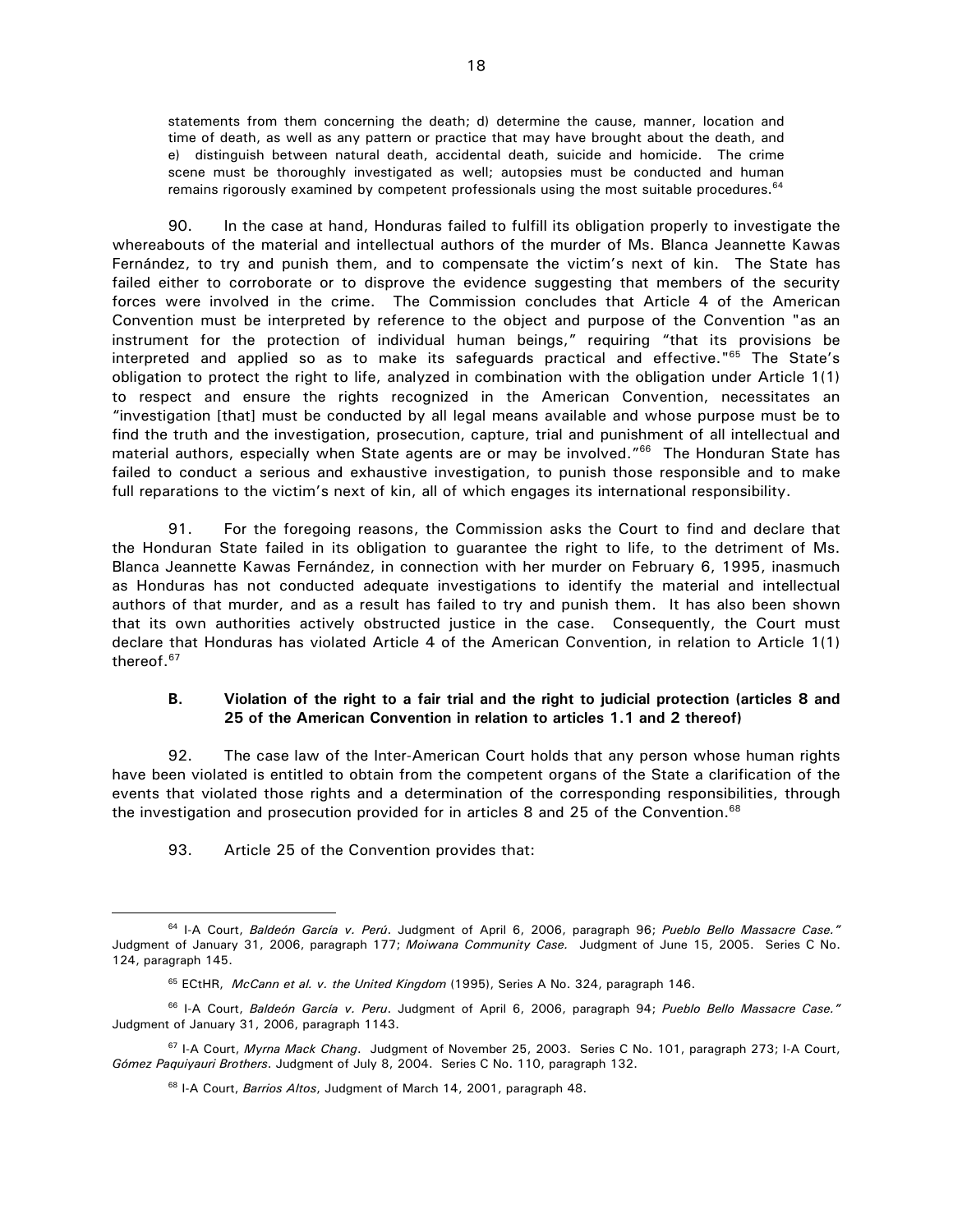1. Everyone has the right to simple and prompt recourse, or any other effective recourse, to a competent court or tribunal for protection against acts that violate his fundamental rights recognized by the constitution or laws of the State concerned or by this Convention, even though such violation may have been committed by persons acting in the course of their official duties.

2. The States Parties undertake:

a. to ensure that any person claiming such remedy shall have his rights determined by the competent authority provided for by the legal system of the State;

- b. to develop the possibilities of judicial remedy; and
- c. to ensure that the competent authorities shall enforce such remedies when granted

94. The relevant provision of Article 8 of the Convention reads as follows:

1. Every person has the right to a hearing, with due guarantees and within a reasonable time, by a competent, independent, and impartial tribunal, previously established by law, in the substantiation of any accusation of a criminal nature made against him or for the determination of his rights and obligations of a civil, labor, fiscal, or any other nature.

95. The protection that these provisions afford is reinforced by the general obligation to respect human rights, required under Article 1(1) of the Convention. The Court has expressly held that:

Article 25 in relation to Article 1(1) of the American Convention obliges the State to guarantee to every individual access to the administration of justice and, in particular, to simple and prompt recourse, so that, *inter alia,* those responsible for human rights violations may be prosecuted and reparations obtained for the damages suffered. … Article 25 "is one of the fundamental pillars not only of the American Convention, but of the very rule of law in a democratic society …" That article is closely linked to Article 8(1), which provides that every person has the right to a hearing, with due guarantees … for the determination of his rights, whatever their nature.<sup>69</sup>

96. Therefore, States Parties have an obligation to take every kind of measure to ensure that no one is deprived of judicial protection or denied the exercise of his or her right to a simple and effective recourse.<sup>70</sup> Accordingly, the State has an obligation to investigate human rights violations, to prosecute those responsible, compensate the victims and ensure that the crimes do not go unpunished. That obligation has special connotations when, as in the case at hand, the evidence suggests that members of State security forces either acquiesced in or connived in the violations and when the violations occurred against a backdrop of violence against persons who defend Honduras' environmental resources.

97. The circumstance that no one has been convicted in the case or that, despite all efforts, it was impossible to establish the facts does not in itself mean that the State has failed in its obligation to investigate. However, in order to establish in a convincing and credible way that this outcome was not the product of the purely mechanical adherence to certain procedural formalities without a genuine search for the truth, the State must show that it carried out an

<sup>69</sup> I-A Court, *Loayza Tamayo,* Judgment on reparations of November 27, 1998, paragraph 169; *Velásquez Rodríguez*, Preliminary Objections, Judgment of 26 June 1987. Series C No. 1, paragraphs 91, 90 and 93, respectively.

<sup>70</sup> I-A Court, *Barrios Altos*, Judgment of March 14, 2001, paragraph 43.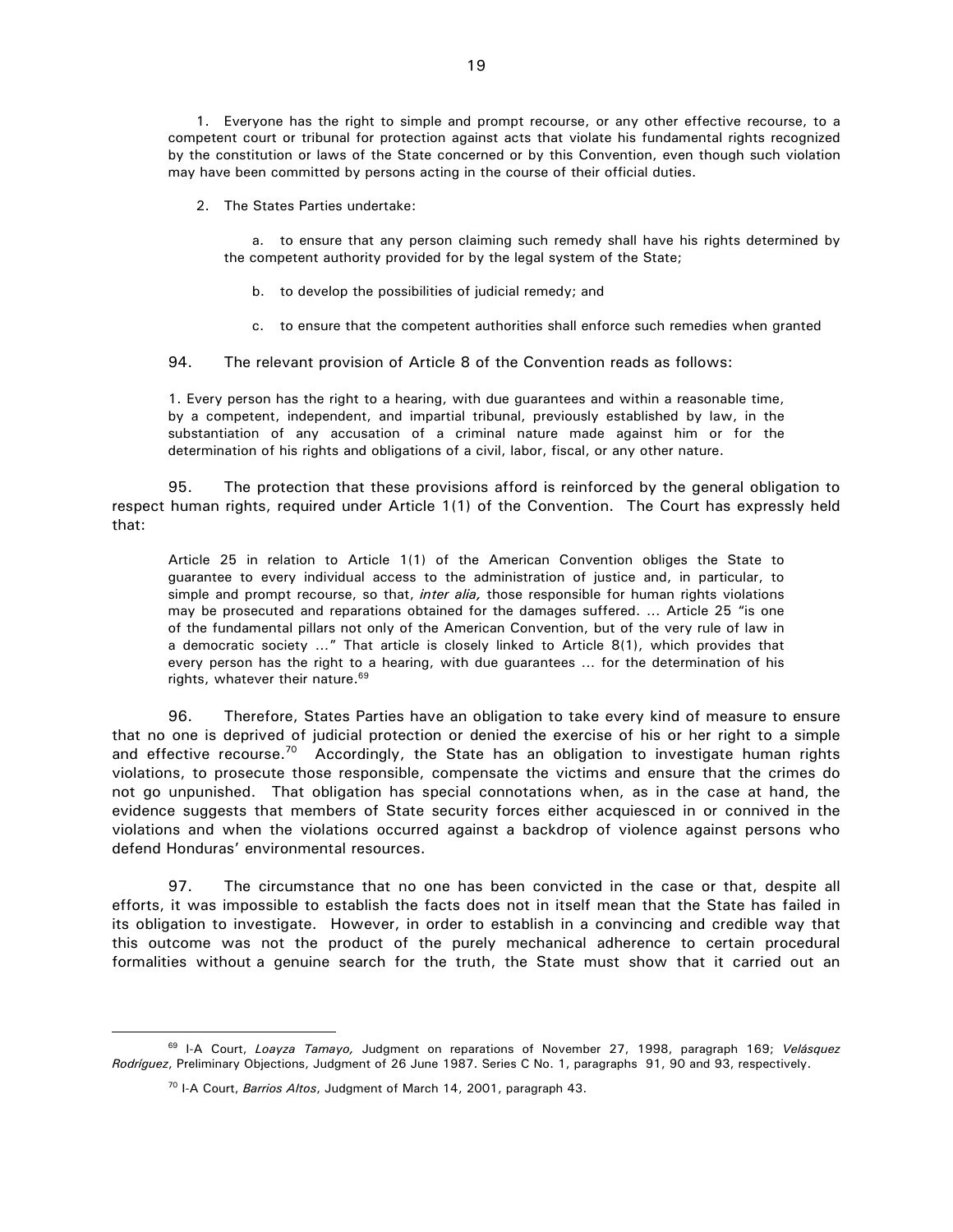$immediate$ , exhaustive and impartial investigation.<sup>71</sup> The judicial investigation must be undertaken in good faith, and must be diligent, exhaustive and impartial, pursuing all possible lines of investigation that could identify the perpetrators of the crime, who would then be tried and punished.

98. In this case, the State had an obligation to initiate an investigation into the events of February 6, 1995, in which Blanca Jeannette Kawas Fernández was killed, and to prosecute the criminal case through to its ultimate consequences.<sup>72</sup>

99. As the IACHR has pointed out in previous cases,  $73$  the "Principles on the Effective Prevention and Investigation of Extra-legal, Arbitrary or Summary Executions," adopted by the United Nations Economic and Social Council in Resolution 1989/65, explain what is required of an investigation into a suspicious death, in keeping with the standard of due diligence.

100. Those principles provide that in cases such as the present one, the purpose of the investigation must be to identify the victim: to collect and analyze all physical and documentary evidence; to identify possible witnesses and obtain statements from them; to determine the cause, manner and time of the death and the procedure or practice or instrument by which it was provoked, distinguishing between natural death, accidental death, suicide and homicide; and to identify and apprehend the person or persons suspected of involvement.<sup>74</sup>

101. The United Nations bodies have added to those principles a "Manual on the Effective Prevention and Investigation of Extra-legal, Arbitrary and Summary Executions,"<sup>75</sup> which holds that "the broad purpose of an inquiry is to discover the truth about the events leading to the suspicious death of a victim." The Manual provides that those conducting the investigation should adopt, at a minimum, the following measures, among others:

- b) To recover and preserve evidentiary material related to the death to aid in any potential prosecution of those responsible;
- f) To identify and apprehend the person(s) involved in the death; [and]

 $\overline{a}$ 

g) To bring the suspected perpetrator(s) before a competent court established by law.

102. The Manual states that "[o]ne of the most important aspects of a thorough and impartial investigation of an extra-legal, arbitrary and summary execution is the collection and analysis of evidence." Therefore, "[p]ersons conducting an investigation should have access to the scene where the body was discovered and to the scene where the death may have occurred." According to the parameters set forth in the Manual, the procedure for collecting the evidence

<sup>71</sup> IACHR, Annual Report 1997, Report 55/97, Case 11,137 (*Juan Carlos Abella et al.*), Argentina, paragraph 412. On this same topic, see IACHR, Annual Report 1997, Report 52/97, Case 11,218 (*Arges Sequeira Mangas*), Nicaragua, paragraphs 96 and 97.

<sup>72</sup> I-A Court, *Baldeón García*. Judgment of 6 April 2006. Series C No. 147; I-A Court, *Pueblo Bello Massacre*. Judgment of 31 January 2006. Series C No. 140; See also Report Nº 52/97, 11.218, *Arges Sequeira Mangas*, Nicaragua 1997

<sup>73</sup> *Inter alia*, IACHR, Report No. 10/95, Case 10,580, *Manuel Stalin Bolaños*, Ecuador, Annual Report of the IACHR 1995, OEA/Ser.L/V/II.91, Doc. 7, rev. 3, 3 April 1996, paragraphs 32 to 34; Report No. 55/97, case 11,137, *Juan Carlos Abella et al.*, Argentina, paragraphs 413 to 424; and Report No. 48/97, Case 11,411, "*Ejido Morelia*", Mexico, Annual Report of the IACHR, 1997, OEA/Ser.L/V/II.98, Doc. 7, rev., 13 April 1996. paragraphs 109 to112.

<sup>&</sup>lt;sup>74</sup> United Nations, "Principles on the Effective Prevention and Investigation of Extra-legal, Arbitrary or Summary Executions," Annex to Resolution 1989/65 of the Economic and Social Council.

<sup>&</sup>lt;sup>75</sup> United Nations Manual on the Effective Prevention and Investigation of Extra-Legal, Arbitrary and Summary Executions, U.N. Document E/ST/CSDHA/12 (1991).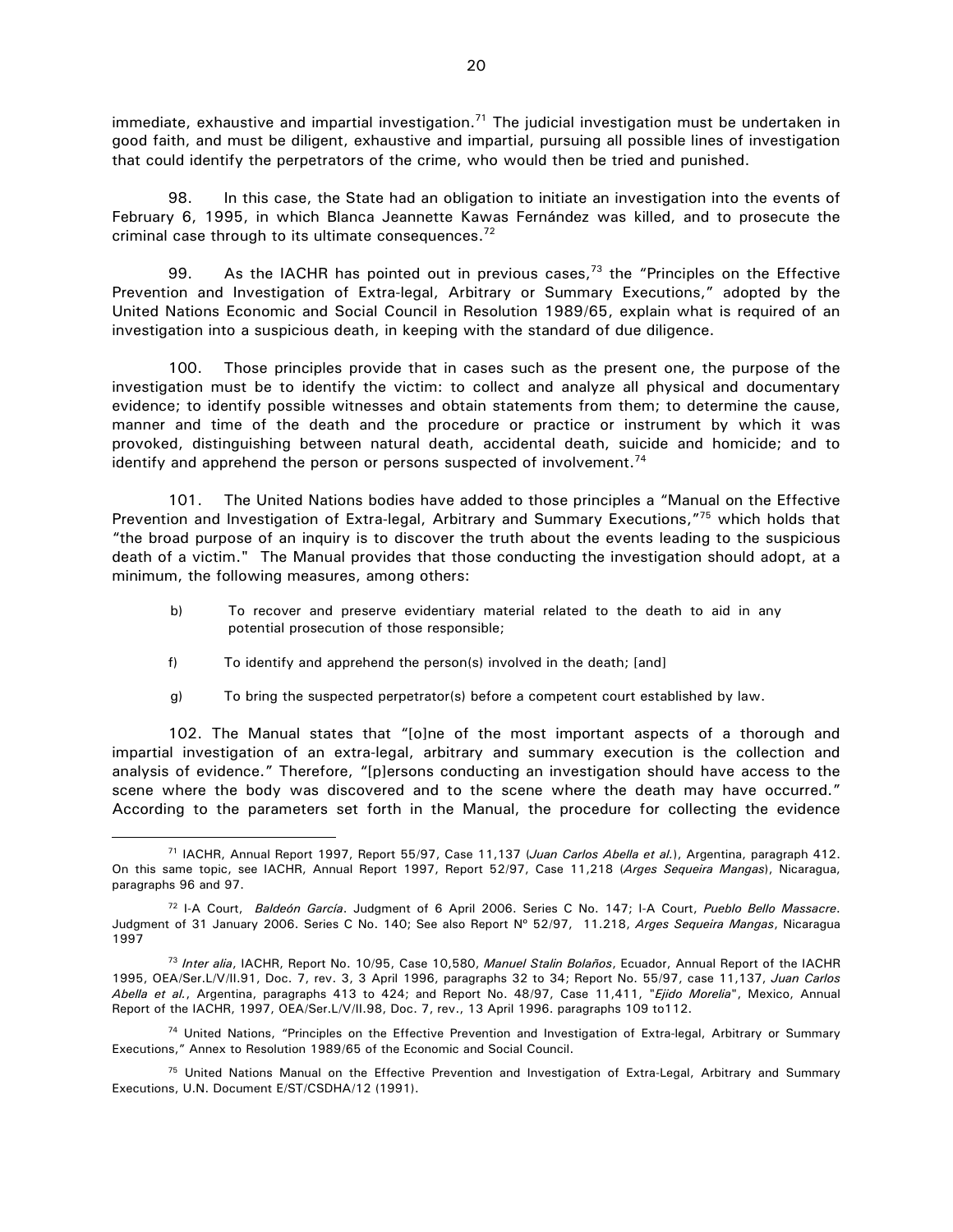should follow certain standards, some of which are listed below:

(a) The area around the body should be closed off. Only investigators and their staff should be allowed entry into the area;

(b) Colour photographs of the victim should be taken as these, in comparison with black and white photographs, may reveal in more detail the nature and circumstances of the victim's death;

(c) Photographs should be taken of the scene (interior and exterior) and of any other physical evidence;

(d) A record should be made of the body position and condition of the clothing;

(e) The following factors may be helpful in estimating the time of death:

- (i) Temperature of the body (warm, cool, cold);
- (ii) Location and degree of fixation of lividity;
- (iii) Rigidity of the body:
- (iv) Stage of its decomposition;
- (...)

 $\overline{a}$ 

(j) Any evidence of weapons, such as guns, projectiles, bullets and cartridge cases, should be taken and preserved. When applicable, tests for gunshot residue and trace metal detection should be performed.

103. The basic premise of the Protocol is that the evidence must be properly collected, handled, packaged, labeled, and placed in a safe place to prevent its contamination or loss. Based on these guidelines, the Commission finds that in the case at hand none of these procedures was diligently carried out. The early stages of the investigation were not conducted in a way that would preserve, to the maximum, all the evidence that could shed light on the facts.

104. To begin with, the police unit that was the first to arrive on the scene did not properly preserve the crime scene to prevent the loss or contamination of important physical evidence. This was corroborated in numerous pieces of testimony given in the course of the case, which all indicate that many of the neighbors entered the alleged victim's house when the Police were already on the scene.<sup>76</sup>

105. Second, nothing in the case file indicates that physical evidence was collected inside Blanca Jeannette Kawas' house, such as fingerprints, fibers or hair, or evidence of the use of a firearm that might be found at the window from which the shot that killed the alleged victim was fired. Nor does the case file contain any photographs of Blanca Jeannette Kawas' body or of the crime scene. No sketch was done of the crime scene.

106. Third, the case file does not contain an autopsy report with the characteristics listed in the United Nations Manual cited above. The internal file contains only an expert opinion indicating the likely cause of death; but it is not an exhaustive examination of the body to establish the causes of death scientifically.

 $76$  See, for example, the statements made by witnesses: Marco Antonio Urraca Zaldivar (9 February 1995), sheet 13 of the court record, Annex 35; Trinidad Marcial Bueno (9 February 1995) sheet 12 of the court record, Annex 36; Carlos Antonio Quintana (10 February 1995) sheet 24 of the court record, Annex 37; Roberto Bendeck (14 February 1995) sheet 25 of the court record, Annex 38; Juan Díaz Martínez (15 February 1995) sheet 31 of the court record. Annex 39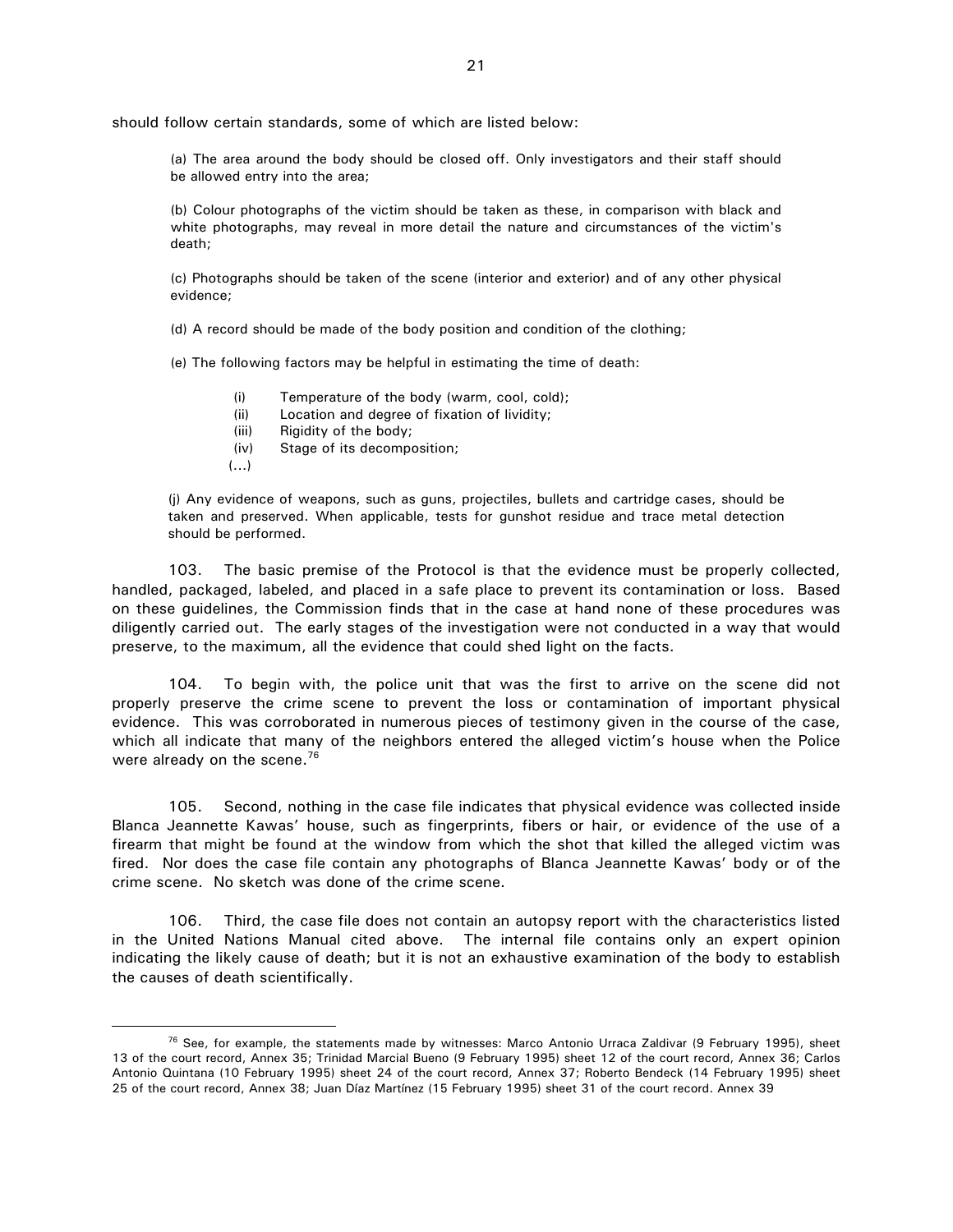107. Finally, the file contains no evidence to indicate that the authorities conducted ballistics tests on the two bullets that were presumably fired on the night of these events, one of which killed the alleged victim, while the other struck the telephone.

108. These serious omissions demonstrate that the State authorities did not act with the necessary diligence and adopt all the measures necessary to prosecute an investigation that could produce some concrete result. As a result, an investigation that started 11 years ago has produced no outcome. Consequently, the investigation and process conducted by the internal criminal justice system has not been an effective recourse to ensure that the alleged victim's next of kin would have access to the courts, within a reasonable period of time and with full observance of judicial guarantees.

109. The State contended in proceedings before the Commission that it could not be blamed for the duration of the case, which was due not to any negligence on the part of the State authorities, but rather to the intrinsic complexity of the case. A thorough examination of the internal judicial process, however, from its inception (February 7, 1995) to the present does not support the State's contention. In addition to the previously mentioned problems with the initial investigative procedures, throughout the process the authorities charged with moving the investigation forward, securing evidence and then weighing that evidence for conclusions, have directly contributed to dragging out the proceedings.

110. The court record, for example, contains internal complaints among officials about the lack of diligence on the part of the investigators in charge of the case. Thus, in November of 2003 the Coordinator from the Public Prosecutor's Office sent a note of protest to the Judge hearing the case, in which he stated that

The agents began their work that same day, but not without first cautioning that the District Attorney's Office had to make arrangements for their stay in this city, because they had not been assigned travel expenses. Mr. JACOBO KAWAS, brother of BLANCA JEANNETTE KAWAS, was contacted and provided them with an apartment and 1,000,000 lempiras so that they would be able to work for three days. However, they were only here for a day and a half, and did not complete the investigation. They presented me with a preliminary report and said that without per diem they could not continue to work (…) I am asking for your help, specifically, that you send the investigators back to this city, with instructions to conduct an in-depth and complete investigation, and not look to make a profit off their per diem.<sup>77</sup>

111. From the start of the investigation no tests were done, and investigatory leads that became obvious from the initial evidence collected in the early months of the investigation were not followed up. In an opinion written by the Public Prosecutor's Office at the request of the Supreme Court, eight years after the investigation started, that office concluded the following:

1) The case under examination has not been properly investigated; various pieces of evidence that are vital to establishing, clearly and conclusively, the responsibility of certain persons who have been named as the possible material and intellectual authors of Ms. Kawas' murder have not been weighed. Although the Judge has the power to order the filing of evidence because he is the examining authority, those orders have not been given, thus causing an unwarranted delay in solving the case and ultimately ensuring that justice is done.

2) Similarly, the Public Prosecutor's Office has not actively participated in prosecuting the case, since it has not requested the proceedings needed to establish the guilt of the authors of the crime.

<sup>77</sup> Public Prosecutor's Office, note signed by Lic. Javier Santos Cruz, Coordinator of the Public Prosecutor's Office in Tela, November 5, 2003, Annex 40.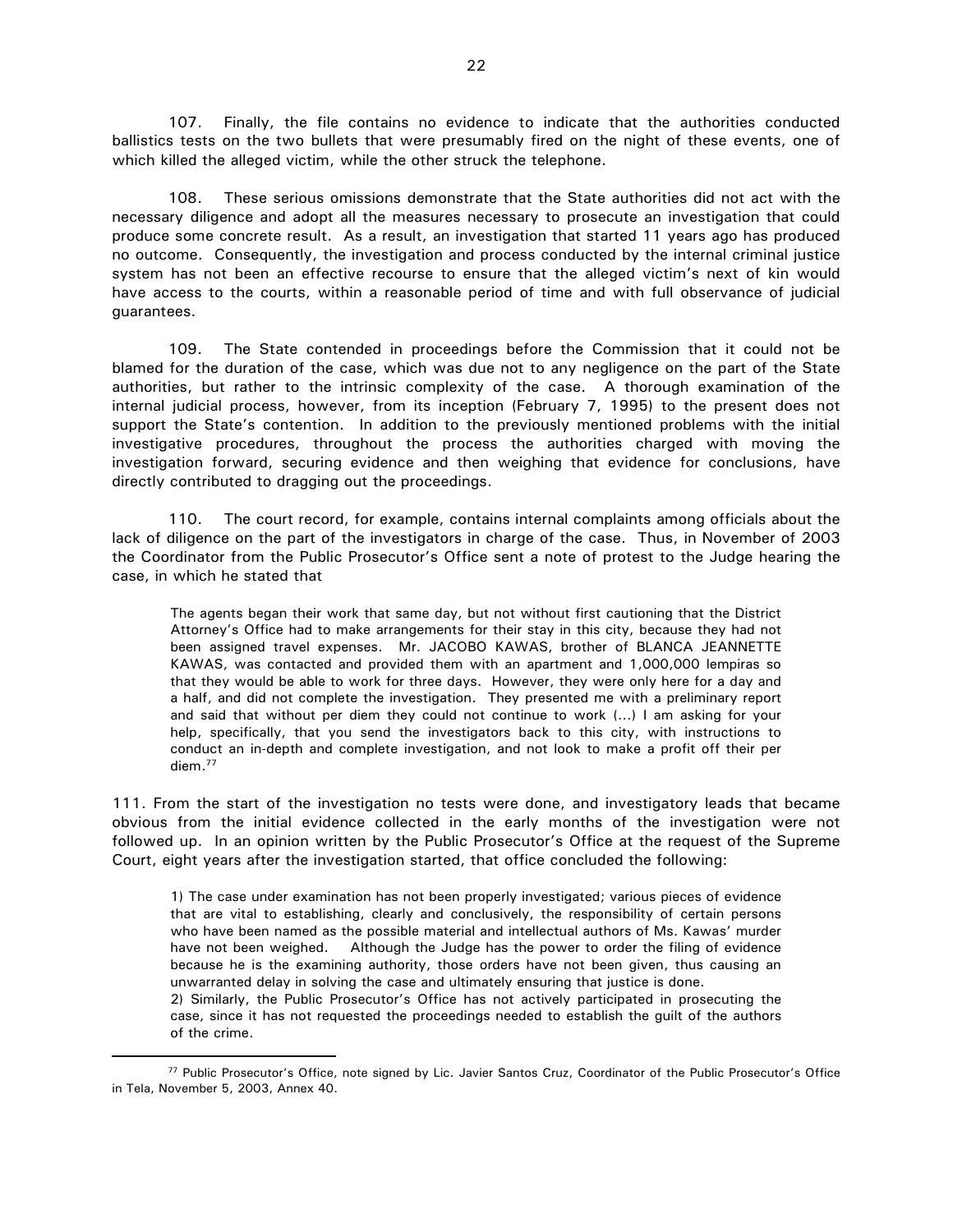3) As to the role of the Criminal Investigation Police, while it is true that a special investigative team was formed in 1995, devoted exclusively to this case, to date there is nothing to suggest that significant headway has been made in the weighing of the evidence, which is essential in order to establish the motive for the crime and, ultimately, to identify those who may be responsible for it. All that exists is a report prepared by a special investigative team back in May of 1995. Whether the Secretariat for Security, through the General Bureau of Criminal Investigation, is still pursuing the investigation into this case is not known.<sup>78</sup>

112. In the proceedings before the Commission, the State contended that the problems in moving the case forward were attributable to the procedural framework in effect at the time of the event, which has slowed the investigation. In the State's words,

The present case is being prosecuted under the inquisitorial system of adjudication, governed by the 1984 Code of Criminal Procedure. In principle, the latter creates the position of "Examining Judge," who is the absolute director of the preliminary proceedings. Agents from the Public Prosecutor's Office are relegated to a purely formal role and, under that system, only intervene when the case goes to trial. This means that the "Examining Judge" does not have the input and logistics necessary to swiftly carry out the examining proceedings with which he is legally entrusted. Although the Public Prosecutor's Office does have the necessary resources, the Prosecution's involvement in the preliminary proceedings, as previously noted, is purely formal.<sup>79</sup>

113. This argument does not clear the State of its responsibility. Under the American Convention, the State is required to provide effective legal recourse to victims of human rights violations (Article 25), recourse that must be substantiated in accordance with the rules of due process (Article 8(1)), all as part of the State's general obligation to ensure the free and full exercise of the rights recognized by the Convention to all persons subject to its jurisdiction (Article 1(1)).<sup>80</sup> In the case at hand, the Commission notes the State's own acknowledgement that its laws prevent victims and their next of kin from obtaining prompt justice for human rights violations, which proves that the State failed to comply with its obligations under articles 8 and 25, in combination with the duties under articles 1(1) and 2 of the American Convention.<sup>81</sup>

114. From the evidence placed before the Court, it is clear that for long periods of time there were no judicial proceedings at all. For example, the internal record contains no evidence of any procedural activity in the period from 1996 to 2001, the date on which a new prosecutor appeared in the case. Investigative activity on the case did not resume until the latter half of 2003, when the Supreme Court of Justice asked for the case file in order to respond to the Commission's request. In other words, from June 1995 to September 2003, no evidence was taken to shed light on the facts in this case. Then, in December 2003, based on a technical-legal report prepared by

 $78$  Technical Legal Opinion No. DCAT-SATJ- AFS 022/20003 "Determining which investigative procedures are required in a criminal case instituted under the former Code of Criminal Procedure," Public Prosecutor's Office, Department of Technical Legal Training, November 18, 2003, pp. 15 and 16, annex 25.

<sup>&</sup>lt;sup>79</sup> Observations of the State, presented to the IACHR on June 2, 2004, Appendix 3.

<sup>80</sup> I-A Court, *Pueblo Bello Massacre*, Judgment of January 31, 2006, paragraph 169.

<sup>81</sup> In a similar case, the Inter-American Court held that:

States cannot fail to comply with these Convention-based obligations by alleging difficulties with their own internal laws. For that reason, the code of criminal procedure that Paraguay followed in the proceeding prosecuted against Mr. Canese cannot be invoked by the State as justification for its failure to comply with the alleged victim's right to be prosecuted within a reasonable period of time, pursuant to the State's obligation under Article 8(1) of the American Convention. I-A Court, *Ricardo Canes*e, Judgment of August 31, 2004, paragraph 148.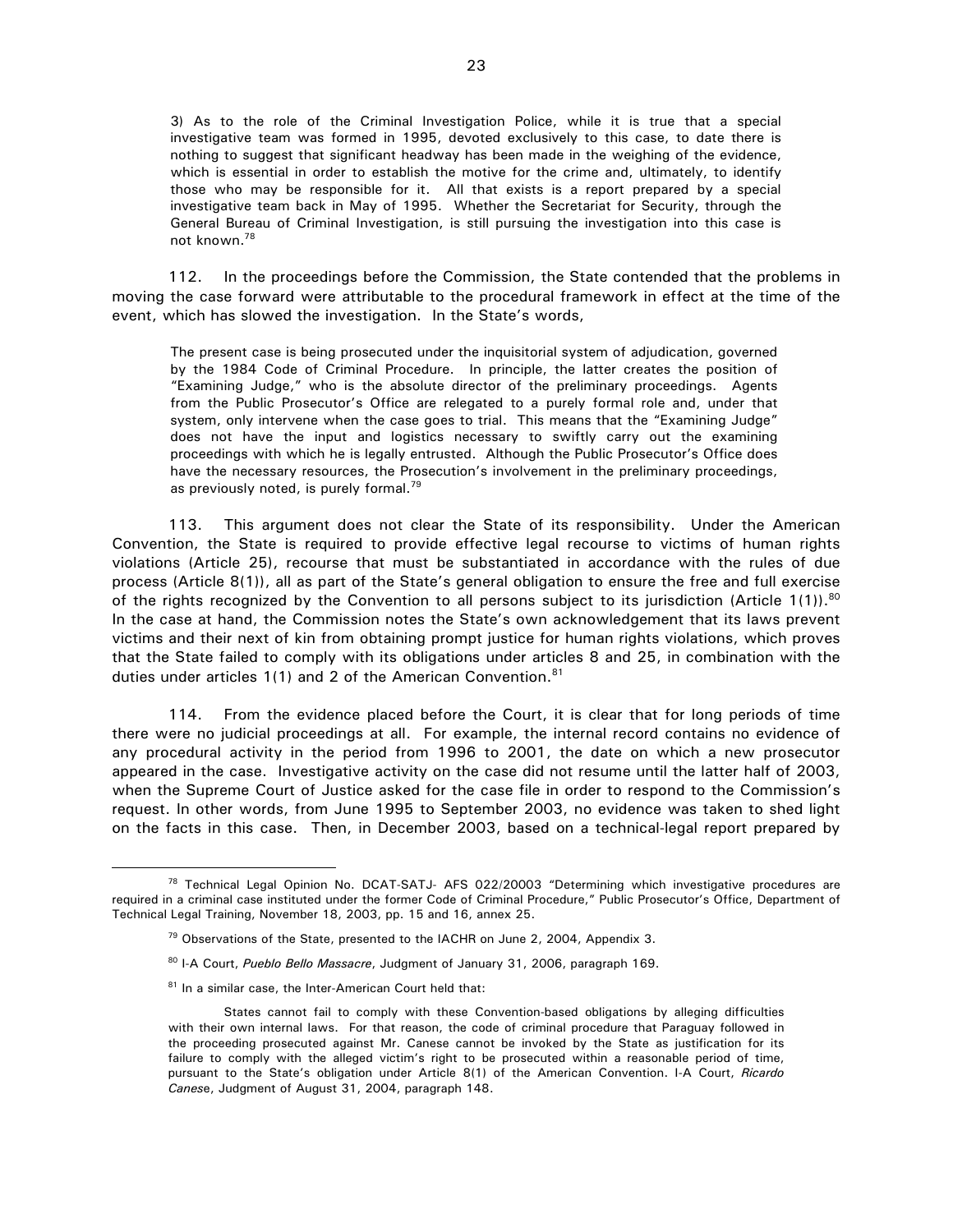the Public Prosecutor's Office, some measures were taken to pursue the case. However, the case has been at a standstill since March 2004, awaiting the Appellate Court's ruling on an appeal filed by the only person being investigated in the case (for the crime of coercion). In short, nearly 13 years have passed since the start of the criminal investigation, yet the case is still in the preliminary phase. Not one person has stood trial thus far.

115. The Commission considers that the delay in proceedings cannot be laid to the complexity of the case or the actions of the victim's next of kin. On the one hand, this is not a complex case. It involves a single victim whose identity has been clearly established, and since the start of the investigation, there has been solid evidence, sufficient to bring criminal proceedings against those suspected of being the responsible parties. Furthermore, the victim's next of kin have done nothing to obstruct, delay or paralyze the investigations.

116. That being the case, the State is exclusively to blame for the ineffectiveness of the internal remedies. Its obligation was to act in good faith and to conduct a diligent, exhaustive and impartial investigation to explore all possible lines of investigation, so as to identify the authors of the crime, prosecute them and apply the penalty that the law requires. That obligation has not been fulfilled, in the terms described in this report. As a consequence of the State's failure to fulfill its duties, the victim's next of kin have been denied their right to know the truth of what happened and to be compensated for the damages and suffering sustained.

117. The failure to prosecute this case and to take measures to avoid a recurrence of such events has nurtured a climate of impunity in which acts of violence committed against defenders of human rights and the environment in Honduras go unpunished, as described in section VI.A.1 of this report (Supra § 37 to 44). The Commission stresses that impunity in this case has had an enormous impact in Honduras. As pointed out in the Report on the Situation of Human Rights Defenders in the Americas,

one of the most serious consequences of these patterns of violations targeting human rights defenders is that they send society as a whole an intimidating message putting it in a defenseless situation. These acts are aimed at causing generalized fear, and so, at discouraging all other human rights defenders, and intimidating and silencing the denunciations, claims, and grievances of the victims of human rights violations, spurring on impunity, and impeding the full realization of the rule of law and democracy. $82$ 

118. As the Inter-American Court has held, the failure to punish these acts encourages their repetition. The Commission reiterates that the rule of law and democracy cannot be fully realized if the domestic courts are not efficient in prosecuting the egregious human rights violations committed in many States and if attacks upon human rights defenders are allowed to go unpunished. When a State prosecutes and punishes violence against human rights defenders, it sends a clear message to society that there will be no leniency for those who violate human rights.<sup>83</sup>

119. The obstruction of justice in the investigations described in the preceding chapter in itself constitutes violation of judicial guarantees and the right to judicial protection; the internal investigations and proceedings have not been effective recourses to guarantee access to the courts, to establish the facts, to try and punish the guilty parties, and to redress the consequences of the violations. This denial of justice has caused the victim's next of kin anguish, sadness and a sense  $\overline{a}$ 

<sup>82</sup> IACHR, Report on the Situation of Human Rights Defenders in the Americas, OEA/Ser.L/VII. 124, Doc. 5 rev. 1, March 7, 2006, Chapter V, paragraph 140.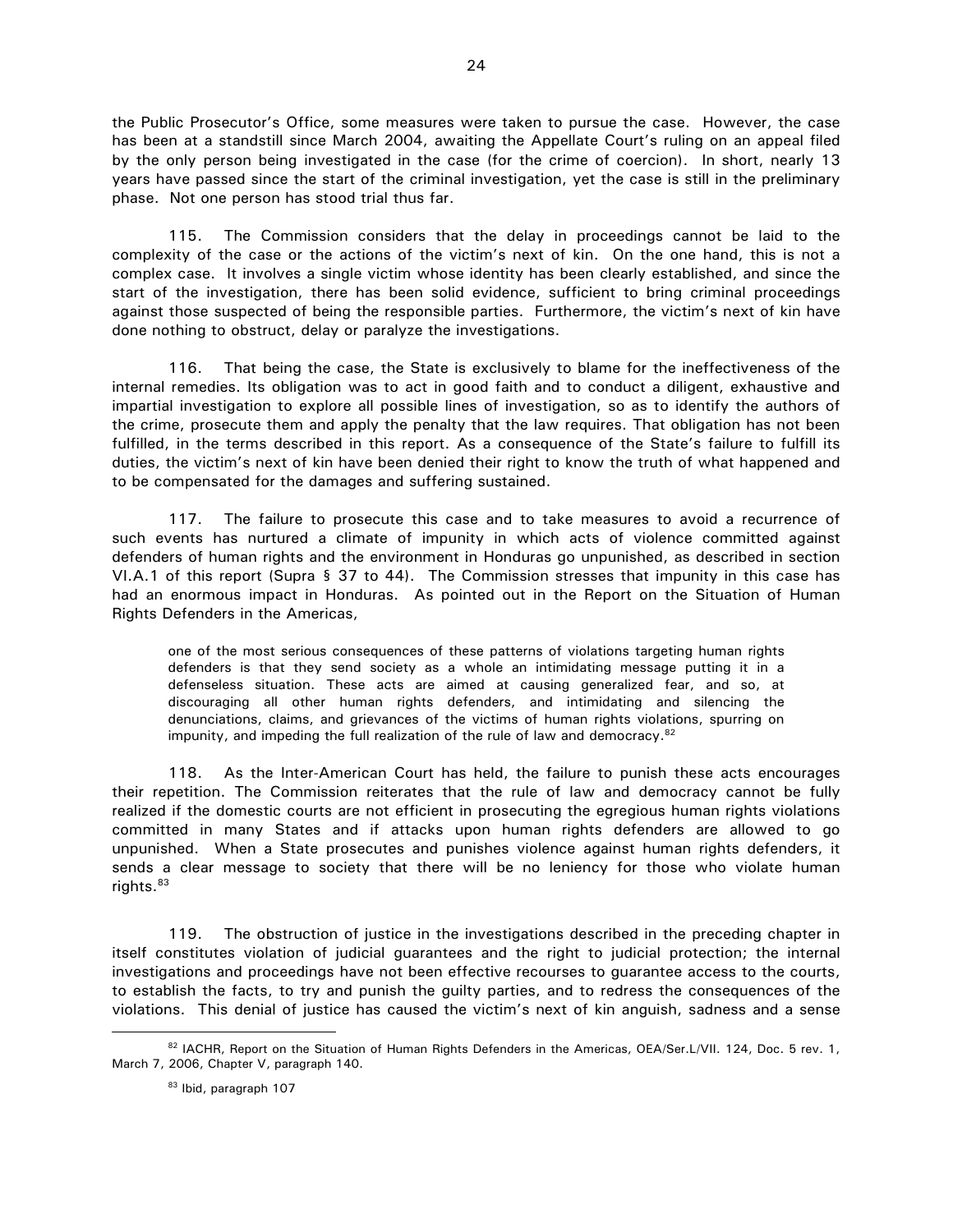of powerlessness, and they have been denied their right to know the truth of what happened. Therefore, the Commission asks the Court to find and declare that the Honduran State is responsible for violation of articles 8(1) and 25 of the American Convention, in relation to articles 1(1) and 2 thereof, to the detriment of the next of kin of Blanca Jeannette Kawas Fernández'.

# **VIII. REPARATIONS AND COSTS**

120. By virtue of the facts alleged in this application, and the consistent jurisprudence of the Inter-American Court, which holds that "it is a principle of international law that any violation of an international obligation that has caused damage involves a new obligation: to adequately redress the damage caused"<sup>84</sup>, the Commission submits to the Court its ideas for reparations and costs that the Honduran State must grant as a consequence of its responsibility for the human rights violations committed against the victim and her next of kin.

121. Bearing in mind the Court's rules of procedure, which allow independent representation for individuals, the Commission will merely outline the general criteria governing reparations and costs that it considers the Court should apply in the present case. The Commission understands that it is up to the victims and their representatives to substantiate their claims, pursuant to article 63 of the American Convention and article 23 and others of the Court's rules of procedure.

#### **A. Obligation to make reparations**

 $\overline{a}$ 

122. An essential function of justice is to remedy the damage caused to the victim. That function must find expression through rectification or restitution and not solely through compensation, which does not reestablish the moral balance or return what was taken.

123. Article 63.1 of the American Convention provides that:

[i]f the Court finds that there has been a violation of a right or freedom protected by this Convention, the Court shall rule that the injured party be ensured the enjoyment of his right or freedom that was violated. It shall also rule, if appropriate, that the consequences of the measure or situation that constituted the breach of such right or freedom be remedied and that fair compensation be paid to the injured party.

124. As the Court has consistently held, "Article 63(1) of the American Convention reflects a customary rule that is one of the fundamental principles of contemporary international law regarding the responsibility of States. When an illicit act attributable to a State takes place, it incurs an international responsibility for violation of the international rule, with the consequent duty of redressing and putting an end to the consequences of the violation."<sup>85</sup>

125. Reparations are crucial for ensuring that justice is done in an individual case, and they constitute a mechanism that elevates the court's decision beyond the sphere of moral condemnation. Reparations consist of measures that tend to eliminate the effect of the violations. Reparation for damages caused by violation of an international obligation requires, wherever

<sup>84</sup> I-A Court. Cantoral Huamaní and García Santacruz. Judgment of 10 July 2007. Series C No. 167, para. 156; I-A Court. *Zambrano Vélez et al.*. Judgment of 4 July 2007. Series C No. 166, para. 103; and I-A Court. *Escué Zapata*. Judgment of 4 July 2007. Series C No. 165, para. 126.

<sup>85</sup> I-A Court, *La Cantuta.*. Judgment of 29 November 2006 Series C No. 162, para. 200; I-A Court, *Penal Miguel Castro Castro.* Judgment of 25 November 2006. Series C No. 160, para. 414; I-A Court, *Montero Aranguren et al. (Detention Center of Catia)*. Judgment of 5 July 2006. Series C No. 150, para. 116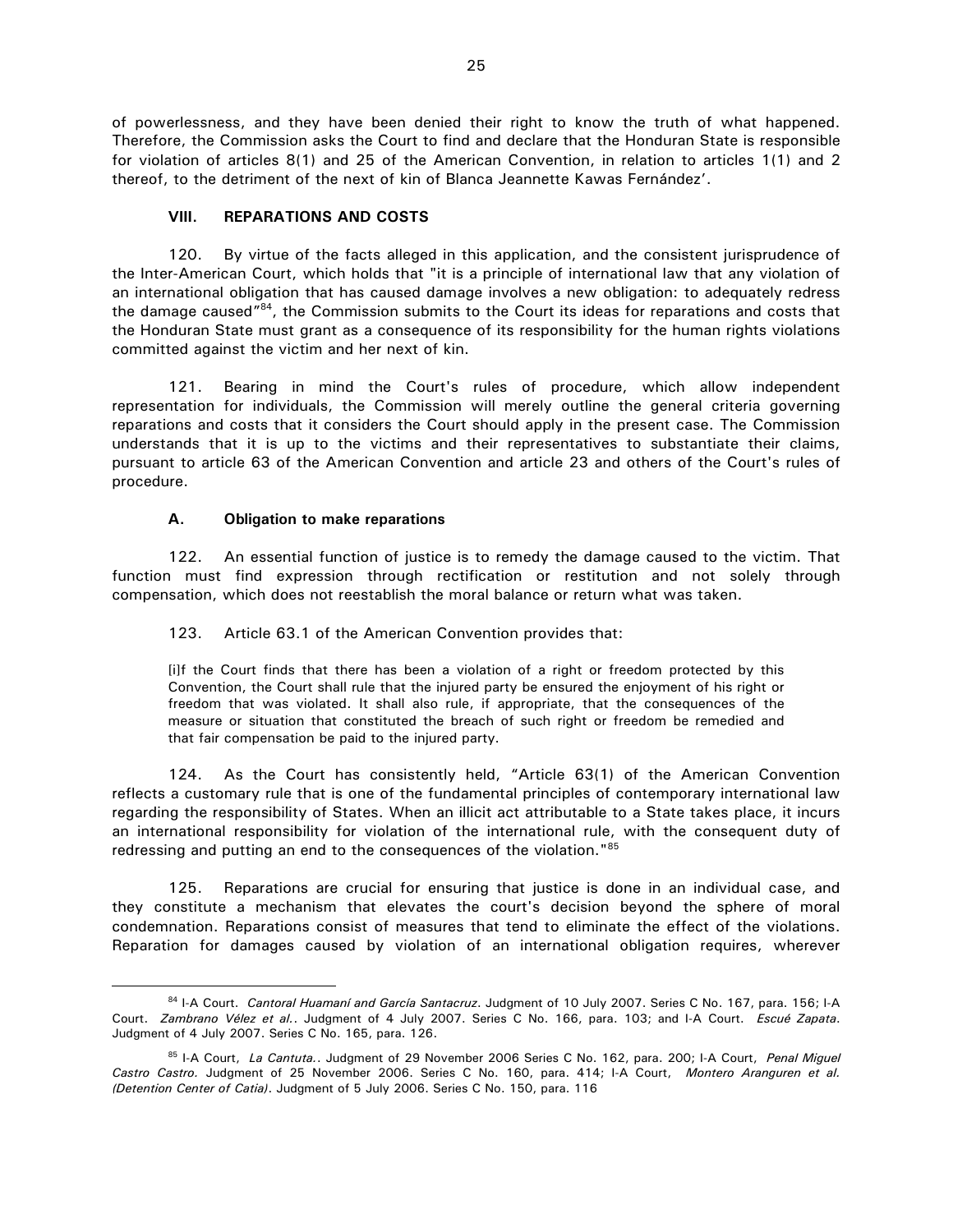possible, full restitution (*restitutio in integrum*), which consists in restoring the situation prior to the violation.

126. When full restitution is not possible, as in the present case, it is the Inter-American Court's place to order a series of measures that, beyond guaranteeing respect for the rights violated, will repair the consequences produced by the violations and compensate for the damages caused.<sup>86</sup>

127. The obligation to make reparations, which is regulated in all its aspects (scope, nature, modes and establishment of beneficiaries) by international law, cannot be modified by the State nor can it avoid complying with it by invoking provisions of its domestic law. $87$ 

128. Reparation in this case must serve to vindicate the rights of the victim and those of her loved ones. It must serve to force the State to resolve this case and to take concrete measures to prevent, punish and eradicate intimidation and attacks against defenders of the environment and natural resources. The impunity that surrounds this case sends to society a message that crimes of this kind are not priorities.

#### **B. Measures of reparation**

 $\overline{a}$ 

129. To remedy the situation of the victim and/or her next of kin, the State must comply with the following obligations: "obligation to investigate and bring to light the facts that may be reliably established (truth); obligation to prosecute and punish those responsible (justice); obligation to make full reparation for moral and pecuniary damages caused (reparation); and obligation to expel from the security forces those known to have committed, ordered or tolerated these abuses (creation of security forces worthy of a democratic State). These obligations are not mutual alternatives nor are they optional: the State responsible must comply with each of them, to the extent of its possibilities, and in good faith."88

130. The United Nations Special Rapporteur on the Right to Restitution, Compensation and Rehabilitation of Gross Violations of Human Rights and Fundamental Freedoms has classified the components of that right into four general categories: restitution, compensation, rehabilitation, and measures of satisfaction and guarantees of non-repetition.<sup>89</sup> In the opinion of the United Nations Special Rapporteur on the question of impunity for human rights violators, these measures of satisfaction must include: cessation of continuing violations; verification of the facts and full and public disclosure of the truth; an official declaration or a judicial decision restoring the dignity, reputation and legal rights of the victim and/or of persons connected with the victim; apology, including public acknowledgement of the facts and acceptance of responsibility; judicial or

<sup>86</sup> I-A Court, *La Cantuta*. Judgment on the merits, reparations and costs. Judgment of 29 November 2006 Series C No. 162, para. 201; I-A Court, *Penal Miguel Castro Castro.* Judgment of 25 November 2006. Series C No. 160, para. 415; I-A Court, *Dismissed Congressional Employees (Aguado Alfaro et al.),* Judgment on preliminary objections, merits, reparations and costs. Judgment of 24 November 2006. Series C No. 158, para. 143

<sup>87</sup> I-A Court. *Cantoral Huamaní and García Santacruz*. Judgment of 10 July 2007. Series C No. 167, para. 190; I-A Court. *Zambrano Vélez et al.*. Judgment of 4 July 2007. Series C No. 166, para. 148; I-A Court, *La Cantuta.* Judgment on the merits, reparations and costs. Judgment of 29 November 2006 Series C No. 162, para. 200; I-A Court, *Penal Miguel Castro Castro.* Judgment of 25 November 2006. Series C No. 160, para. 415.

<sup>88</sup> MÉNDEZ, Juan E., "El Derecho a la Verdad frente a las graves violaciones a los Derechos Humanos", in *La Aplicación de los Tratados sobre Derechos Humanos por los Tribunales Locales*, CELS, 1997, p. 517

<sup>89</sup> Principles and Guidelines on the Right to Restitution, Compensation and Rehabilitation for Victims of Gross Violations of Human Rights and Fundamental Freedoms, prepared by Dr. Theo Van Boven pursuant to Resolution 1995/117 of the Human Rights Subcommittee, E/CN.4/ sub.2/1997/17.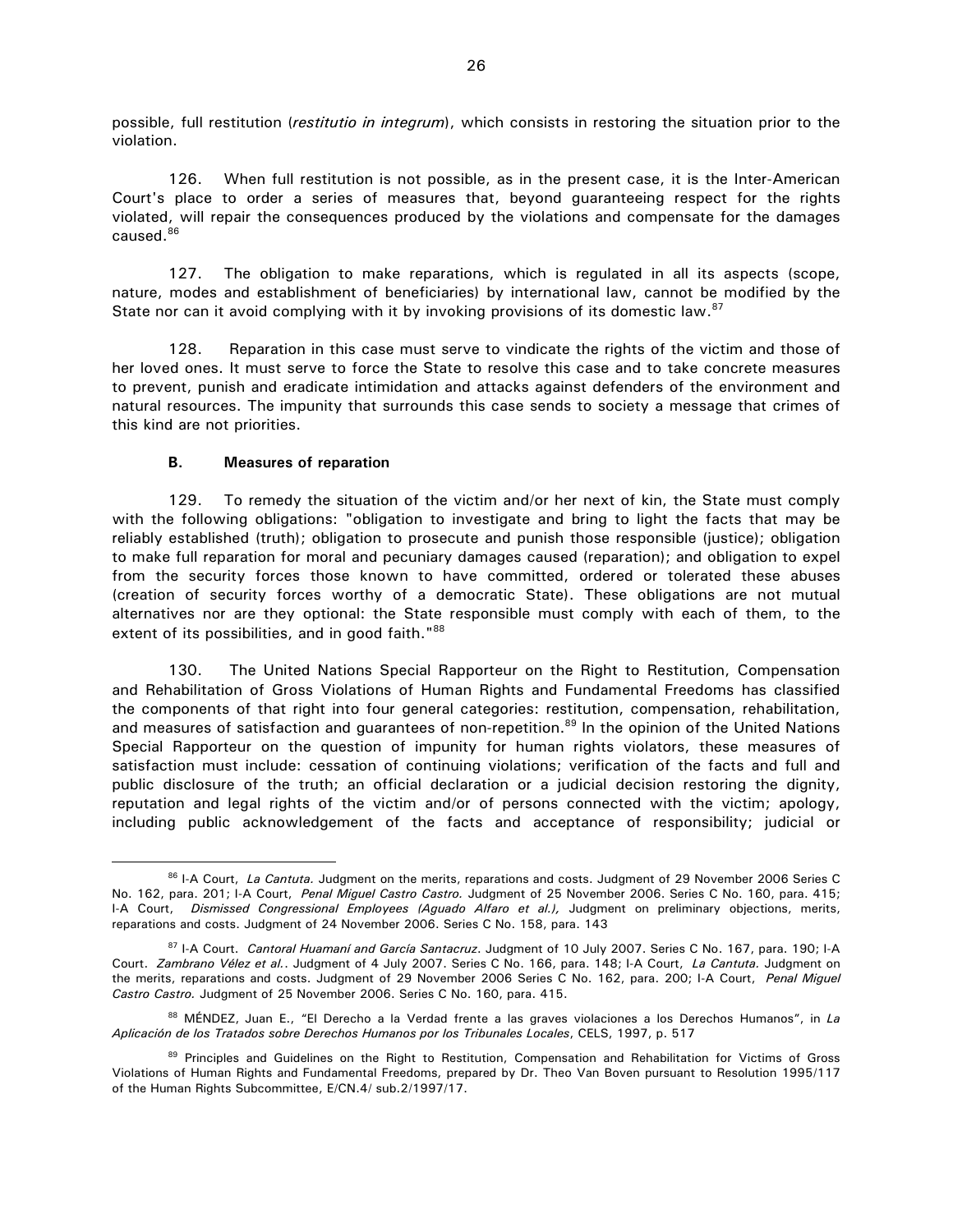administrative sanctions against persons responsible for the violations; preventing the recurrence of violations, etc.

131. The Court, for its part, has held that reparations are measures that tend to eliminate the effects of violations that were committed.<sup>90</sup> Those measures embrace the various forms in which the State can address its international responsibility, which according to international law include measures of restitution, compensation, rehabilitation, satisfaction, and guarantees of no repetition.<sup>91</sup>

132. By virtue of the foregoing, the Inter-American Commission asks the Court to order measures of integral reparation, which will in turn send a message against the impunity that surrounds the great majority of human rights violations in member states of the Organization of American States. This will require the establishment and, where necessary, the reinforcement of judicial and administrative mechanisms whereby victims can seek reparation through official procedures that are expeditious, fair, inexpensive and accessible.

133. Consistent with the elements of evidence submitted in this application, and in light of the rules established by the Court in its jurisprudence, the Inter-American Commission presents its conclusions and claims with respect to the reparation measures that should be made in the case of Blanca Jeannette Kawas Fernández.

#### **1. Measures for cessation, rehabilitation, satisfaction and guarantees of no repetition**

134. A fundamental element that emerges from the determination of State responsibility for human rights violations is the requirement that such conduct must cease, and that there be a guarantee of no repetition.<sup>92</sup>

135. The Court has consistently held that the identification of the individuals responsible is a natural corollary of obligations under the Convention, and a requirement for eliminating generalized situations of impunity.<sup>93</sup>

136. The Court has established that impunity constitutes a violation of the State's duty that injures the victim, the victim's relatives, and society as a whole, and that it fosters the chronic repetition of human rights violations.

137. In this respect, the Commission considers that this measure must entail not only satisfaction but also cessation, for until the State fulfils its obligation to investigate, prosecute and punish the human rights violations in the present case, it stands in continuous violation of the rights

<sup>90</sup> I-A Court, *La Cantuta.* Judgment on the merits, reparations and costs. Judgment of 29 November 2006 Series C No. 162, para. 202; I-A Court, *Penal Miguel Castro Castro.* Judgment of 25 November 2006. Series C No. 160, para. 416; I-A Court, *Dismissed Congressional Workers (Aguado Alfaro et al.).* Judgment on preliminary objections, merits, reparations and costs. Judgment of 24 November 2006. Series C No. 158, para. 144

<sup>91</sup> see United Nations, final report presented by Theo Van Boven, Special Rapporteur on the Right to Restitution, Compensation and Rehabilitation of Gross Violations of Human Rights and Fundamental Freedoms, E/CN.4/Sub2/1990/10, 26 July 1990. See also: I-A Court, *Blake*. Reparations Judgment of 22 January 1999. Series C No. 48, para. 31; *Suárez Rosero*, Reparations, Judgment of 20 January 1999. Series C No. 44, para. 41

<sup>92</sup> I-A Court, *Castillo Páez*. Reparations. Judgment of 27 November 1998. Series C No. 43, para. 52

<sup>93</sup> The Court has defined impunity as "the total lack of investigation, prosecution, capture, trial and conviction of those responsible for violations of the rights protected by the American Convention". In this respect, see I-A Court *Blanco Romero et al.*. Judgment of 28 November 2005. Series C No. 138, para. 94; I-A Court *Gómez Palomino*. Judgment of 22 November 2005. Series C No. 136, para. 76.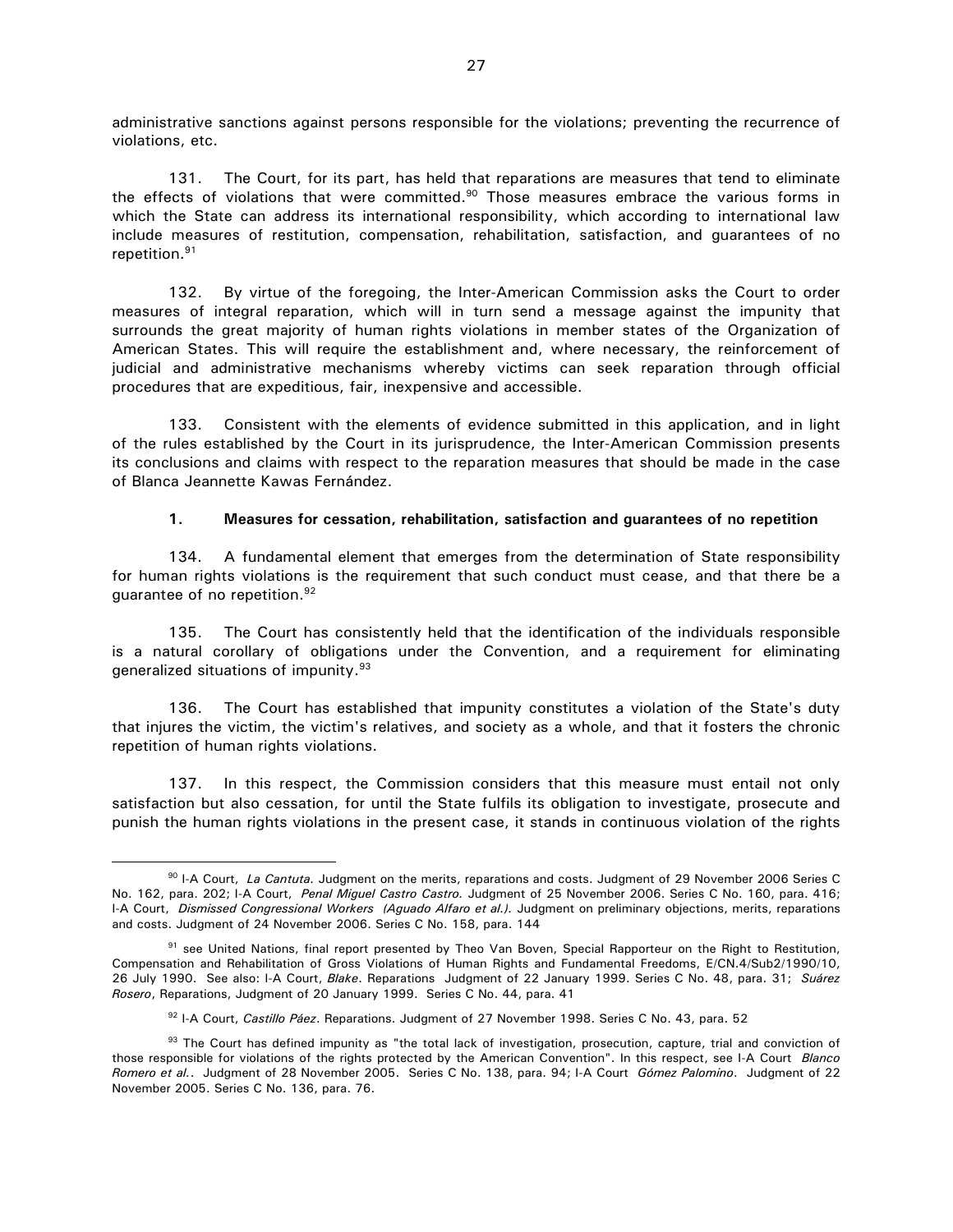established in articles 8.1 and 8.5, and the obligation enshrined in article 1 of the American Convention.

138. The Court has held repeatedly that every individual, and society as a whole, is entitled to know what happened in the case of human rights violations.<sup>94</sup> Similarly, the United Nations Commission on Human Rights has recognized that "for the victims of human rights violations, public knowledge of their suffering and the truth about the perpetrators, including their accomplices, of these violations are essential steps towards rehabilitation and reconciliation, and urges States to intensify their efforts to provide victims of human rights violations with a fair and equitable process through which these violations can be investigated and made public and to encourage victims to participate in such a process." 95

139. The Court has also established that the State must remove all obstacles and mechanisms, *de facto* and *de jure*, that sustain impunity, and that it must grant sufficient guarantees of security to the judicial authorities, prosecutors, witnesses, justice workers and the victims, and use all measures within its reach to see the process through to a successful conclusion.<sup>96</sup>

140. Consistent with the Court's jurisprudence, and given in particular the serious nature of the human rights violations that occurred in the present case, full reparation will require the State to investigate the murder of Blanca Jeannette Kawas, with due diligence and in a serious, impartial and exhaustive manner, in order to clarify the truth surrounding that deed. To this end, it must take all the judicial and administrative measures necessary to complete the investigation, to locate, prosecute and punish the intellectual and material author or authors, and to report on the results. As well, the State is under the obligation to investigate and punish all those responsible for the obstruction of justice, the cover-up and the impunity that have surrounded these cases.

141. On November 29, 1985, the United Nations General Assembly approved by consensus the Declaration of Basic Principles of Justice for Victims of Crime and Abuse of Power, <sup>97</sup> according to which victims "are entitled to access to the mechanisms of justice and to prompt redress ... for the harm that they have suffered" and that to this end it is essential for "the views and concerns of victims to be presented and considered at appropriate stages of the proceedings  $\overline{a}$ 

<sup>97</sup> A/RES/40/34. "Access to justice and fair treatment. 4. Victims should be treated with compassion and respect for their dignity. They are entitled to access to the mechanisms of justice and to prompt

<sup>94</sup> I-A Court. *Bueno Alves*. Judgment on the merits, reparations and costs of 11 May 2007. Series C No. 164, para. 90; I-A Court, *Penal Miguel Castro Castro.* Judgment of 25 November 2006. Series C No. 160, para. 347

<sup>95</sup> E/CN.4/RES/2001/70

<sup>96</sup> I-A Court, *La Cantuta.* Judgment on the merits, reparations and costs. Judgment of 29 November 2006 Series C No. 162, para. 226; I-A Court, *Carpio Nicolle et al.*. Judgment of 22 November. 2004. Series C No. 117, para. 134. See also I-A Court, *Almonacid Arellano.* Judgment on preliminary objections, merits, reparations and costs. Judgment of 26 September 2006 Series C No. 154, para. 156

redress, as provided for by national legislation, for the harm that they have suffered. 5. Judicial and administrative mechanisms should be established and strengthened where necessary to enable victims to obtain redress through formal or informal procedures that are expeditious, fair, inexpensive and accessible. Victims should be informed of their rights in seeking redress through such mechanisms. 6. The responsiveness of judicial and administrative processes to the needs of victims should be facilitated by: (a) Informing victims of their role and the scope, timing and progress of the proceedings and of the disposition of their cases, especially where serious crimes are involved and where they have requested such information; (b) Allowing the views and concerns of victims to be presented and considered at appropriate stages of the proceedings where their personal interests are affected, without prejudice to the accused and consistent with the relevant national criminal justice system; (c) Providing proper assistance to victims throughout the legal process; (d) Taking measures to minimize inconvenience to victims, protect their privacy, when necessary, and ensure their safety, as well as that of their families and witnesses on their behalf, from intimidation and retaliation; (e) Avoiding unnecessary delay in the disposition of cases and the execution of orders or decrees granting awards to victims."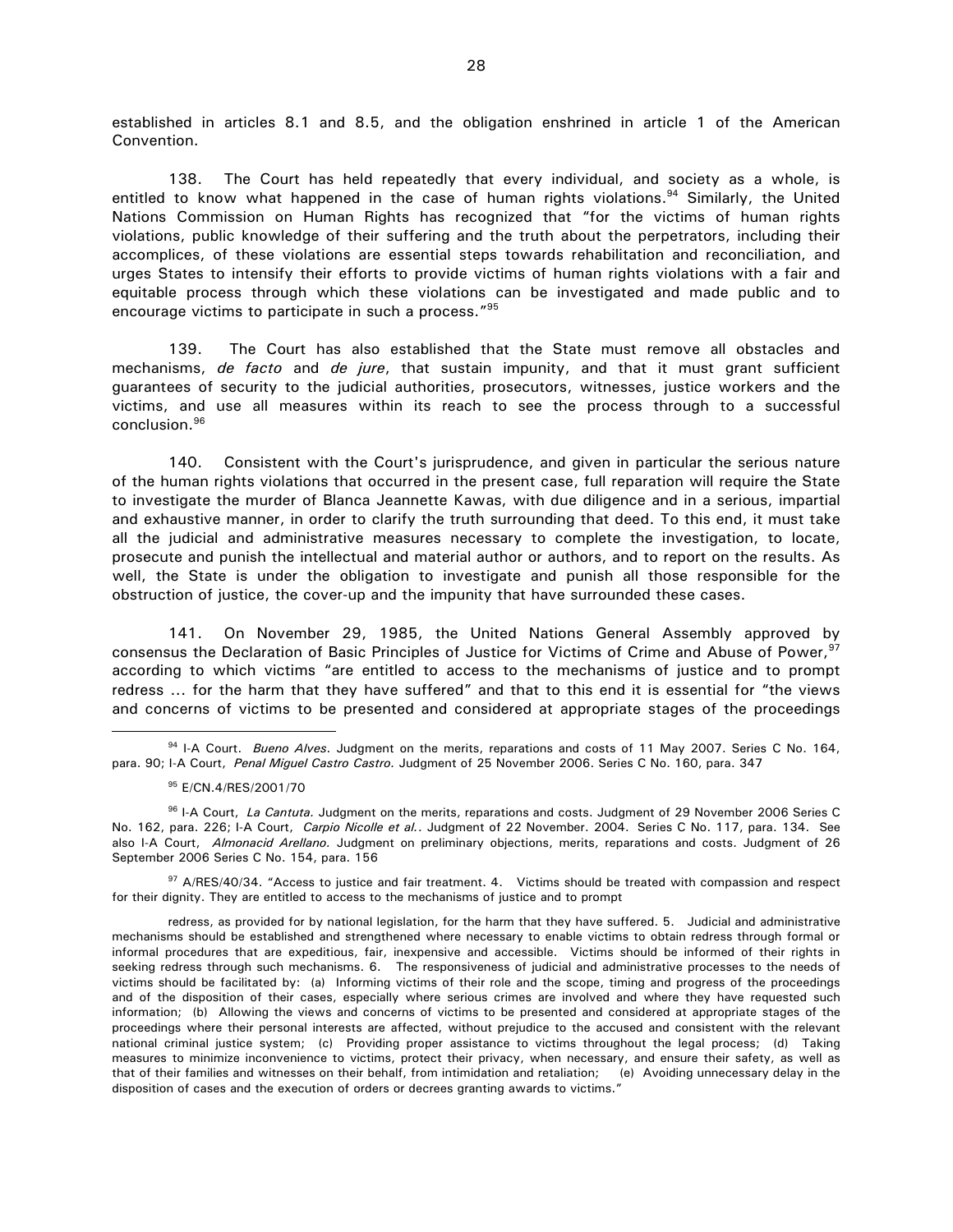where their personal interests are affected, without prejudice to the accused and consistent with the relevant national criminal justice system."

142. Consistent with such considerations, the victim's next of kin must have full access and capacity to act in all stages and instances of those investigations, in accordance with domestic law and the rules of the Inter-American Convention. The State must also ensure that the decisions of domestic courts are enforced, pursuant to this obligation. The outcome of the process must be publicized, so that Honduran society will know the truth.<sup>98</sup>

143. Secondly, Honduras must adopt measures for rehabilitation of the victim's next of kin. Those measures must include psychological and medical rehabilitation.

144. Third, the severity and the nature of the facts of this case demand that the State take measures to honor the memory of the victim.

145. Satisfaction has been understood as any measure that the perpetrator of a violation must take, in accordance with international instruments or customary law, to recognize that he or she has committed an illicit act.<sup>99</sup> Satisfaction is given effect in three successive acts, generally cumulative: apologies, or any other gesture that acknowledges commission of the act in question; trial and punishment of the individuals responsible; and measures to prevent repetition of the damage.<sup>100</sup>

146. The Commission therefore requests the Court to order, among others, the following measures:

- To make public the outcome of the domestic proceedings for investigation and punishment, in recognition of the right of the victim's next of kin, and of Honduran society as a whole, to know the truth.
- To publicize, through the press, radio and television, any judgment rendered by the Court; and
- To recognize publicly its international responsibility for the damage caused and for the violations committed, in the solemn and meaningful manner that the objectives of reparation demand, in consultation with the victim's next of kin and their representatives.

147. The Commission also considers that the State is obliged to prevent the recurrence of human rights violations such as those that now concern us, and consequently it asks the Court to order Honduras to adopt, on a priority basis, a policy to eradicate violence against defenders of the environment and natural resources, which policy must include measures of prevention and protection.

148. As well, the Commission considers that, as a guarantee of no repetition, the Court must order the Honduran State to adopt a public policy to combat impunity for those who violate the human rights of defenders of the environment and natural resources, and of human rights in general.

<sup>98</sup> I-A Court*. Cantoral Huamaní and García Santacruz*. Judgment of 10 July 2007. Series C No. 167, para. 191; I-A Court. *Escué Zapata*. Judgment of 4 July 2007. Series C No. 165, para. 166; I-A Court *Huilca Tecse*. Judgment of 03 March 2005. Series C No. 121, para. 107; I-A Court *s Hermanas Serrano Cru*z. Judgment of 01 March 2005. Series C No. 120, para. 175.

<sup>99</sup> Brownlie, State Responsibility, Part 1. Clarendon Press, Oxford, 1983, p. 208.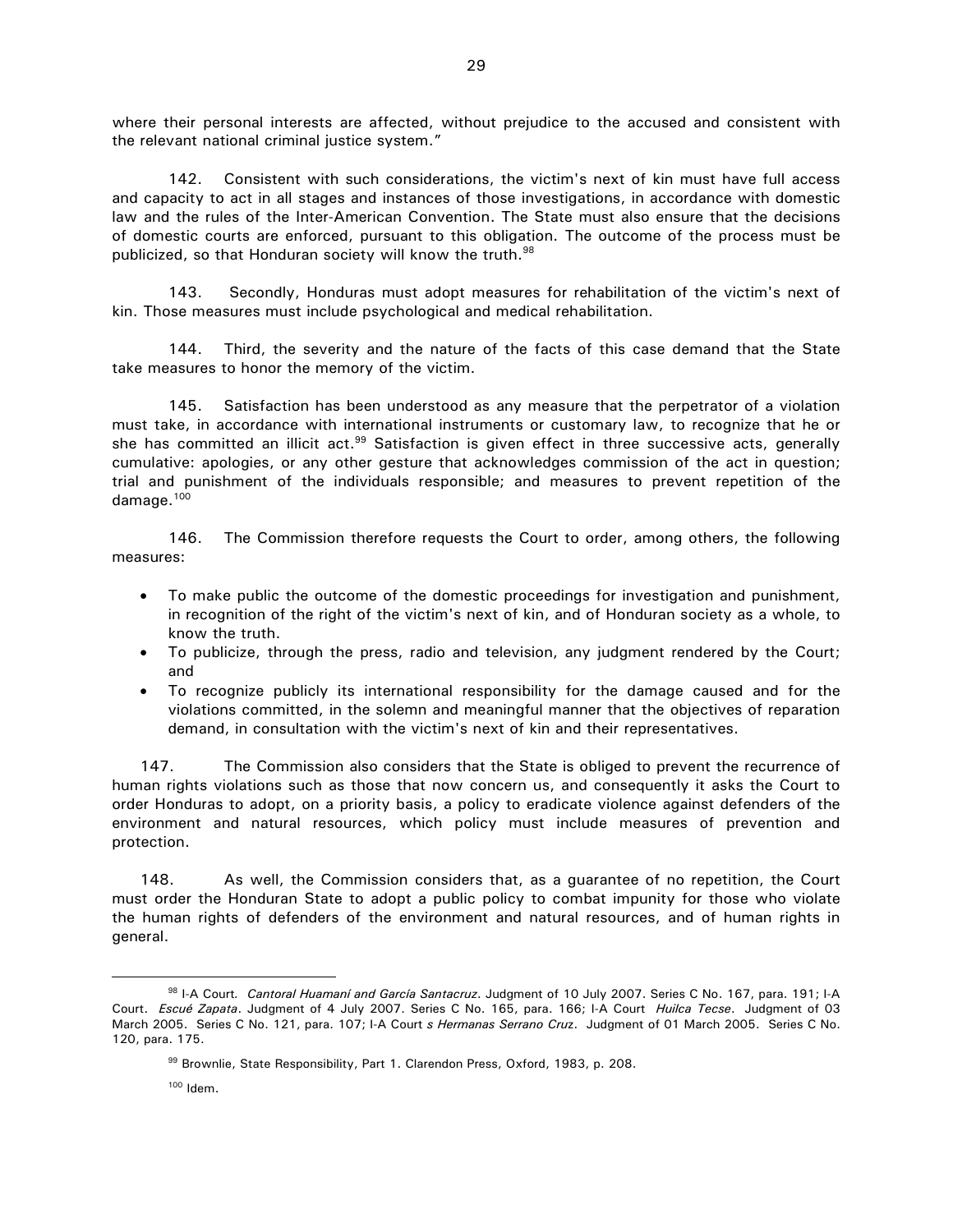#### **2. Compensation measures**

149. The Court has established the essential criteria that must guide fair indemnity, intended to compensate economically and in an adequate and effective manner for the damage suffered as the result of human rights violations. The Court has also established that indemnity is merely compensatory, and that it must be sufficient in amount to make up for all the pecuniary and non-pecuniary or moral damages caused.<sup>101</sup>

# **2.1. Pecuniary damages**

150. In its jurisprudence on reparations, the Court has consistently held that material or pecuniary damages include actual losses incurred (*damnum emergens*) and lost earnings (*lucrum cessans*) for the victim and the victim's next of kin.<sup>102</sup>

151. The concept of actual losses has been understood as the direct and immediate economic consequence of the violation, reflecting the costs incurred by the victim's relatives in seeking justice.<sup>103</sup> As the Court may find from the evidence in this case, the victim's next-of-kin made significant financial outlays to obtain justice through the domestic system and to overcome the psychological and moral trauma that the actions of the Honduran State caused them.

152. On the other hand, the concept of lost earnings relates to the loss of economic income or benefits that will not be received as a result of a determined act, where these can be quantified with measurable and objective indicators. 104

153. Without prejudice to the claims that the representatives of the victim and her nextof-kin may present at the appropriate time in the proceedings, the IACHR asks the Court to determine the amount of fair compensation for actual losses and lost earnings, applying its broad powers in this matter.

# **2.2. Non-pecuniary damages**

 $\overline{a}$ 

# 154. On non-pecuniary damages, the Court has ruled that:

... non-pecuniary damage may include both the sufferings and affliction caused to the direct victims and their next of kin – the impairment of highly significant personal values – and also the changes of a non-pecuniary nature in the lives of the victim or his family. As it is not possible to assign a precise monetary equivalent to non-pecuniary damage, there are only two ways in which it can be compensated, in order to make integral reparation to the victims. First, by the payment of an amount of money or the delivery of goods or services of a significant financial value, which the Court determines by the reasonable application of legal discretion and fairness; and, second, by the execution of acts or civil works of a public nature

<sup>101</sup> I-A Court. *La Cantuta.* Judgment on the merits, reparations and costs. Judgment of 29 November 2006 Series C No. 162, para. 210; I-A Court, *Hilaire, Constantine and Benjamin et al.*. Judgment of 21 June 2002. Series C No. 94, para. 204; I-A Court, *Garrido and Baigorria. Reparations* , Judgment of 27 August 1998, Series C No. 39, para. 41.

<sup>102</sup> I-A Court. *La Cantuta.* Judgment on the merits, reparations and costs. Judgment of 29 November 2006 Series C No. 162, paras. 213 and 214; I-A Court. *Penal Miguel Castro Castro.* Judgment of 25 November 2006. Series C No. 160, para. 423; I-A Court, *Tibi. Judgment of* 7 September 2004. Series C No. 114.

<sup>103</sup> I-A Court. *La Cantuta.* Judgment on the merits, reparations and costs. Judgment of 29 November 2006 Series C No. 162, para. 215; I-A Court, *Loayza Tamayo. Reparation*. Judgment of 27 November 1998. Series C No. 42, para. 147; y I-A Court, *Aloeboetoe et al.. Reparations*. Judgment of 10 September 1993. Series C No. 15, para. 50.

<sup>104</sup> See for example, I-A Court, *Carpio Nicolle et al.*. Judgment of 22 November. 2004. Series C No. 117, paras. 105 ff; I-A Court, *Cruz Flores*. Judgment of 18 November 2004. Series C No. 115, para. 151 y 152.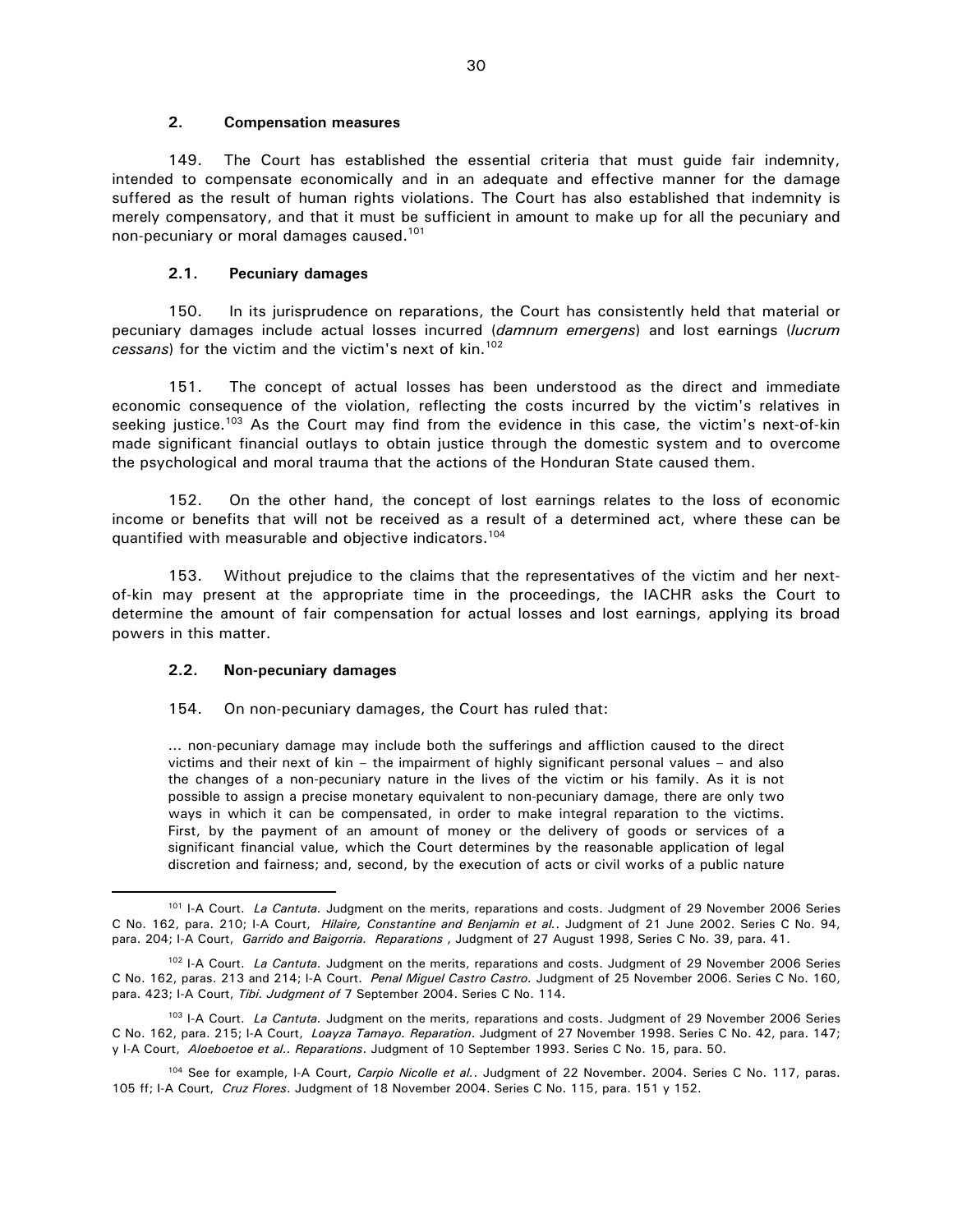or with public impact that have effects such as the recovery of the victims' memory, acknowledgement of their dignity, consolation of their next of kin, or dissemination of a message of official disapproval of the respective human rights violations and of commitment to efforts to ensure that they do not happen again.<sup>105</sup>

155. In the case at hand, the sufferings that the victim's next-of-kin experienced through the failure to conduct a diligent investigation of the facts and to punish those responsible, among other affronts, justify the Commission in asking the Court, given the nature of the case, to establish the amount of fair compensation for non-pecuniary damages.

#### **C. The beneficiaries**

156. Article 63.1 of the American Convention requires that the consequences of the breach of rights be remedied and "that fair compensation be paid to the injured party". The persons entitled to such compensation are generally those directly injured by the violation in question.

157. Given the nature of the present case, the beneficiaries of reparations ordered by the Court as a result of the human rights violations perpetrated by the Honduran State are the victim, already mentioned in this application, and her next-of-kin, who have suffered pecuniary and/or nonpecuniary damages as a result of the alleged human rights violations. According to information in the file, the next-of-kin include:

- a. Blanca Fernández (mother)
- b. Jacobo Kawas Cury (father)
- c. James Gordon Watt (husband)
- d. Jaime Alejandro Watt Kawas (son)
- e. Selsa Damaris Watt Kawas (daughter)
- f. Carmen Marielena Kawas Fernández (sister)
- g. Jacobo Roberto Kawas Fernández (rather)
- h. Jorge Jesús Kawas Fernández (brother)

# **D. Costs and expenses**

 $\overline{a}$ 

158. According to the consistent jurisprudence of the Court, costs and expenses must be understood to be included in the concept of reparation embodied in article 63.1 of the American Convention, because the activities pursued by the victim or victims, their successors or their representatives to access international justice imply disbursements and commitments of a financial nature that should be compensated.<sup>106</sup>

159. In the case at hand, the Commission requests that the Court, after hearing the representatives of the victim and her next-of-kin, order the Honduran State to pay the necessary and reasonable expenses, duly demonstrated, that they have incurred and are incurring in the

<sup>105</sup> I-A Court. *La Cantuta.* Judgment on the merits, reparations and costs. Judgment of 29 November 2006 Series C No. 162, para. 216; I-A Court. *Penal Miguel Castro Castro.* Judgment of 25 November 2006. Series C No. 160, para. 430; I-A Court, *Masacres de Ituango*. Judgment of 1 July 2006. Series C No. 148, para. 383; I-A Court, *Pueblo Bello Massacre*. Judgment of 31 January 2006. Series C No. 140, para. 254.

<sup>106</sup> I-A Court, *La Cantuta.* Judgment on the merits, reparations and costs. Judgment of 29 November 2006 Series C No. 162, para. 243; I-A Court, *Penal Miguel Castro Castro.* Judgment of 25 November 2006. Series C No. 160, para. 455; I-A Court, *Dismissed Congressional Employees (Aguado Alfaro et al.).* Judgment on preliminary objections, merits, reparations and costs. Judgment of 24 November 2006. Series C No. 158, para. 152.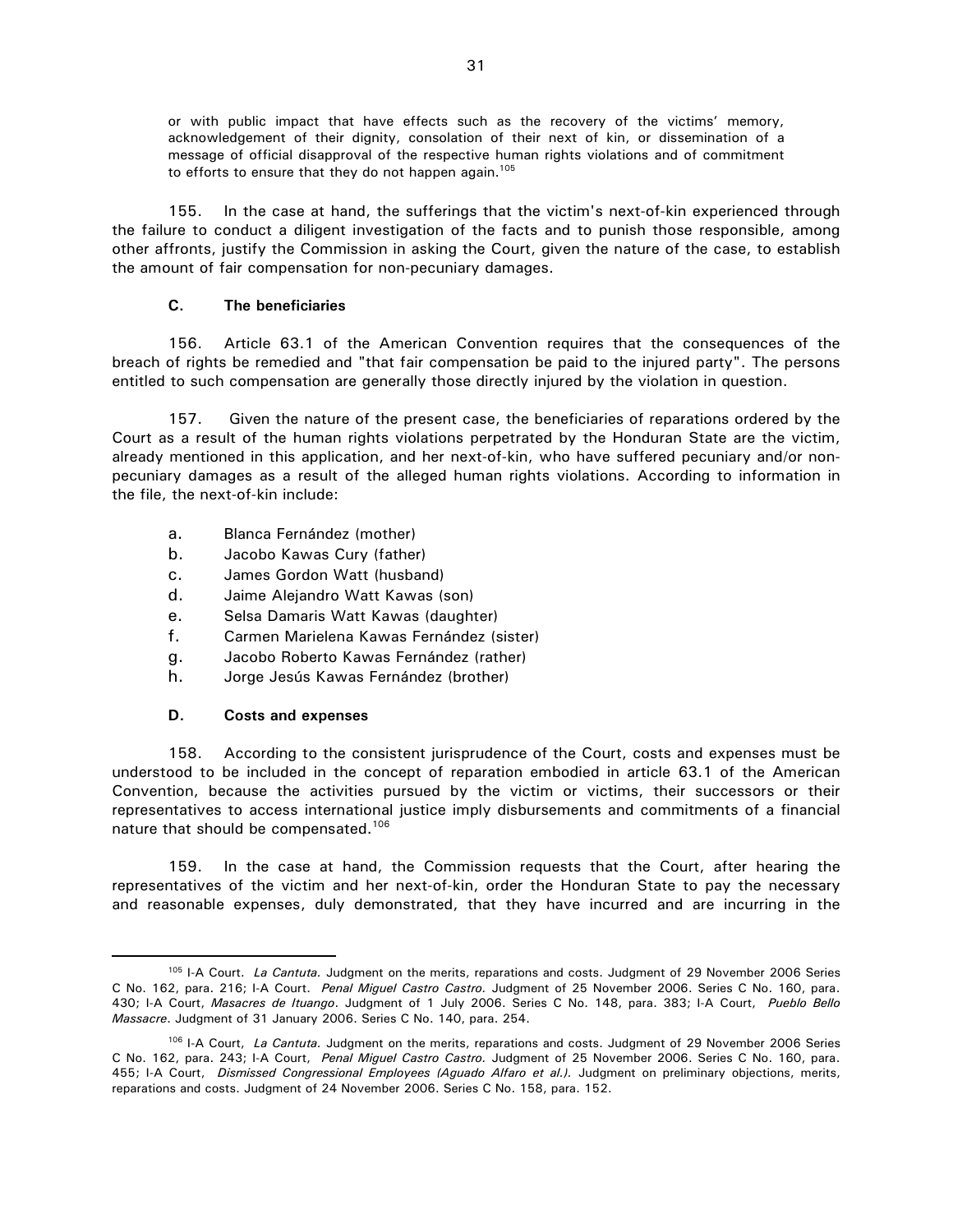processing of this case, both in the domestic system and before the inter-American system of human rights.

#### **IX. CONCLUSION**

160. The extrajudicial execution of the environmentalist Blanca Jeannette Kawas Fernández, the subsequent lack of due diligence in the investigation and punishment of those responsible for her death, and in general the obstruction of justice, as well as the failure to make adequate reparation to her next-of-kin, constitute violations of the rights protected by articles 4 (right to life), 8 (right to a fair trial) and 25 (right to judicial protection) of the American Convention on Human Rights, failure to fulfill the general obligation to respect and guarantee the human rights established in article 1.1 of the treaty, and breach of the duty to adopt the legislative or other measures called for in article 2 of that instrument.

#### **X. PETITION**

161. By virtue of the arguments of fact and of law set forth above, the Inter-American Commission on Human Rights requests the Court to find and declare that:

a. The Republic of Honduras is responsible for violation of the right to life established in article 4 of the American Convention, in relation with the general obligation to respect and guarantee human rights enshrined in article 1.1 thereof, to the detriment of Blanca Jeannette Kawas Fernández; and

b. The Republic of Honduras is responsible for violation of the right to a fair trial and the right to judicial protection, established in article 8 and 25 of the American Convention, in relation with the general obligation to respect and guarantee human rights enshrined in article 1.1 and the obligation established in article 2 of that instrument to adopt domestic legal provisions, to the detriment of the next of kin of Blanca Jeannette Kawas Fernández.

And as a consequence to order the State to:

a. Conduct a complete, impartial, effective and expeditious judicial inquiry to establish the circumstances of the death of Ms. Blanca Jeannette Kawas Fernández, identify all persons who were involved in it, at the various levels of decision and execution, bring the criminal case to trial and apply the penalties required by law. In that criminal trial, the full and effective participation of the Public Prosecutor's Office and the victim's next of kin must be assured.

b. Conduct a complete, impartial, effective and expeditious judicial inquiry to investigate the obstructions of justice in the process conducted into the murder of Ms. Blanca Jeannette Kawas Fernández.

c. Make full reparations to the next of kin of Blanca Jeannette Kawas Fernández, to include pecuniary and non-pecuniary damages for the human rights violations committed.

d. Take measures to prevent a recurrence of acts similar to those recounted in the present case. In particular: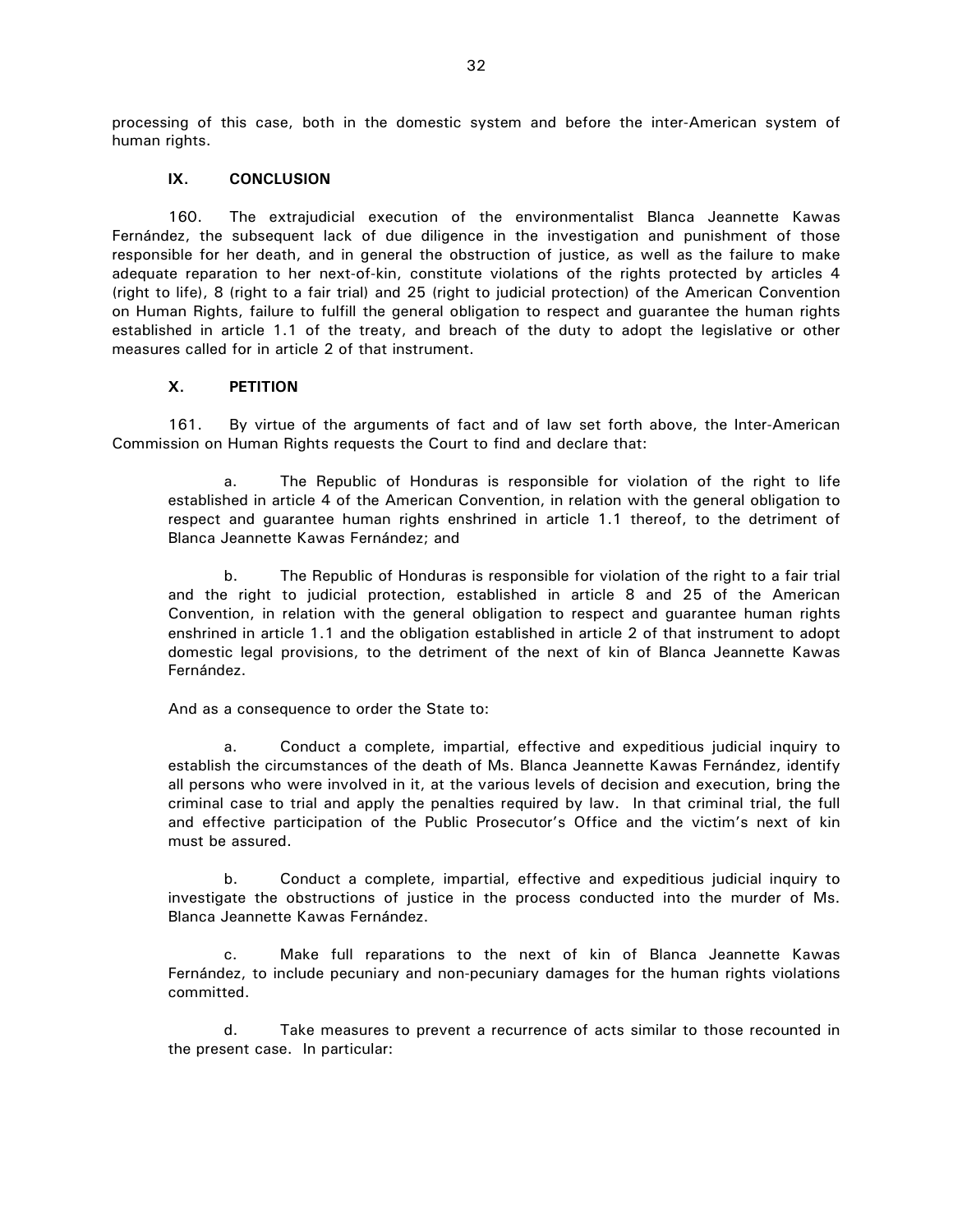- i. Adopt, as a matter of priority, a policy of eradicating violence against defenders of natural resources, including preventive and protective measures.
- ii. Adopt a public policy of combating impunity in cases of violations of the human rights of human rights defenders.

#### **XI. SUPPORTING EVIDENCE**

#### **A. Documentary evidence**

162. Following is a list of the documentary evidence available at this moment:

**APPENDIX 1.** IACHR, Report 63/06 (Merits) case 12,507, Blanca Jeannette Kawas Fernández, Honduras, 20 July 2006

**APPENDIX 2.** IACHR, Report 67/05 (Admissibility), Case 12,507, Blanca Jeannette Kawas Fernández, Honduras, October 13, 2005.

**APPENDIX 3.** File of proceedings before the Inter-American Commission on Human Rights.

**ANNEX 1.** The Illegal Logging Crisis in Honduras. How U.S. and E.U. imports of illegal Honduran wood increase poverty, fuel corruption and devastate forests and communities. Report of the Environmental Investigation Agency (EIA), 2005.

**ANNEX 2.** UN, Human Rights Committee, Consideration of reports submitted by States Parties under Article 40 of the Covenant, Initial report, HONDURAS, CCPR/C/HND/2005/1, 26 April 2005.

**ANNEX 3.** UN, Commission on Human Rights, Report of the Special Representative of the Secretary-General on Human Rights Defenders, Hina Jilani, Annual Report 2004, Document E/CN.4/2005/101.

**ANNEX 4.** UN, Commission on Human Rights, Report of the Special Representative of the Secretary-General on Human Rights Defenders, Hina Jilani, Annual Report 2003, Document E/CN.4/2004/94.

**ANNEX 5.** UN, Commission on Human Rights, Report of the Special Rapporteur on Extrajudicial, Summary or Arbitrary Executions, Ms. Asma Jahangir, Addendum, Mission to Honduras, Document E/CN.4/2003/3/Add.2, 14 June 2002.

**ANNEX 6.** Amnesty International. Honduras: Much Remains to Be Done in Terms of Human Rights, August 7, 2001, p. 26. See also: Amnesty International, Essential Actors of Our Times: Human Rights Defenders in the Americas, November 2003, AI, AMR 01/009/2003/s.

**ANNEX 7.** Center for Human Rights and Environment (CEDHA) and the Center of International Environmental Law (CIEL). The Human Cost of Defending the Planet: *Human Rights Violations against Environmental Defenders in the Americas.* Report, 2002 – 2003.

**ANNEX 8.** Decree No. 154-94 "Making Punta Sal a National Park," *Gaceta* no. 27,538, December 28, 1994.

**ANNEX 9.** Decree No. 43-95 "Renaming Punta Sal Park to be called the Janeth Kawas Fernández National Park," *Gaceta* No. 27,636 of April 25, 1995.

**ANNEX 10.** "*A Mecate Corto,*" a monthly periodical published by the Jesuits in Honduras, "*Así es Jeannette Kawas*", Year 10, number 99, February 2004.

**ANNEX 11.** Press clippings from Honduran newspapers.

**ANNEX 12.** *Revista del Sur*, "Ecologista asesinada" April 1995.

**ANNEX 13.** General Bureau of Criminal Investigation, Investigative Report, signed by Daniel Barahona, Noncommissioned investigative police officer III, October 30, 2003.

**ANNEX 14.** Report on the Examination of the Body, February 7, 1995, sheet 1 of the court record.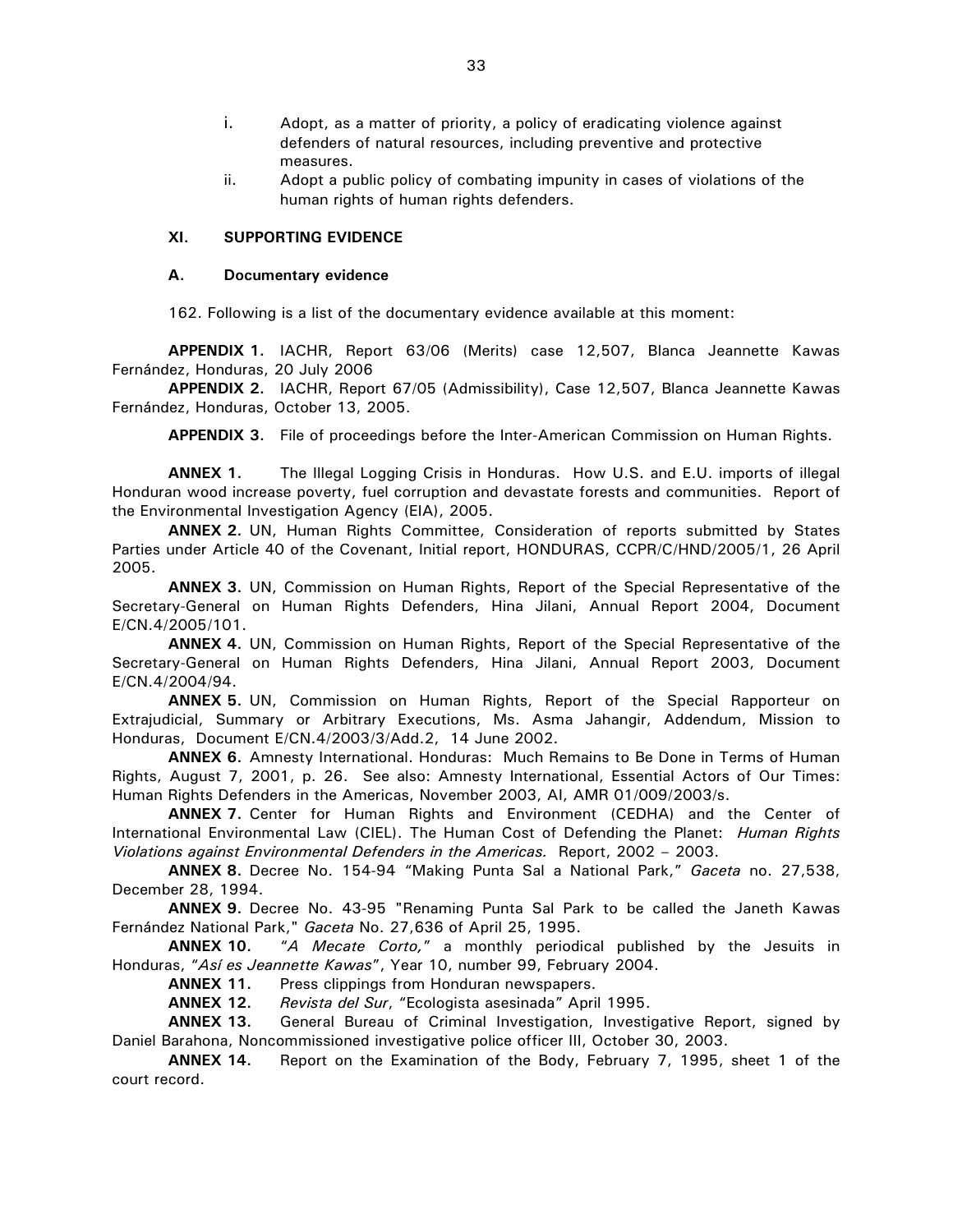**ANNEX 15.** Application of the Public Prosecutor's Office to appear, and its acceptance, Tela Criminal Magistrate's Court, Internal file, sheet 11 (front and back).

**ANNEX 16.** Statement of expert Alfredo Girón Montoya, MD, before the Tela Criminal Magistrate's Court, February 9, 1995.

**ANNEX 17.** Criminal Magistrate's Court, Declaration of Mr. Trinidad Marcial Bueno Romero, February 9, 1995, sheet 12 of the judicial record.

**ANNEX 18.** Second application of the Public Prosecutor's Office to appear, and its acceptance, Tela Criminal Magistrate's Court, Internal file, sheet 52.

**ANNEX 19.** Warrant for the arrest of Juan Mejía Ramírez and Sabas Mejía Ramírez Tela Criminal Magistrate's Court, memorandum sent to Police Lieutenant Ramón Banegas Cárdenas, Internal file, sheets 56 and 57.

**ANNEX 20.** Third application of the Public Prosecutor's Office to appear, and its acceptance, Tela Criminal Magistrate's Court, Internal file, sheet 58.

**ANNEX 21.** Requisition for the file by the Supreme Court of Justice, Tela Criminal Magistrate's Court, memorandum sent by Lucila Cruz Méndez, Secretary General of the Supreme Court of Justice, Internal file, sheet 60.

**ANNEX 22.** Fourth application of the Public Prosecutor's Office to appear, and its acceptance, Tela Criminal Magistrate's Court, Internal file, sheet 62.

**ANNEX 23.** Request of the Public Prosecutor to amplify certain testimony, Tela Criminal Magistrate's Court, Internal file, sheet 64.

**ANNEX 24.** Order remitting the file to the District Court of First Instance, Internal file, sheet 70.

**ANNEX 25.** Technical Legal Opinion No. DCAT-SATJ- AFS 022/20003 "Determining which investigative procedures are required in a criminal case instituted under the former Code of Criminal Procedure," Public Prosecutor's Office, Department of Technical Legal Training, November 18, 2003.

**ANNEX 26.** Request of the Public Prosecutor to declare the case file confidential, District Court of First Instance, Internal file, sheet 150.

**ANNEX 27.** Request of the Public Prosecutor to amplify certain testimony, District Court of First Instance, Internal file, sheets 151 and 152.

**ANNEX 28.** Statement of Saúl Benjamín Zapata Mejía, former prosecutor in the case, given on January 20, 2004, before the First District Court of Comayagua, sheet 166.

**ANNEX 29.** Appearance of Mr. Jacobo Kawas as private plaintiff, District Court of First Instance, Internal file.

**ANNEX 30.** Evidence submitted by Public Prosecutor, District Court of First Instance, Internal file, sheets 176 and 177.

**ANNEX 31.** District Court of First Instance, memorandum addressed to the Chief of the National Law Enforcement Police, Internal file, sheet not numbered.

**ANNEX 32.** Warrant for the arrest of Ismael Perdomo Velásquez, District Court of First Instance, Internal file, sheet 234 (front and back).

**ANNEX 33.** Decision on the appeal of March 18, 2004, District Court of First Instance, Internal file, sheet 238.

**ANNEX 34.** Request to institute proceedings against Ismael Perdomo Velásquez, District Court of First Instance, Internal file, sheet 241.

**ANNEX 35.** Statement of Marco Antonio Urraca Zaldivar (9 February 1995), sheet 13 of the court record.

**ANNEX 36.** Statement of Trinidad Marcial Bueno (9 February 1995) sheet 12 of the court record.

**ANNEX 37.** Statement of Carlos Antonio Quintana (10 February 1995) sheet 24 of the court record.

**ANNEX 38.** Statement of Roberto Bendeck (14 February 1995) sheet 25 of the court record.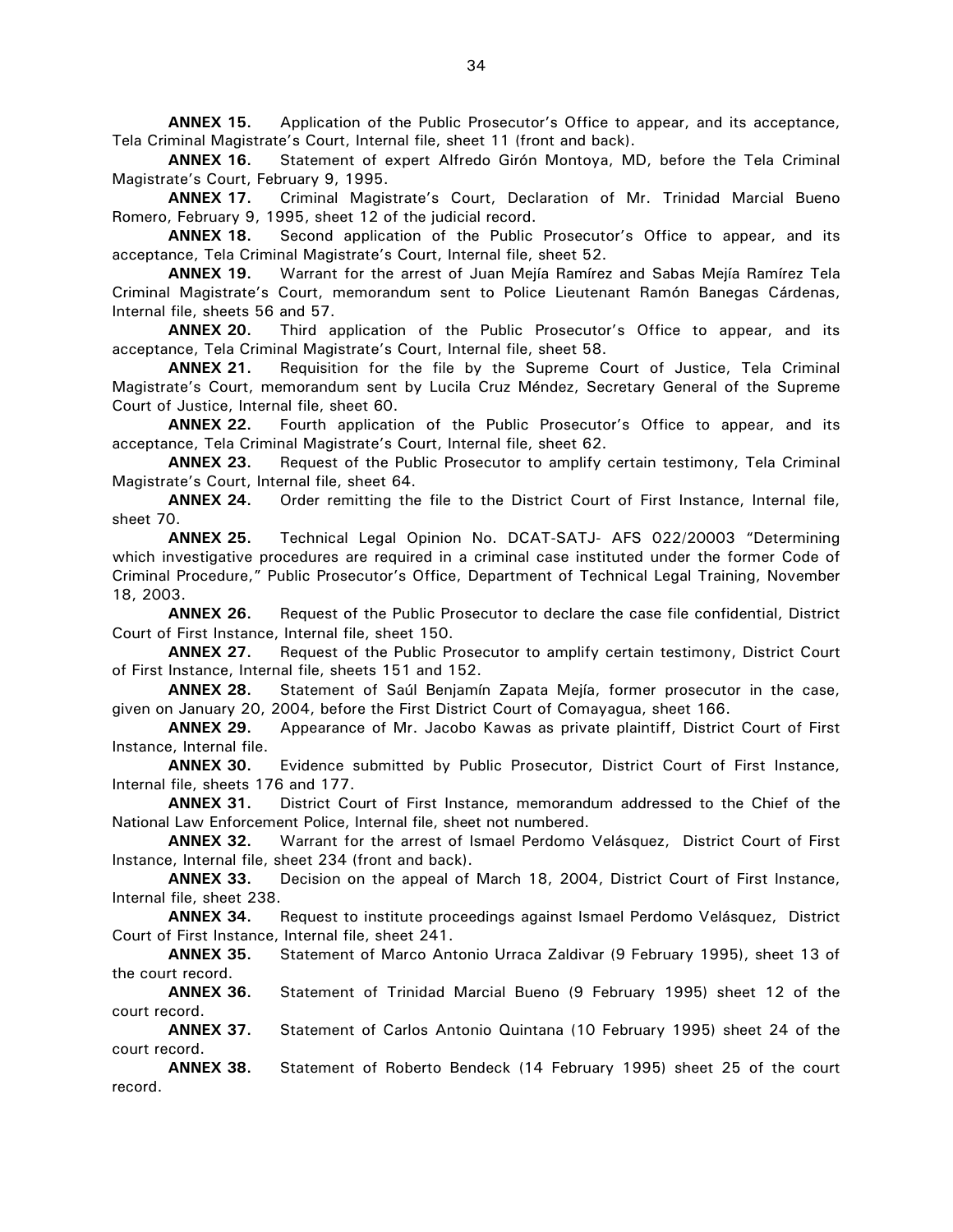**ANNEX 39.** Statement of Juan Díaz Martínez (15 February 1995) sheet 31 of the court record.

**ANNEX 40.** Public Prosecutor's Office, note signed by Lic. Javier Santos Cruz, Coordinator of the Public Prosecutor's Office in Tela, November 5, 2003.

**ANNEX 41.** Other documents from the domestic case file.

**ANNEX 42.** Curriculum vitae of the expert offered by the Commission

163. The Commission explains that the reproductions of the documents from the domestic investigation file herewith submitted to the Court are the best copies that it has been able to obtain to date. Some of the sheets are incomplete or illegible.

164. Consequently, the Commission asks the Court to request the State of Honduras to send certified copies of all documents relating to the investigations pursued within domestic jurisdiction relating to this case, as well as an authenticated copy of applicable legislation and regulatory provisions.

#### **B. Testimonial evidence**

165. The Commission requests the Court to accept statements from the following witnesses:

• Jacobo Kawas Fernández, brother of the victim, who will give a statement about the events of February 6, 1995; the various efforts made by the victim's family in the period immediately after her murder; the response and the attitude of the authorities in the face of these efforts; the conduct of the domestic investigations; the obstacles encountered by the victim's family in seeking justice; the consequences for his personal life and that of the family produced by the human rights violations suffered by his sister; among other aspects relating to the object and purpose of this application.

• Trinidad Marcial Bueno Romero, former personal assistant to the victim, who will give a statement about the work of Blanca Kawas in defense of the environment and natural resources, the confrontations with campesinos from the UNC and with agribusiness people from the Hondupalma Company, the events of February 6, 1995; among other aspects relating to the object and purpose of this application.

#### **C. Expert evidence**

166. The Commission asks the Court to accept the opinion of the following expert:

Rigoberto Ochoa, Human Rights Specialist, who will tell the Court about the situation of defenders of the environment and natural resources, and in general the situation of human rights defenders in Honduras, among other aspects relating to the object and purpose of this application.

# **XII. DATA ON THE ORIGINAL PLAINTIFFS AND THE VICTIMS**

167. Pursuant to article 33 of the Court's rules of procedure, the Inter-American Commission presents the following information: the original complaint was presented by the organizations Center for Justice and International Law (CEJIL) and the *Equipo de Reflexión, Investigación y Comunicación* (ERIC) of the Company of Jesus in Honduras.

168. The victim's next of kin have authorized the organizations Center for Justice and International Law (CEJIL) and the *Equipo de Reflexión, Investigación y Comunicación* (ERIC) of the Company of Jesus in Honduras as their representatives. Those representatives will submit